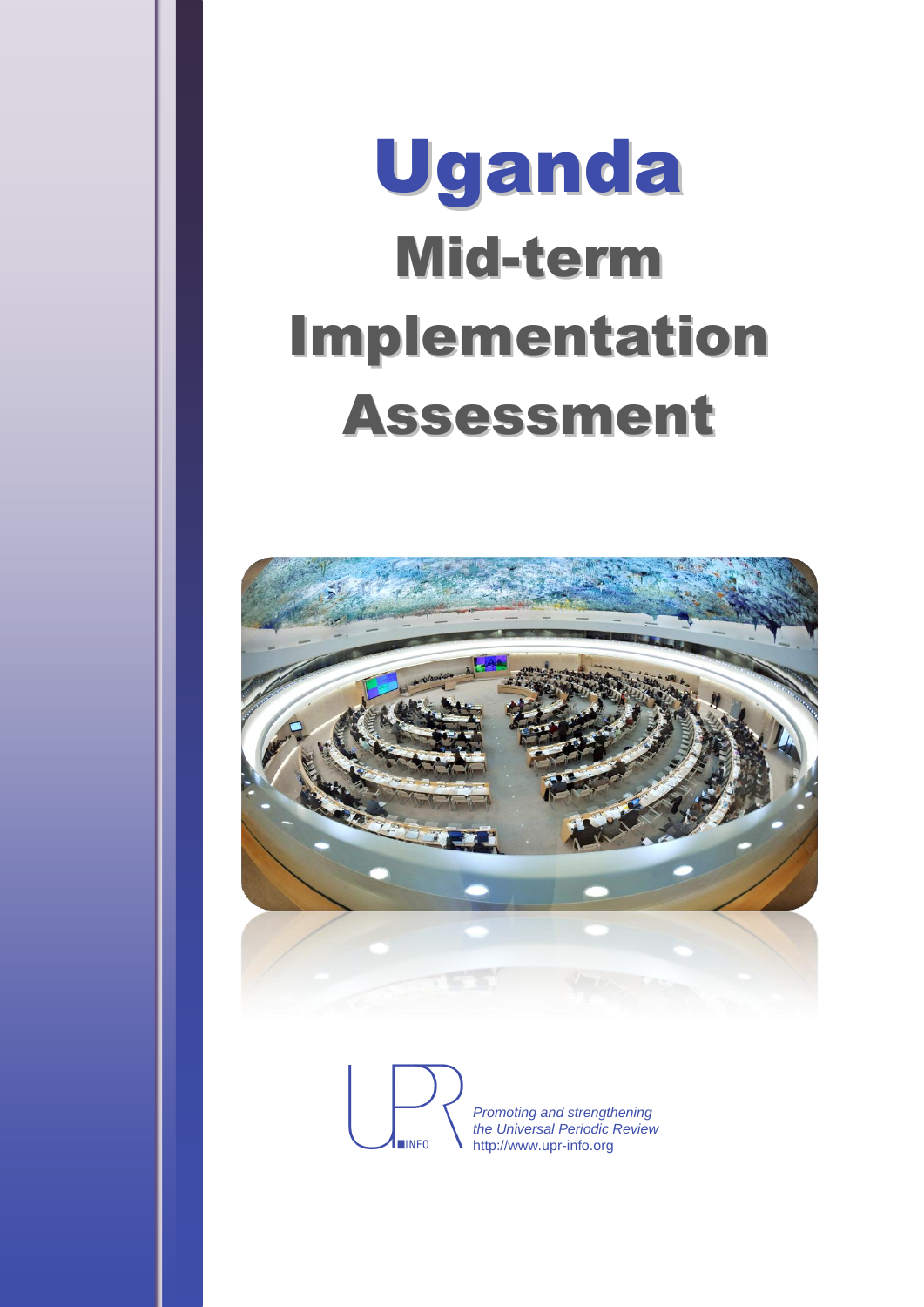## **Introduction**

#### **1. Purpose of the follow-up programme**

*The second and subsequent cycles of the review should focus on, inter alia, the implementation of the accepted recommendations and the development of the human rights situation in the State under review.*

A/HRC/RES/16/21, 12 April 2011 (Annex I C § 6)

The Universal Periodic Review (UPR) process takes place every four and one half years; however, some recommendations can be implemented immediately. In order to reduce this interval, we have created a follow-up process to evaluate the human rights situation two years after the examination at the UPR.

Broadly speaking, *UPR Info* seeks to ensure the respect of commitments made in the UPR, but also, more specifically, to give stakeholders the opportunity to share their opinion on the commitments. To this end, about two years after the review, *UPR Info* invites States, NGOs, and National Institutions for Human Rights (NHRI) to share their comments on the implementation (or lack thereof) of recommendations adopted at the Human Rights Council (HRC) plenary session.

For this purpose, *UPR Info* publishes a Mid-term Implementation Assessment (MIA) including responses from each stakeholder. The MIA is meant to show how all stakeholders are disposed to follow through on and to implement their commitments. States should implement the recommendations that they have accepted and civil society should monitor that implementation.

While the follow-up's importance has been highlighted by the HRC, no precise directives regarding the follow-up procedure have been set until now. Therefore, *UPR Info* is willing to share good practices as soon as possible and to strengthen the collaboration pattern between States and stakeholders. Unless the UPR's follow-up is seriously considered, the UPR mechanism as a whole could be adversely affected.

The methodology used by UPR Info to collect data and to calculate the index is described at the end of this document.

Geneva, 18 August 2014



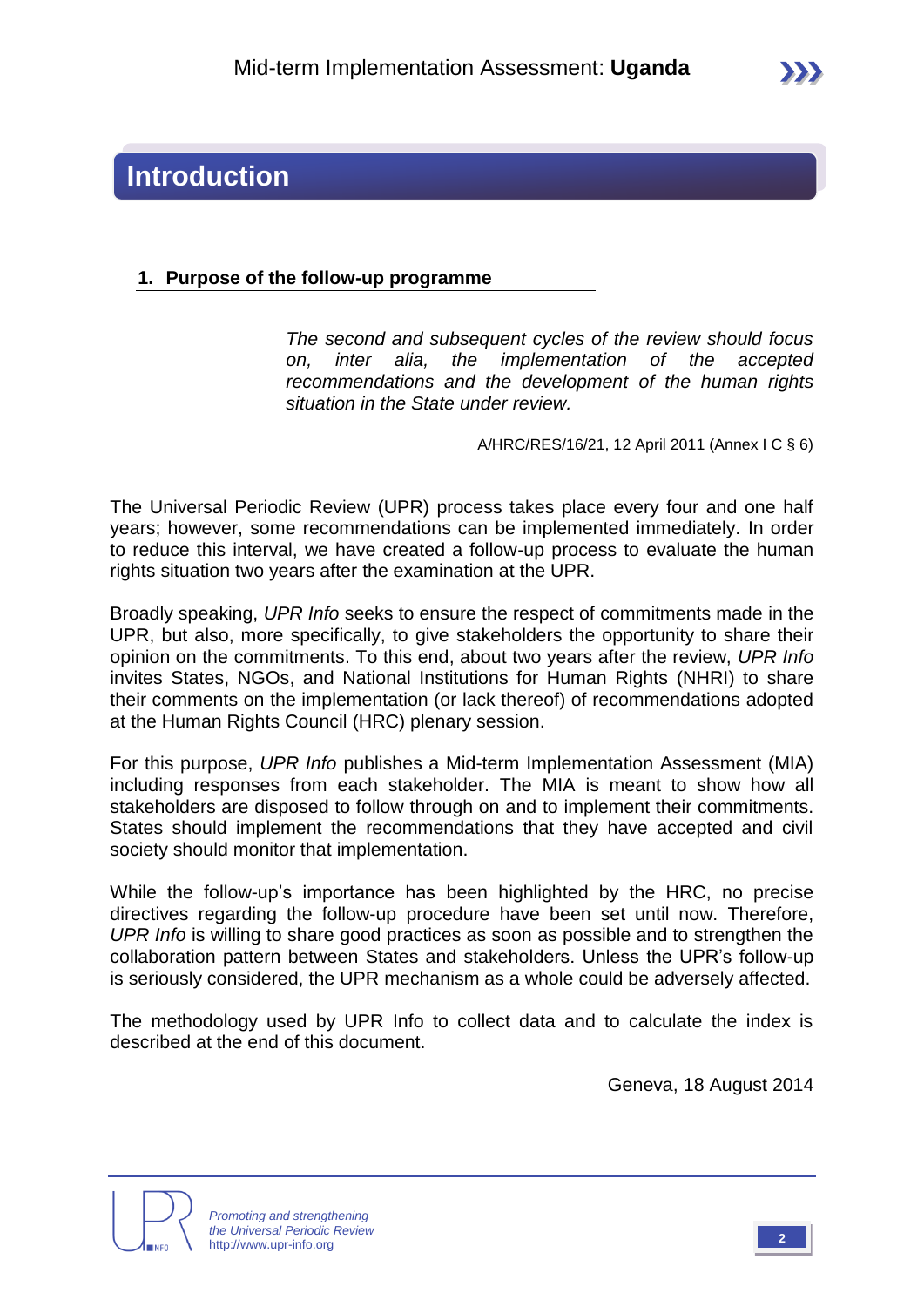## **Follow-up Outcomes**

#### **1. Sources and results**

All data are available at the following address:

<http://followup.upr-info.org/index/country/uganda>

We invite the reader to consult this webpage since all recommendations, all stakeholders' reports, as well as the unedited comments can be found at the same internet address.

25 stakeholders' reports were submitted for the UPR. 41 NGOs were contacted. 3 UN agencies were contacted. The Permanent Mission to the UN was contacted. The National Human Rights Institution (NHRI) was contacted as well.

8 NGOs responded to our enquiry. None of the UN agency responded. The State under Review did not respond to our enquiry. The NHRI did not respond to our enquiry either.

The following stakeholders took part in the report:

1. **NGOs**: (1) Anonymous (Anonymous) (2) Center for Reproductive Rights (CRR) (3) Centre for Domestic Violence (CEDOVIP) (4) East and Horn of Africa Human Rights Defenders Project (EHAHRDP) (5) National Union of Disabled Persons of Uganda (NUDIPU) (6) Participatory Action For Rural Development Initiative (PARDI) (7) University of Oklahoma College of Law International Human Rights Clinic (UOCLIHRC) (8) World Vision Uganda (WVU)

*IRI*: 63 recommendations are not implemented, 43 recommendations are partially implemented, and 15 recommendations are fully implemented. No answer was received for 70 out of 192 recommendations and voluntary pledges.

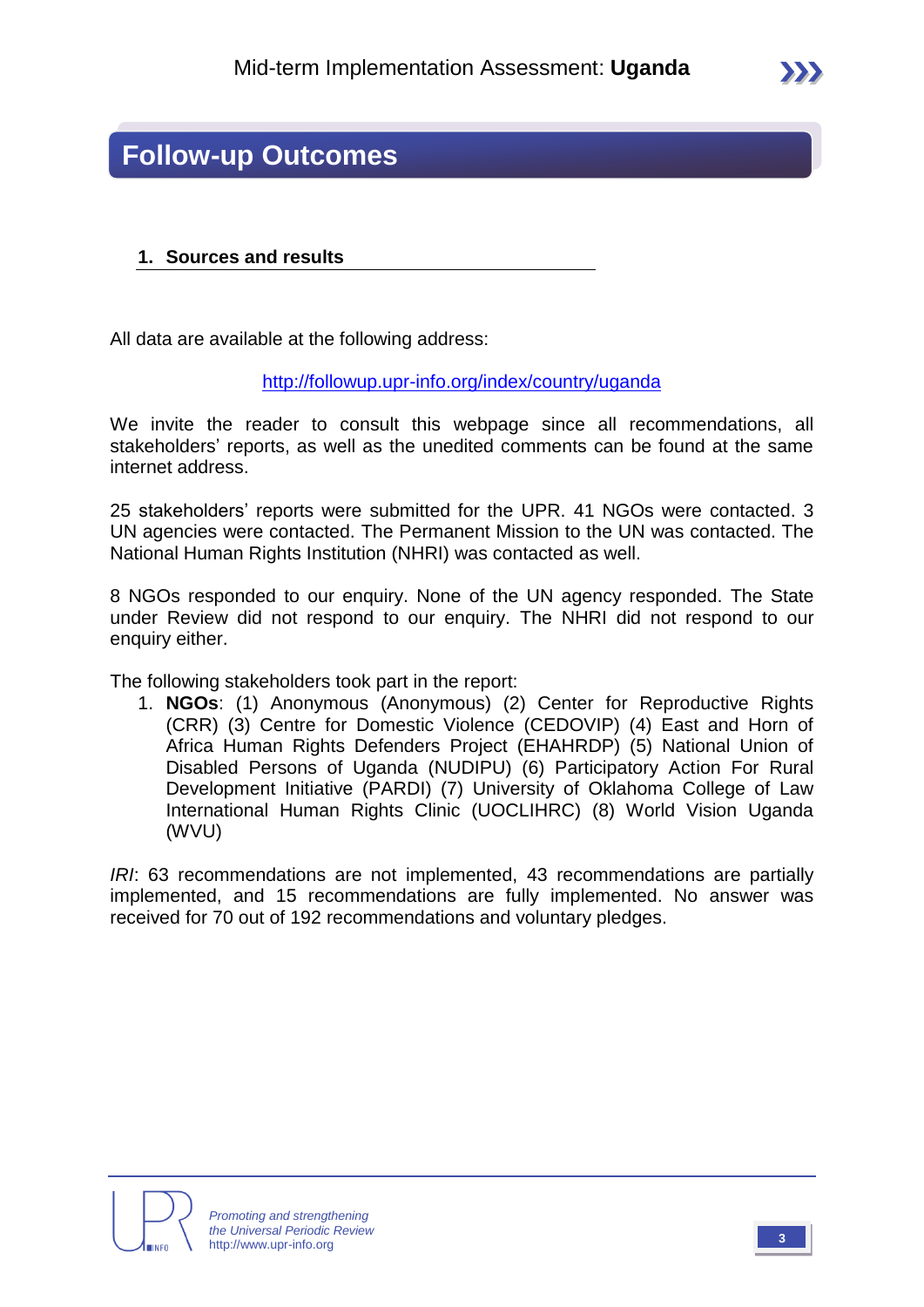#### **2. Index**

Hereby the issues that the MIA covers:

| rec.<br>$n^{\circ}$ | <b>Rec. State</b>     | <b>Issue</b>                                                                          | <b>IRI</b>      | page    |
|---------------------|-----------------------|---------------------------------------------------------------------------------------|-----------------|---------|
| 21                  | Algeria               | Development                                                                           | fully impl.     | page 16 |
| 90                  | Algeria               | Disabilities, Justice, Right to health, Women's rights                                | partially impl. | page 52 |
| 99                  | Algeria               | Indigenous peoples                                                                    | not impl.       | page 26 |
| 97                  | Angola                | Right to education                                                                    | fully impl.     | page 48 |
| 107                 | Angola                | HIV - Aids, Right to health, Technical assistance                                     | fully impl.     | page 18 |
| 31                  | Australia             | International instruments, Rights of the Child, Women's<br>rights                     | not impl.       | page 39 |
| 170                 | Australia             | Sexual Orientation and Gender Identity                                                | not impl.       | page 36 |
| 8                   | Austria               | <b>NHRI</b>                                                                           | partially impl. | page 50 |
| 142                 | Austria               | International instruments, Public security                                            | not impl.       | page 32 |
| 174                 | Austria               | Sexual Orientation and Gender Identity                                                | not impl.       | page 36 |
| 32                  | Azerbaijan            | Women's rights                                                                        | partially impl. | page 43 |
| 37                  | <b>Belgium</b>        | Death penalty                                                                         | not impl.       | page 28 |
| 62                  | <b>Belgium</b>        | Extrajudicial executions, Human rights defenders                                      | partially impl. | page 30 |
| 70                  | <b>Belgium</b>        | Sexual Orientation and Gender Identity                                                | not impl.       | page 34 |
| 92                  | <b>Belgium</b>        | Poverty, Right to health                                                              | not impl.       | page 17 |
| 162                 | <b>Belgium</b>        | Right to health                                                                       | not impl.       | page 18 |
| 168                 | Belgium               | Sexual Orientation and Gender Identity                                                | not impl.       | page 36 |
| 55                  | <b>Brazil</b>         | Women's rights                                                                        | not impl.       | page 46 |
| 85                  | <b>Brazil</b>         | Right to education, Right to food                                                     | partially impl. | page 16 |
| 117                 | <b>Brazil</b>         | Detention conditions, International instruments, Torture and<br>other CID treatment   | not impl.       | page 27 |
| 172                 | <b>Brazil</b>         | Sexual Orientation and Gender Identity                                                | not impl.       | page 36 |
| 51                  | <b>Burkina Faso</b>   | Rights of the Child, Women's rights                                                   | fully impl.     | page 44 |
| 54                  | Canada                | Disabilities, Rights of the Child, Torture and other CID<br>treatment, Women's rights | not impl.       | page 46 |
| 89                  | Canada                | Right to health                                                                       | partially impl. | page 17 |
| 164                 | Canada                | Sexual Orientation and Gender Identity                                                | not impl.       | page 35 |
| 1                   | Chad                  | International instruments                                                             | partially impl. | page 27 |
| 10                  | Chad                  | Human rights education and training                                                   | partially impl. | page 14 |
| 52                  | Chile                 | Disabilities, Women's rights                                                          | not impl.       | page 45 |
| 73                  | Chile                 | Freedom of opinion and expression                                                     | not impl.       | page 10 |
| 25                  | China                 | National plan of action                                                               | partially impl. | page 52 |
| 6                   | Costa Rica            | <b>Minorities</b>                                                                     | fully impl.     | page 50 |
| 11                  | Costa Rica            | Human rights education and training                                                   | not impl.       | page 15 |
| 22                  | Cuba                  | Development                                                                           | fully impl.     | page 16 |
| 41                  | Czech Republic        | Human rights violations by state agents, Torture and other<br>CID treatment           | partially impl. | page 28 |
| 45                  | <b>Czech Republic</b> | Women's rights                                                                        |                 | page 43 |
| 57                  | Czech Republic        | Rights of the Child                                                                   | partially impl. | page 47 |
| 71                  | Czech Republic        | Sexual Orientation and Gender Identity                                                | not impl.       | page 34 |
| 179                 | Denmark               | Minorities, Racial discrimination, Sexual Orientation and<br>Gender Identity          | not impl.       | page 37 |

**IINFO** 

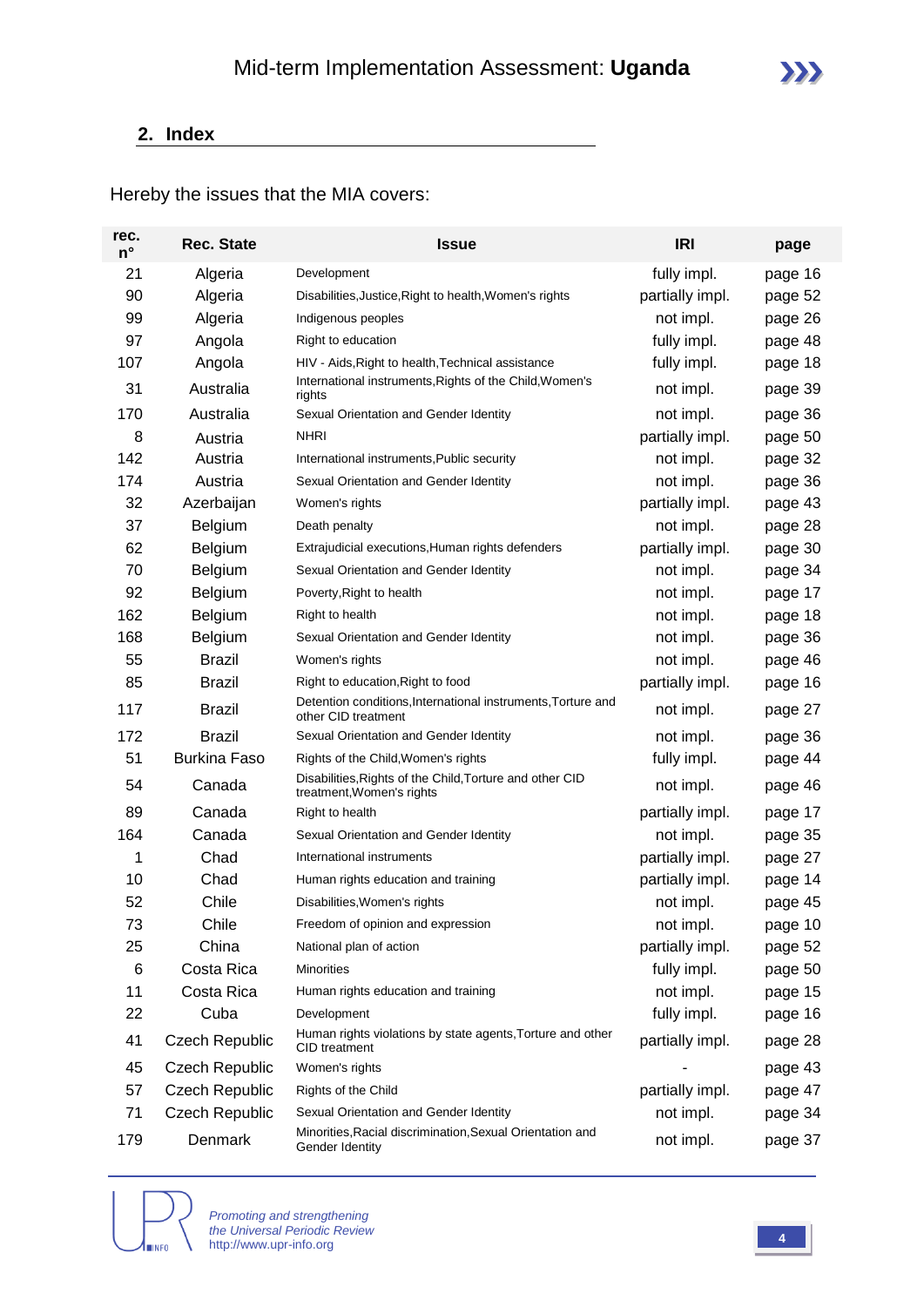# Mid-term Implementation Assessment: **Uganda**



| rec.<br>$n^{\circ}$ | <b>Rec. State</b> | <b>Issue</b>                                                                                                 | <b>IRI</b>      | page    |
|---------------------|-------------------|--------------------------------------------------------------------------------------------------------------|-----------------|---------|
| 44                  | France            | Human rights education and training, Rights of the<br>Child, Torture and other CID treatment, Women's rights | not impl.       | page 43 |
| 53                  | France            | Women's rights                                                                                               | partially impl. | page 46 |
| 84                  | France            | Freedom of association and peaceful assembly, Human<br>rights violations by state agents                     | not impl.       | page 13 |
| 128                 | France            | Human rights violations by state agents, Torture and other<br>CID treatment                                  | not impl.       | page 31 |
| 153                 | France            | Death penalty                                                                                                | not impl.       | page 32 |
| 180                 | Germany           | Freedom of association and peaceful assembly                                                                 | not impl.       | page 13 |
| 19                  | Ghana             | Development, National plan of action, Poverty, Women's<br>rights                                             | not impl.       | page 38 |
| 23                  | Ghana             | Rights of the Child, Women's rights                                                                          | not impl.       | page 39 |
| 72                  | Ghana             | Rights of the Child                                                                                          | partially impl. | page 48 |
| 61                  | <b>Holy See</b>   | Detention conditions, International instruments, Justice                                                     | not impl.       | page 29 |
| 87                  | <b>Holy See</b>   | HIV - Aids                                                                                                   | fully impl.     | page 17 |
| 101                 | <b>Holy See</b>   | Asylum-seekers - refugees, Migrants                                                                          | partially impl. | page 26 |
| 103                 | <b>Holy See</b>   | Labour, Rights of the Child                                                                                  | partially impl. | page 49 |
| 156                 | <b>Holy See</b>   | Death penalty, Detention conditions, International<br>instruments, Torture and other CID treatment           | not impl.       | page 27 |
| 14                  | Hungary           | UPR process                                                                                                  | partially impl. | page 51 |
| 17                  | Hungary           | Civil society                                                                                                | partially impl. | page 10 |
| 34                  | Hungary           | Disabilities, Rights of the Child                                                                            | partially impl. | page 20 |
| 38                  | Hungary           | Justice                                                                                                      | not impl.       | page 28 |
| 181                 | Hungary           | Civil society, Freedom of association and peaceful<br>assembly                                               | not impl.       | page 14 |
| $\overline{2}$      | Indonesia         | International instruments                                                                                    | partially impl. | page 28 |
| 15                  | Indonesia         | National plan of action, UPR process                                                                         | partially impl. | page 51 |
| 59                  | Indonesia         | Justice, Rights of the Child                                                                                 | partially impl. | page 47 |
| 29                  | Mexico            | International instruments, Women's rights                                                                    | not impl.       | page 39 |
| 36                  | Mexico            | Disabilities, Elections, International instruments                                                           | partially impl. | page 21 |
| 95                  | Morocco           | Human rights education and training, Right to education                                                      | partially impl. | page 18 |
| 28                  | Mozambique        | <b>Technical assistance</b>                                                                                  | partially impl. | page 52 |
| 7                   | Nepal             | General                                                                                                      | fully impl.     | page 50 |
| 9                   | Nepal             | Human rights education and training                                                                          | not impl.       | page 14 |
| 98                  | Nepal             | <b>Minorities</b>                                                                                            | fully impl.     | page 54 |
| 69                  | Netherlands       | Sexual Orientation and Gender Identity                                                                       | partially impl. | page 33 |
| 75                  | Netherlands       | Freedom of the press                                                                                         | not impl.       | page 11 |
| 177                 | Netherlands       | Sexual Orientation and Gender Identity                                                                       | not impl.       | page 37 |
| 60                  | Norway            | Freedom of the press, Human rights defenders, Human<br>rights violations by state agents                     | partially impl. | page 29 |
| 141                 | Norway            | International instruments, Public security                                                                   | not impl.       | page 32 |
| 143                 | Norway            | Women's rights                                                                                               | partially impl. | page 49 |
| 144                 | Norway            | Other                                                                                                        | not impl.       | page 54 |
| 165                 | Norway            | Sexual Orientation and Gender Identity                                                                       | not impl.       | page 35 |
| 167                 | Norway            | Sexual Orientation and Gender Identity                                                                       | not impl.       | page 35 |
| 4                   | Poland            | Women's rights                                                                                               | partially impl. | page 37 |
| 13                  | Poland            | Civil society, UPR process                                                                                   | partially impl. | page 10 |
| 46                  | Poland            | Rights of the Child, Torture and other CID<br>treatment, Women's rights                                      | not impl.       | page 43 |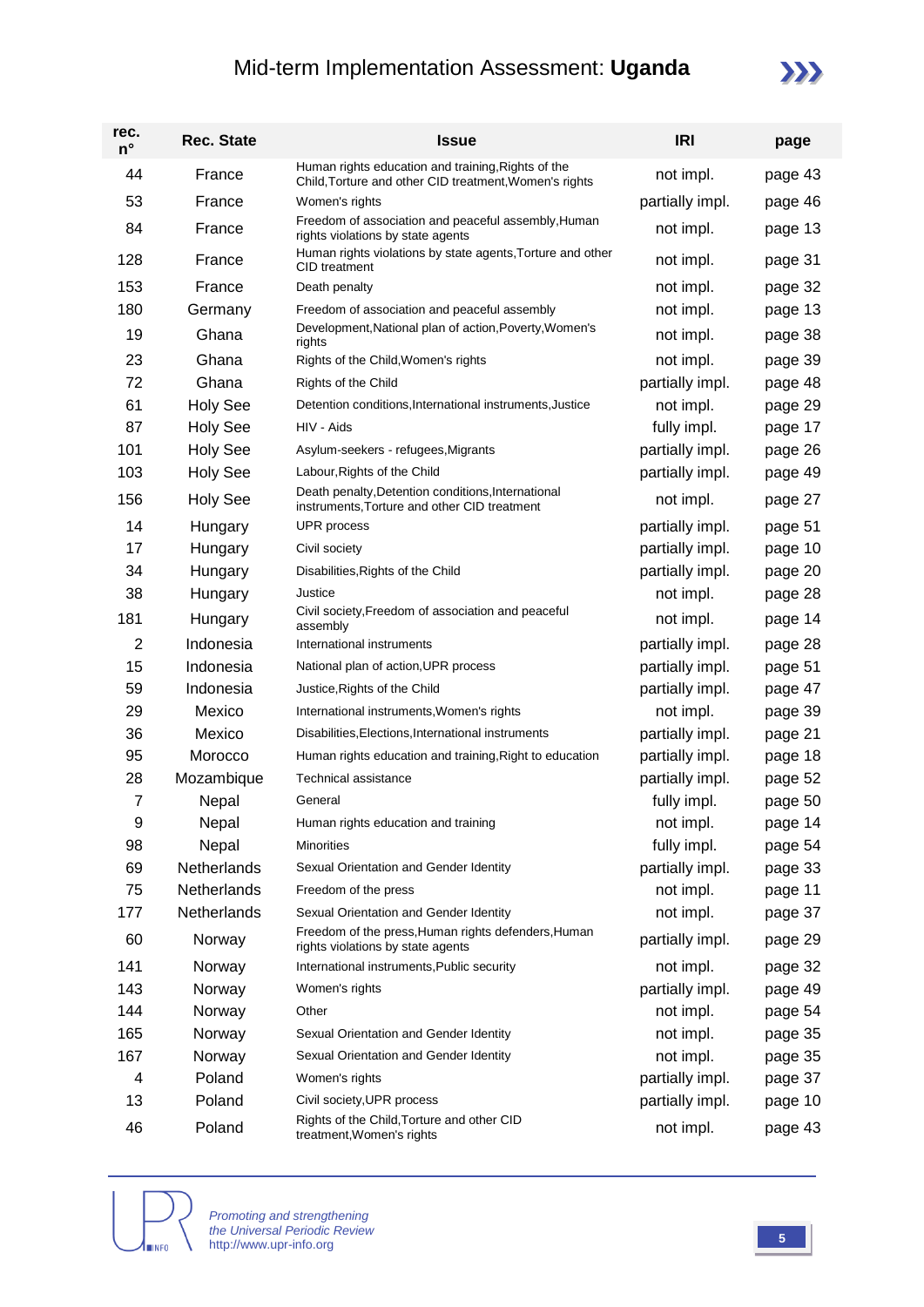## Mid-term Implementation Assessment: **Uganda**

# $\sum$

| rec.<br>$n^{\circ}$ | <b>Rec. State</b>     | <b>Issue</b>                                                                       | <b>IRI</b>      | page    |
|---------------------|-----------------------|------------------------------------------------------------------------------------|-----------------|---------|
| 96                  | Poland                | Right to education, Rights of the Child                                            | fully impl.     | page 48 |
| 18                  | Republic of<br>Congo  | Rights of the Child, Women's rights                                                | partially impl. | page 38 |
| 100                 | Republic of<br>Congo  | Indigenous peoples                                                                 | not impl.       | page 26 |
| 158                 | Romania               | Death penalty, International instruments                                           | not impl.       | page 27 |
| 24                  | Russian<br>Federation | National plan of action, UPR process                                               | partially impl. | page 51 |
| 26                  | Russian<br>Federation | <b>Treaty bodies</b>                                                               | not impl.       | page 52 |
| 27                  | Rwanda                | <b>Treaty bodies</b>                                                               | not impl.       | page 52 |
| 20                  | Singapore             | Development                                                                        | fully impl.     | page 15 |
| 88                  | Singapore             | HIV - Aids, Right to health, Technical assistance                                  | fully impl.     | page 17 |
| 94                  | Singapore             | Development, Right to education                                                    | fully impl.     | page 18 |
| 33                  | Slovakia              | Disabilities, Human rights education and training, Right to<br>health              | partially impl. | page 19 |
| 76                  | Slovakia              | Human rights defenders, International instruments                                  | not impl.       | page 31 |
| 93                  | Slovakia              | Disabilities, Right to education, Right to health, Rights of the<br>Child          | partially impl. | page 22 |
| 160                 | Slovakia              | International instruments, Rights of the Child                                     | partially impl. | page 49 |
| 47                  | Slovenia              | Rights of the Child, Torture and other CID<br>treatment, Women's rights            | partially impl. | page 44 |
| 166                 | Slovenia              | Sexual Orientation and Gender Identity                                             | not impl.       | page 35 |
| 35                  | Spain                 | Disabilities, Rights of the Child, Women's rights                                  | not impl.       | page 21 |
| 49                  | Spain                 | Rights of the Child, Torture and other CID<br>treatment, Women's rights            | partially impl. | page 44 |
| 157                 | Spain                 | Death penalty                                                                      | not impl.       | page 32 |
| 175                 | Spain                 | Sexual Orientation and Gender Identity                                             | not impl.       | page 36 |
| 12                  | Swaziland             | Human rights education and training                                                | partially impl. | page 15 |
| 3                   | Sweden                | Freedom of association and peaceful assembly, Freedom<br>of opinion and expression | not impl.       | page 8  |
| 80                  | Switzerland           | Freedom of association and peaceful assembly, Freedom<br>of opinion and expression | not impl.       | page 12 |
| 81                  | Switzerland           | Freedom of association and peaceful assembly                                       | not impl.       | page 13 |
| 154                 | Switzerland           | Death penalty                                                                      | not impl.       | page 32 |
| 169                 | Switzerland           | Sexual Orientation and Gender Identity                                             | not impl.       | page 36 |
| 16                  | Tanzania              | National plan of action, UPR process                                               | not impl.       | page 51 |
| 91                  | Turkey                | Right to health, Women's rights                                                    | partially impl. | page 48 |
| 183                 | Uganda                | National plan of action                                                            | partially impl. | page 55 |
| 184                 | Uganda                | General                                                                            | partially impl. | page 55 |
| 185                 | Uganda                | Other                                                                              | not impl.       | page 55 |
| 186                 | Uganda                | Other                                                                              | not impl.       | page 55 |
| 187                 | Uganda                | Other                                                                              | not impl.       | page 56 |
| 188                 | Uganda                | Justice, NHRI                                                                      | partially impl. | page 56 |
| 189                 | Uganda                | Civil society                                                                      | fully impl.     | page 56 |
| 190                 | Uganda                | Other                                                                              | partially impl. | page 56 |
| 191                 | Uganda                | Human rights education and training                                                | partially impl. | page 19 |
| 5                   | United Kingdom        | Freedom of association and peaceful<br>assembly, International instruments         | not impl.       | page 9  |
| 83                  | <b>United States</b>  | Elections                                                                          | not impl.       | page 13 |

**NINFO**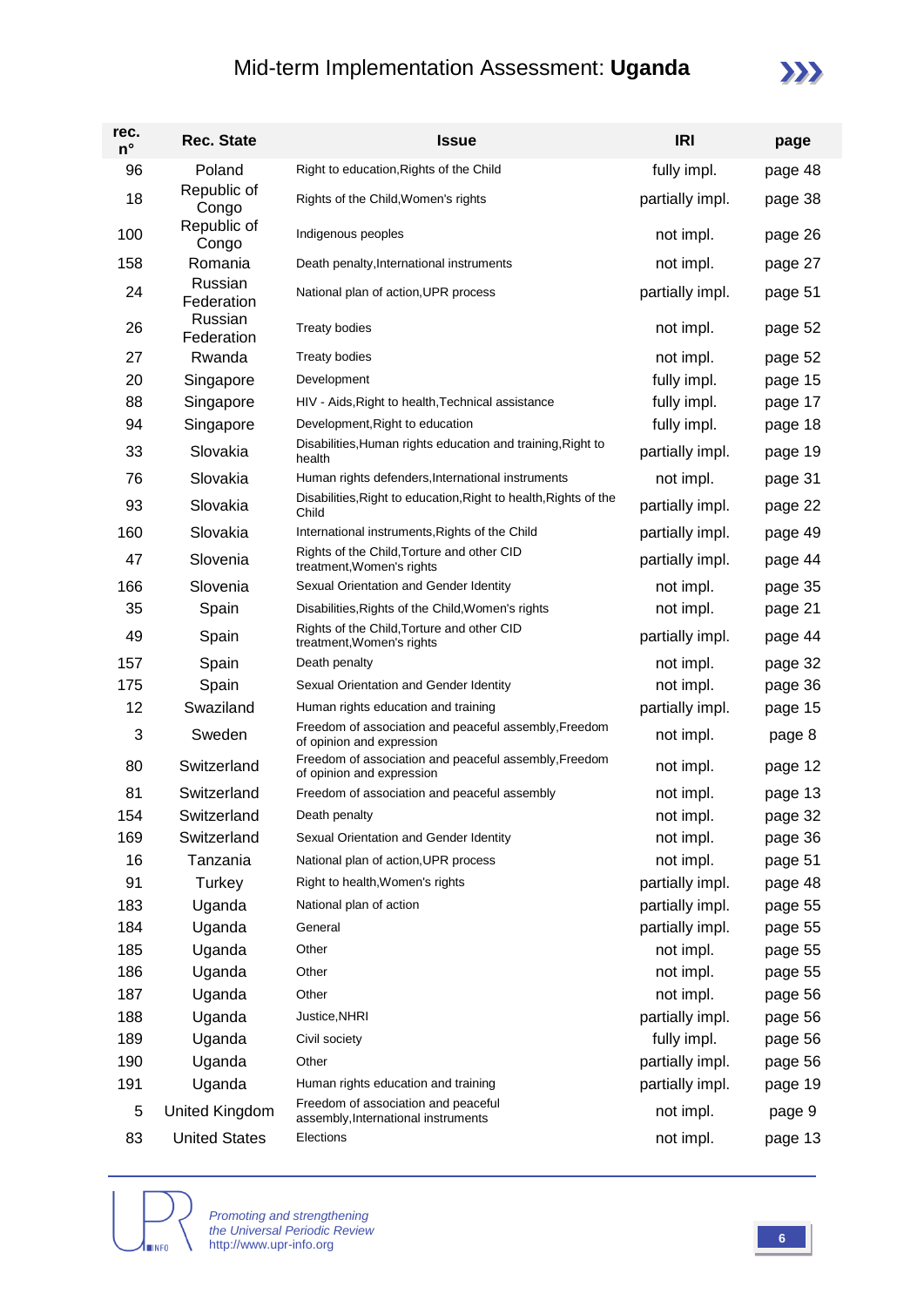# Mid-term Implementation Assessment: **Uganda**



| rec.<br>$n^{\circ}$ | <b>Rec. State</b>    | <b>Issue</b>                                                   | IRI         | page    |
|---------------------|----------------------|----------------------------------------------------------------|-------------|---------|
| 178                 | United States        | Sexual Orientation and Gender Identity                         | not impl.   | page 37 |
| 182                 | <b>Jnited States</b> | Civil society, Freedom of association and peaceful<br>assembly | not impl.   | page 14 |
| 56                  | Zimbabwe             | Rights of the Child                                            | not impl.   | page 47 |
| 105                 | Zimbabwe             | Internally displaced persons                                   | fully impl. | page 54 |



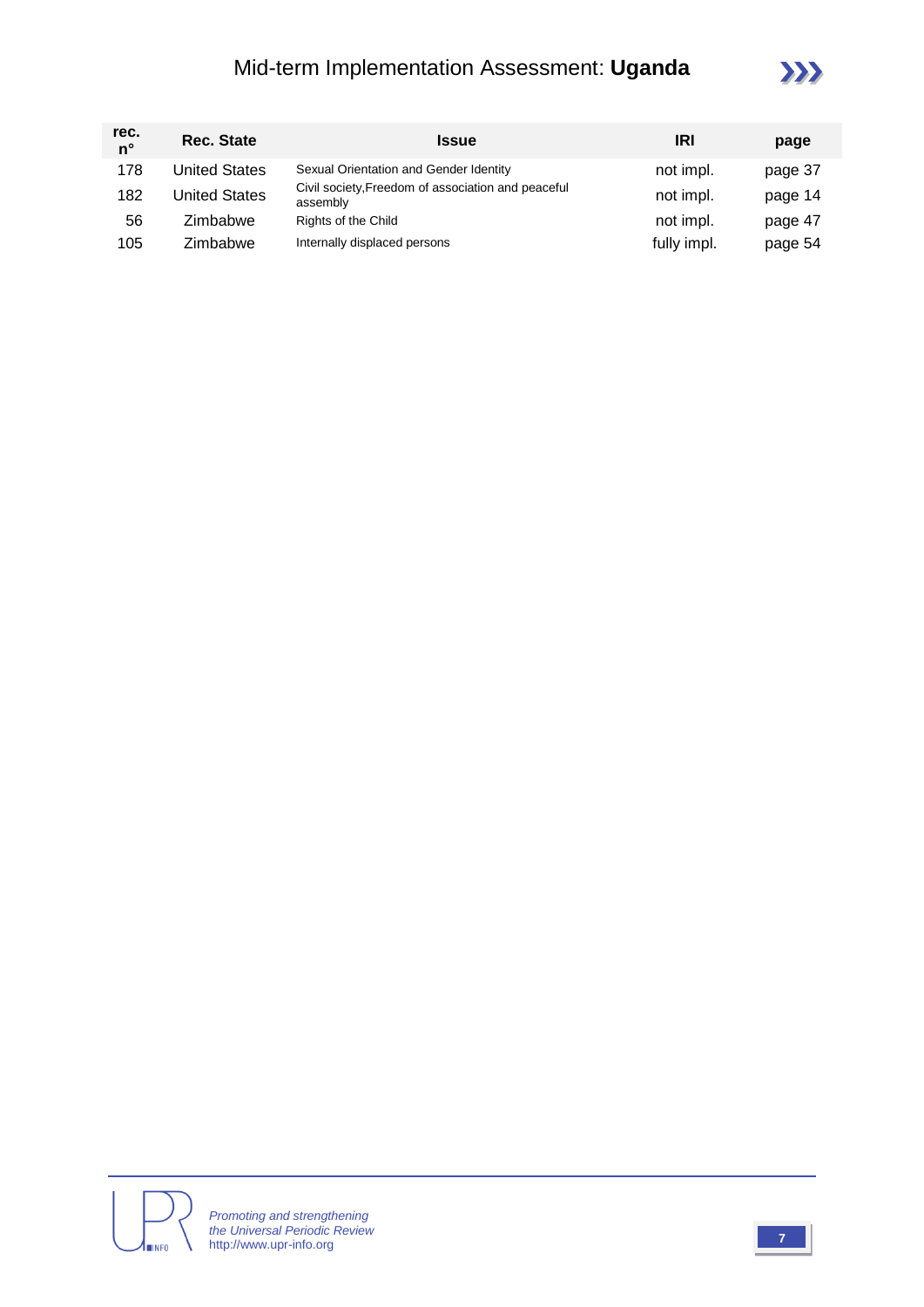#### **3. Feedback on recommendations**

# **CP Rights**

Recommendation nº3: *Amend accordingly all laws that are contrary to Uganda's national and international obligations to respect, protect and promote the freedoms of expression and assembly* (Recommended by *Sweden*)

IRI: *not implemented*

#### Anonymous response:

Freedom of expression in Uganda is not yet a reality because there is shrinking civil society space because the government passed the Public Order Management Act which does not allow people in groups to talk about governance and other issues related to leadership. This law infringes on people's right to express themselves.

#### Participatory Action For Rural Development Initiative (PARDI) response:

No laws of protection because opposition assemblies always end up badly or even are denied a right to hold them.

#### East and Horn of Africa Human Rights Defenders Project (EHAHRDP) response:

Uganda has done little or nothing to implement this recommendation, and has recently introduced laws that are contrary to national and international obligations to guarantee freedoms of expression and assembly.

In August 2010 Uganda's Constitutional Court unanimously ruled that sections of the penal code on sedition, which forbid journalists from publishing criticism of the government, were unconstitutional. The decision stemmed from a petition by Andrew Mwenda, managing editor of the Independent, and the East African Media Institute; Mwenda had been among a handful of journalists facing sedition charges. However the Court upheld other provisions of the penal code that criminalize publications promoting sectarianism. Clauses of the Antiterrorism Act of 2002 have also been used against journalists, especially those who cover security issues.

The 2005 Access to Information Act exists only on paper, as no implementing mechanisms have been put in place, and the government still denies requests for information. Furthermore, Parliament has not followed

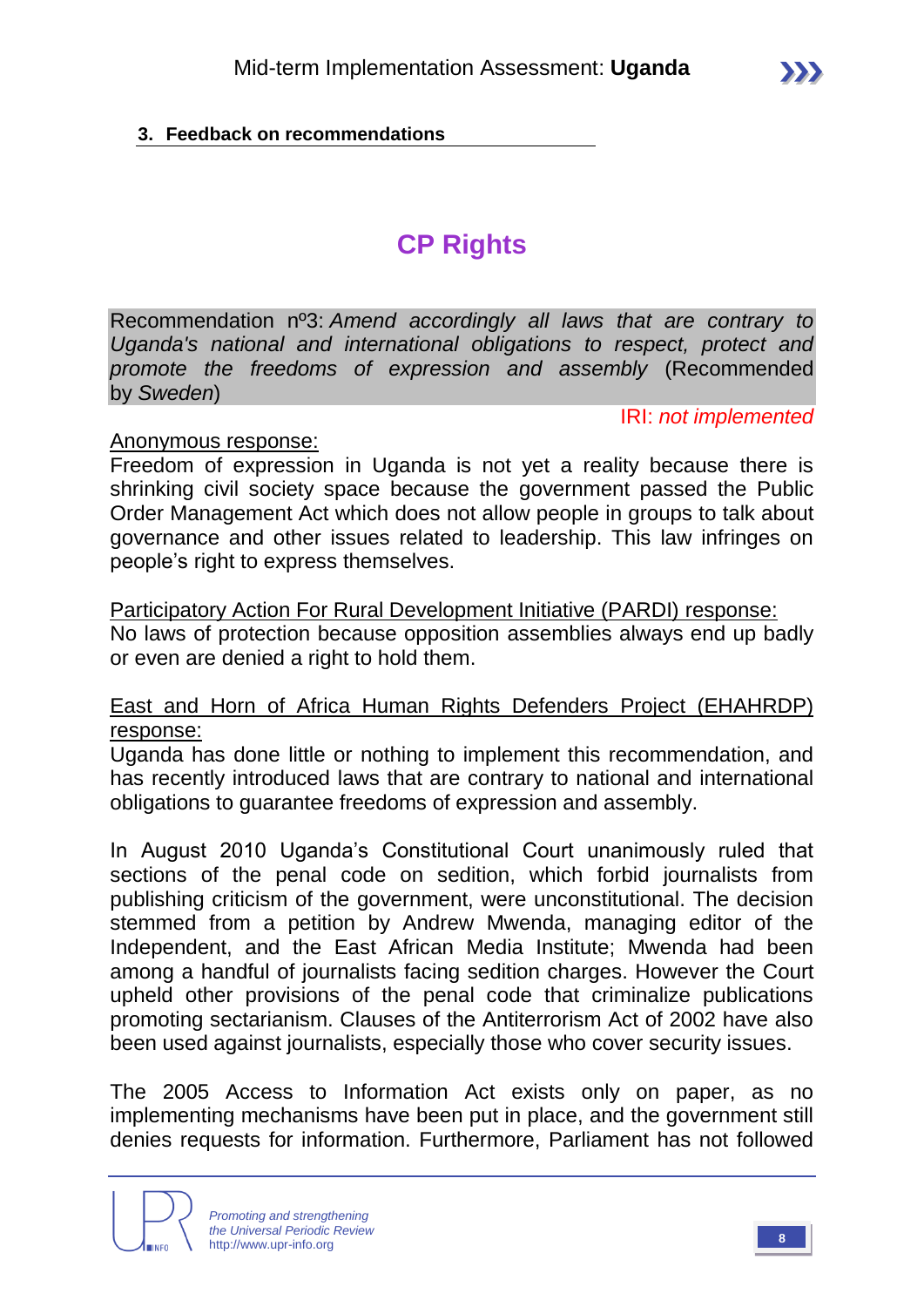up on the law's requirement that each ministry submit annual reports on the status of implementation.

Individuals or associations have been prosecuted under section 56 (2) of the Penal Code Act (PCA), which provides for circumstances under which a society can be considered as unlawful. The pressure group Action for Change (A4C) was declared an unlawful society on the basis of section 56(2) of the PCA. A4C led the 'walk to work' demonstrations in 2011 against the rising cost of living, corruption and poor governance in Uganda. According to the PCA a society is unlawful if declared by a statutory order of the minister to be dangerous to peace and order in Uganda. In April 2012, the Attorney General issued a Declaration of Unlawful Societies Order under section 56 of the PCA declaring the pressure group A4C an unlawful society. The declaration outlawed A4C activities as well as the activities of any other pressure group formed thereafter, hence effectively banning any assemblies by political activists. This ban is an illegitimate restriction of the freedom of assembly.

The Public Order Management Act was passed in to law in September 2013. It grants the police powers to prohibit public meetings and to decide suitable venues for holding public meetings. As has been reported widely, "since the enactment of the Act, there has been a disproportionate targeting of meetings organized by opposition members and/or civil society representatives" .

Section 5 of the Act requires anyone who wants to organise a public meeting to notify an authorised officer in advance about the venue, date and time, estimated number of people and purpose of the meeting.

The Act further grants broad discretionary powers to the police, based on their own judgment to relocate, prevent and disperse public gatherings, and to arrest and charge participants and organisers.

#### World Vision Uganda (WVU) response:

Uganda enacted recently a Public Order Management Law which undermines its obligations to respect, protect and promote the freedoms of assembly. Despite public the concerns raised by citizens, the government has not yet considered its amendment.

Recommendation nº5: *Take further steps to protect right to assembly in line with their international obligations under the International Covenant on Civil* 

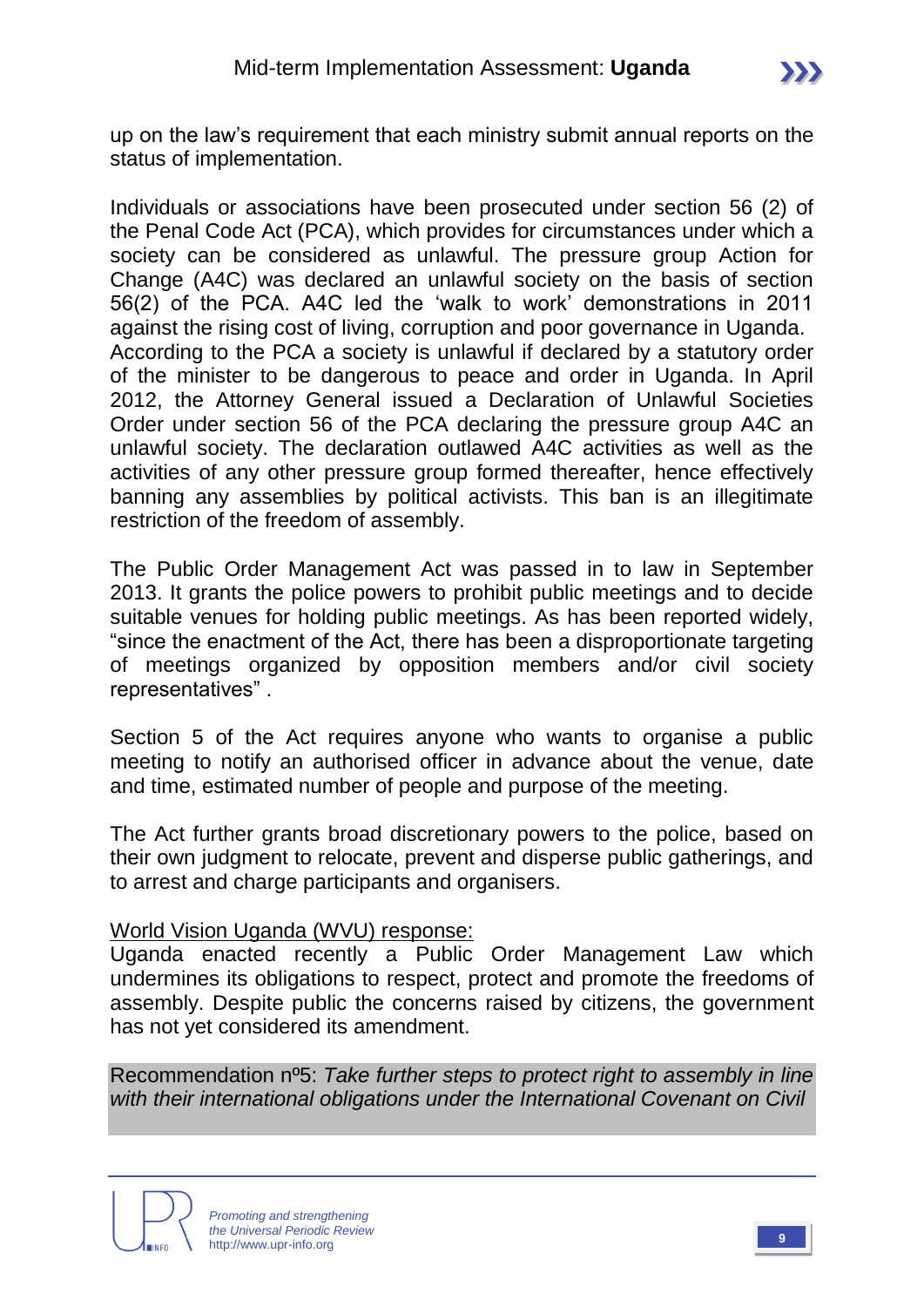*and Political Rights and the provisions in the Ugandan constitution* (Recommended by *United Kingdom*)

IRI: *not implemented*

 $\sum$ 

#### PARDI response:

The government just dispatches any gathering that is in opposition of the ruling party especially with tear gassing the people so the right applies not to opponents but supporters.

#### WVU response:

With the enactment of the Public Order Management Bill into law, the rights to assembly are continuously being undermined. The law serves to regulate rather facilitate the protection of citizen's rights to assembly.

Recommendation nº13: *Engage civil society in the process of implementation of UPR recommendations* (Recommended by *Poland*)

IRI: *partially implemented*

PARDI response:

Not yet fully implemented

#### WVU response:

The Government could do better by engaging civil society in a more constructive and inclusive manner.

Recommendation nº17: *Further enhance the cooperation with civil society in the promotion of human rights* (Recommended by *Hungary*)

IRI: *partially implemented*

#### Anonymous response:

Civil society is looked at as being opposition to the ruling party for example when we talk about the theft by government officials we are arrested and blacklisted. That's why laws like the Public Order management act was passed to suppress our voices. What kind of cooperation is that if civil society is tortured and implicated by saying what is right and wants good service delivery for all especially the marginalised in the country?

#### WVU response:

Civil society is increasingly recognized as a partner in promoting human rights.

Recommendation nº73: *Guarantee freedom of expression, particularly the possibility to express criticism and opinion regarding acts of the government* (Recommended by *Chile*)

IRI: *not implemented*



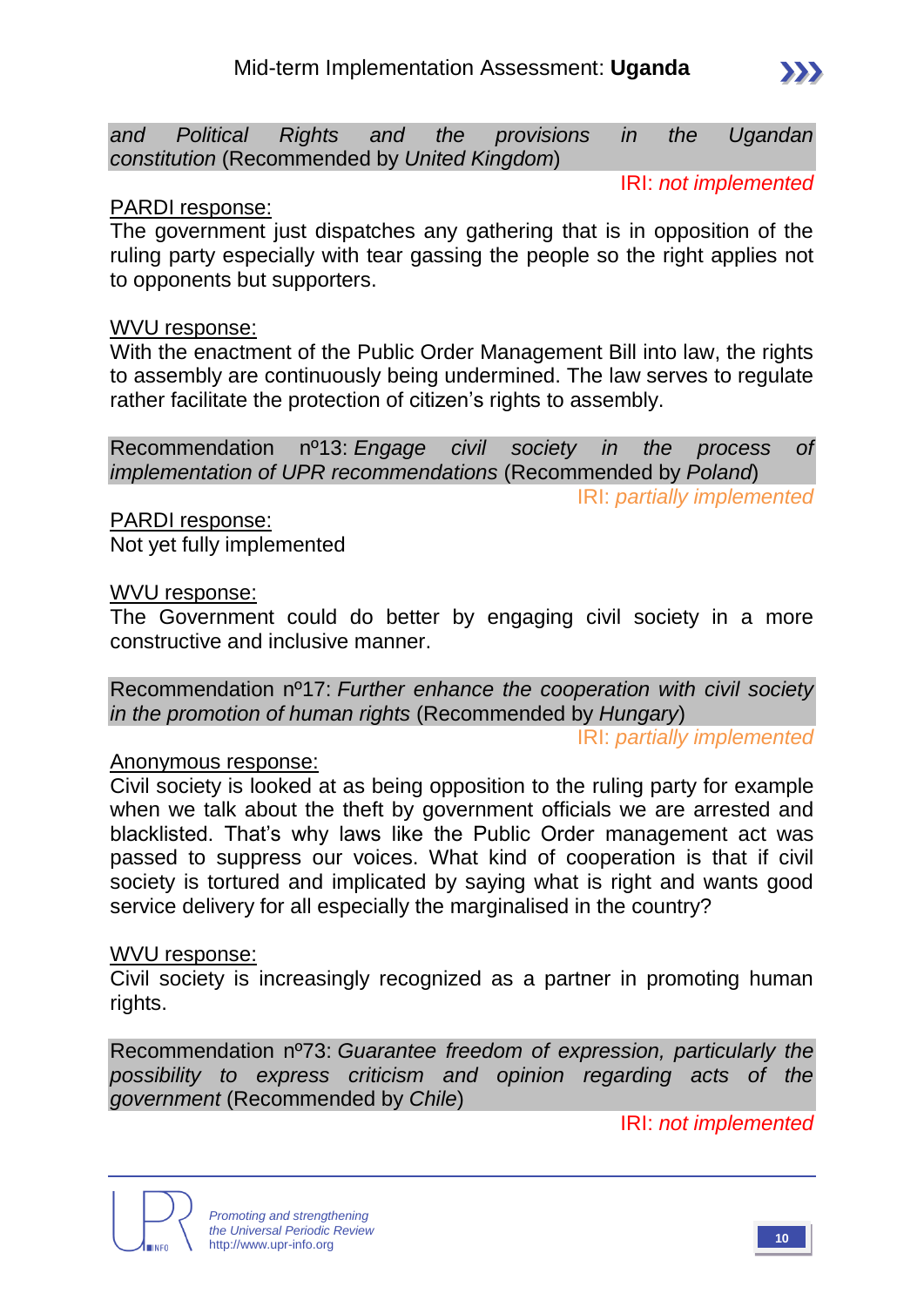#### EHAHRDP response:

Since 2009, media freedom has been characterized by increased incidences of violence and harassment against journalists, especially by security forces. Human Rights Network for Journalists Uganda (HRNJ) documented 82 cases of attacks against journalists countrywide in 2012. The attacks ranged from physical violence to verbal threats and destruction or confiscation of equipment. Throughout 2012, this pattern of attacks against journalists covering opposition related events continued. On 4th October three journalists were targeted by officials when covering the arrest of then Forum for Democratic Change (FDC) leader, Kiiza Besigye.

In May 2013, the Ugandan government forced the closure of the Monitor newspaper and other media outlets, and clamped down violently on activists protesting against the same. The so-called 'media siege' began in response to the Monitor's reporting on an alleged succession plan within the highest echelons of the Ugandan government.

On 19th March 2014, the Government of Uganda released stringent regulations which all broadcasting media houses must comply with. All media houses must allocate prime time to promote government programmes and public relations.

The state also misuses the criminal laws to restrict the work of journalist. They are often arrested on spurious charges although these cases rarely result into conviction. In 2011 and 2012 several journalists were arrested and charged with criminal defamation and treason. Further in 2012, more than twenty four journalists and human rights defenders had cases pending before court for charges ranging from promoting sectarianism to criminal libel.

Recommendation nº75: *End intimidation, threats and physical attacks on journalists and promote open reporting and commentary on issues of public concern* (Recommended by *Netherlands*)

IRI: *not implemented*

#### EHAHRDP response:

As a result of frequent arrests, intimidation, physical threats and attacks against journalists, human rights and media watchdog advocates have expressed concern that there is now a high degree of self-censorship by Ugandan journalists, including a reduction in the level of public debate on the radio.

Many past cases of attacks or abductions aimed at journalists remain unresolved. In September 2010, journalists Paul Kiggundu and Dickson

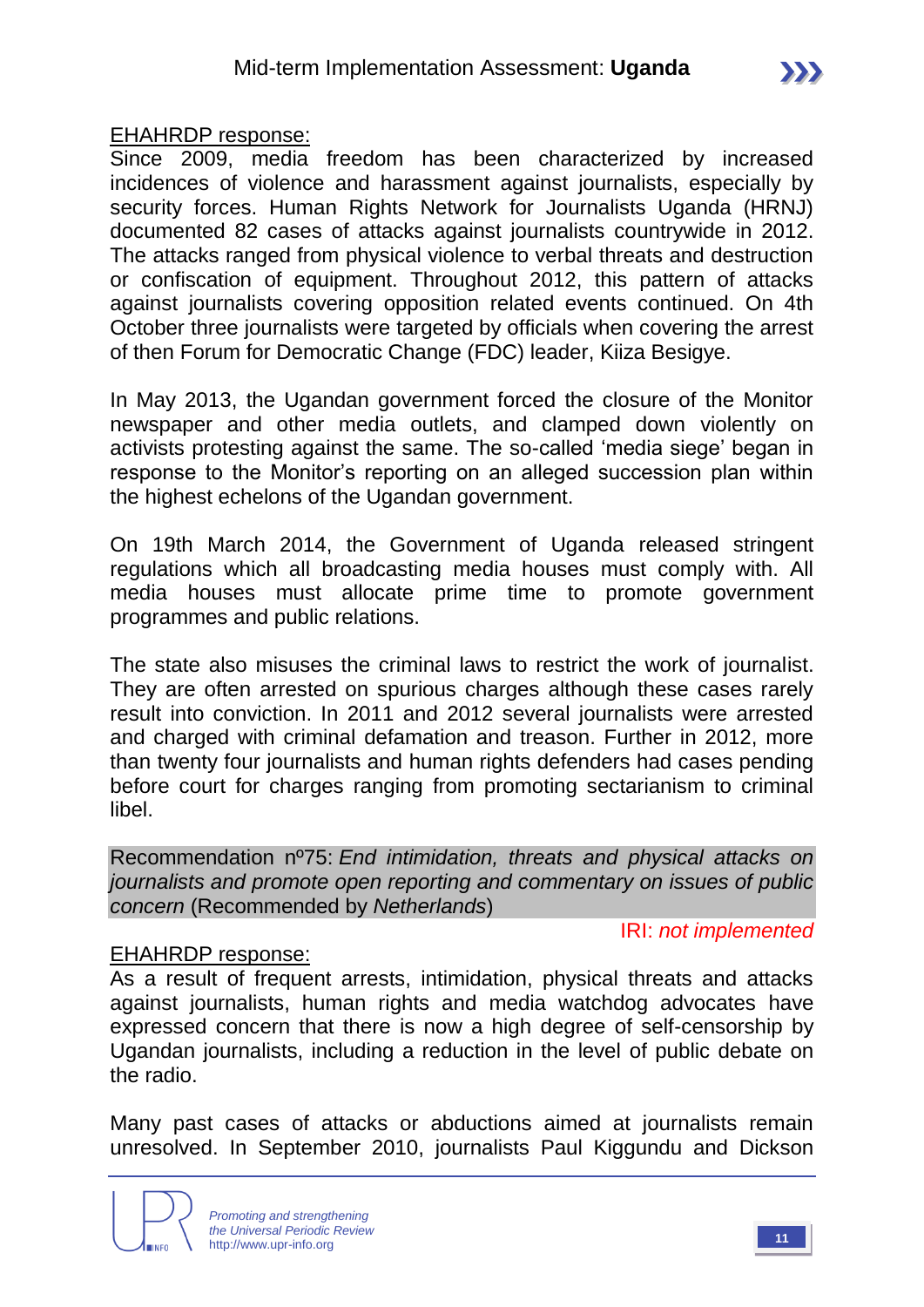Ssentongo were killed in separate incidents in connection with their work, and Arthur Kintu of the New Vision was beaten by an elected official as he covered a ruling party conference. Government officials and security agents in the countryside regularly intimidate journalists and attempt to influence media content by forbidding certain guests to appear on live radio programs.

The Central Broadcasting Service (CBS), one of four stations closed down by the Broadcasting Council in September 2009 in response to an official directive, was reopened in October 2010. The three other stations—Ssuubi FM, Radio Two, and the Roman Catholic Church's Radio Sapientia—had reopened much sooner. The four outlets had been accused of promoting sectarianism and inciting violence that led to riots in Kampala. While they returned to the air, there were reports that the owners engaged in selfcensorship to avoid renewed conflict with the Broadcasting Council and the government.

Some of these violations take the form of obstructing journalists from executing their duties in cases that are politically oriented. A case in point was during the 51st National Independence celebrations on 9th of October 2013, at Rukungiri District stadium, in Western Uganda when former President of FDC, Colonel (Rtd) Kizza Besigye, Kampala Capital City' Lord Mayor Erias Lukwago and the Kawempe Division Mayor Mubarak Munyagwa Sserunga walked out of the stadium as President Yoweri Museveni was due to address the gathering. The trio was arrested and as a journalist attempted to film the arrest, he was blocked by the Deputy Spokesperson of the Police, Patrick Onyango from covering the event.

On May 28 and 29 2013, police assaulted and tear-gassed more than 30 journalists in an effort to deter them from accessing and covering the continued closure and occupying of the Daily Monitor newspaper, KFM and Dembe radio stations premises.

Recommendation nº80: *Undertake legislative reforms so that protection and promotion of laws on the freedom of expression and peaceful assemblies and associations would be guaranteed to all the residents of the country* (Recommended by *Switzerland*)

IRI: *not implemented*

PARDI response:

[...]

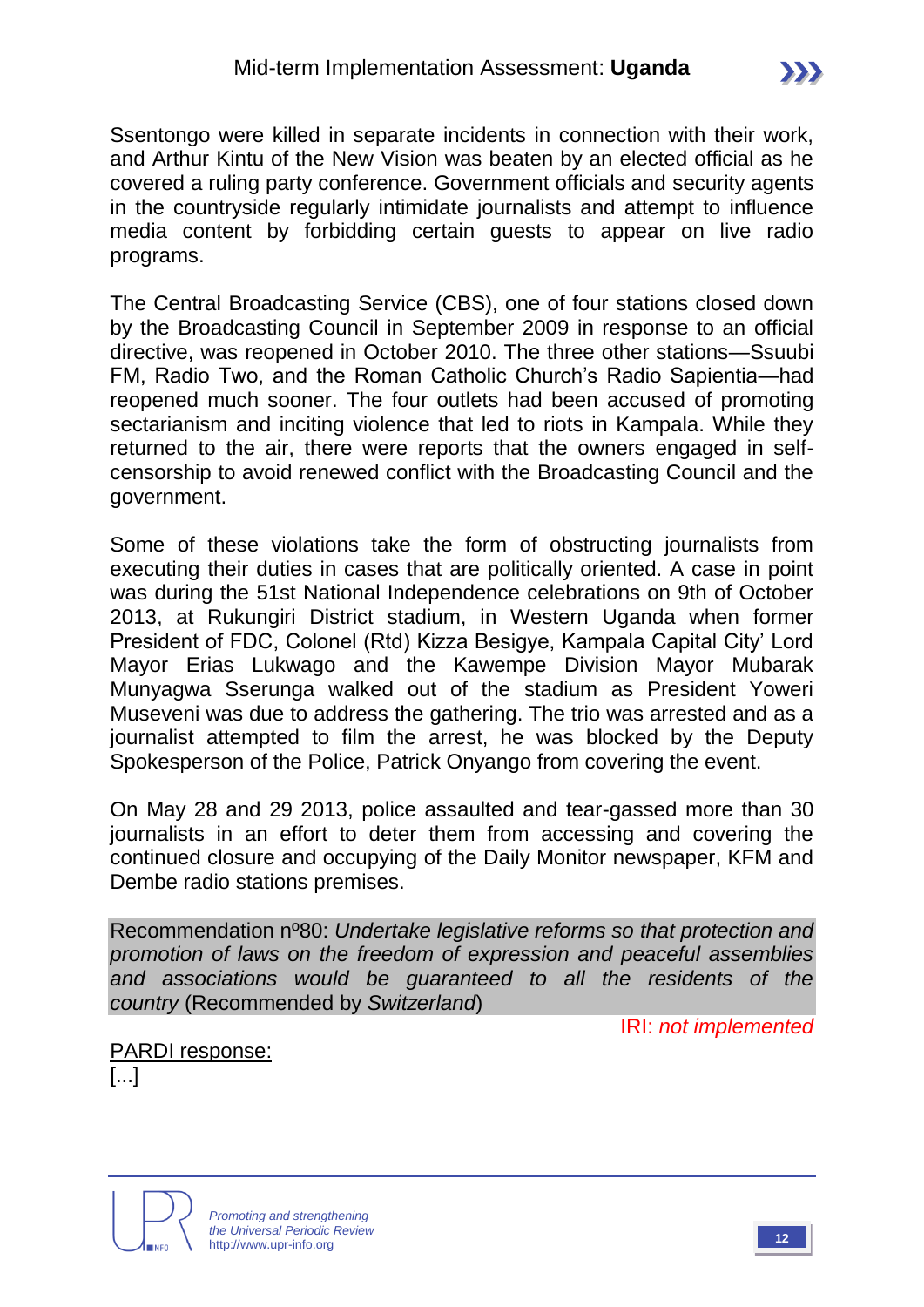#### WVU response:

The POM Act in place serves to regulate rather that guaranteeing the freedom of expression and peaceful assemblies/associations in the country.

Recommendation nº81: *Lift the ban on all forms of public assembly and demonstration* (Recommended by *Switzerland*)

IRI: *not implemented*

 $\sum$ 

#### PARDI response:

Not yet implemented in Uganda.

#### WVU response:

The ban was institutionalized by the POM Act.

Recommendation nº83: *Make the Electoral Commission appointment process more consultative* (Recommended by *United States*)

IRI: *not implemented*

#### PARDI response:

No, in fact it has been one head for so long yet rigging continues.

WVU response:

This remains a reserve of Government.

Recommendation nº84: *Assure full respect of freedom of association and peaceful assembly and punish all excessive use of force by security officers against peaceful demonstrators* (Recommended by *France*)

IRI: *not implemented*

#### PARDI response:

Not yet, officers are ordered by the same government.

#### WVU response:

The Public Order Management Law regulates freedom of association and peacefully assembly, but always prioritising protection of interests of the sitting government at the expense of respecting the rights of citizens to exercise their freedoms.

Recommendation nº180: *Refrain from enacting the proposed Public Order Management Bill and fully guarantee the freedom of assembly* (Recommended by *Germany*)

IRI: *not implemented*

#### PARDI response:

POM Bill already enacted, no positive refrain action yet observed.

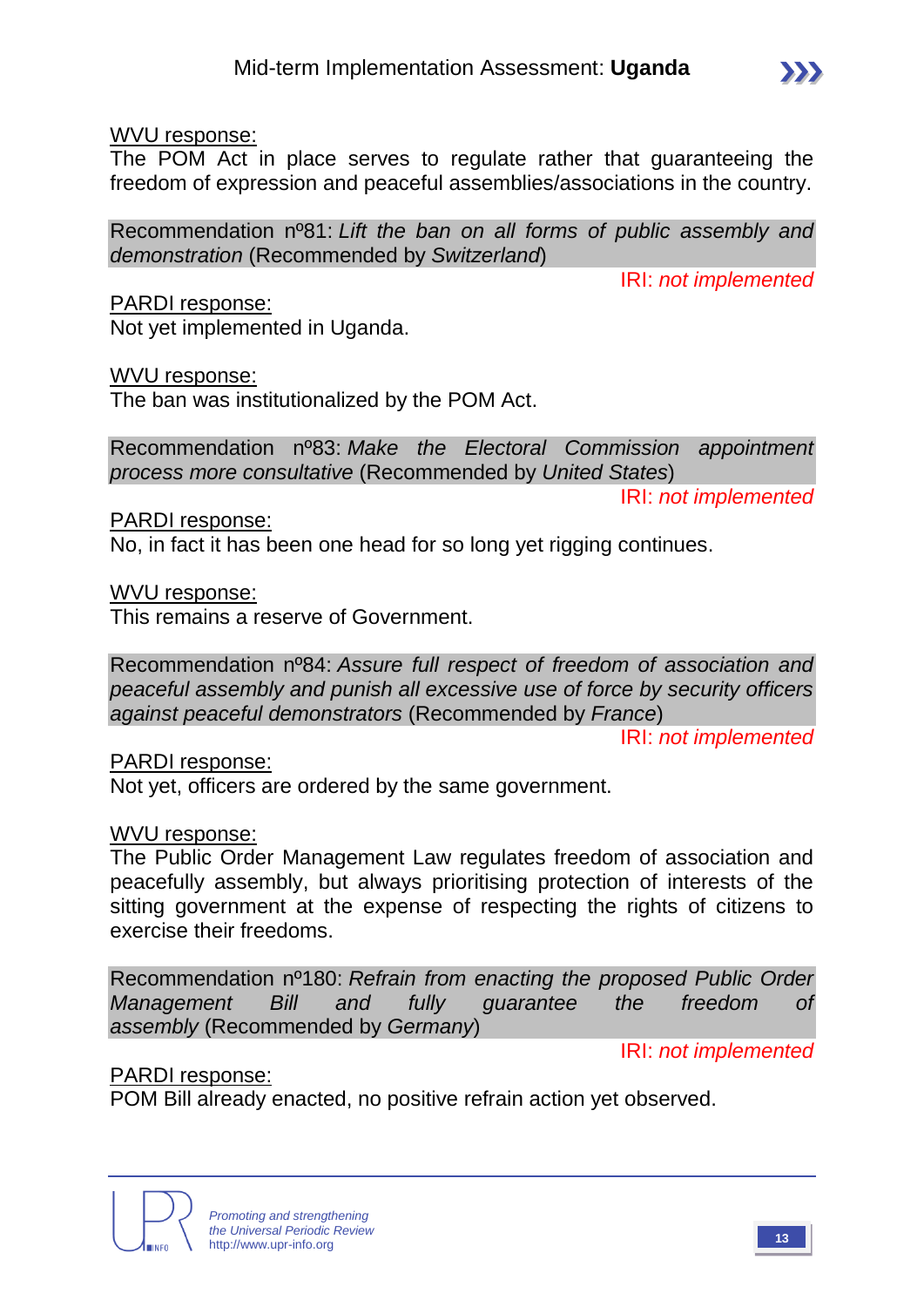#### WVU response:

The POM bill was enacted into law in 2013 and currently operational and this continues to threaten the freedom of assembly.

Recommendation nº181: *Ease the heavy administrative burdens on NGOs, such as the yearly registration obligations* (Recommended by *Hungary*)

IRI: *not implemented*

PARDI response: Not yet implemented.

Recommendation nº182: *Simplify NGO registration requirements and remove the NGO Board from the supervision of security organizations* (Recommended by *United States*)

IRI: *not implemented*

PARDI response: Not implemented

#### WVU response:

NGO registration continues to be supervised [by] the NGO Board under the Ministry of Internal Affairs. The new draft amendment NGO law emphases regulation at the expense of facilitation and this will potentially shrink the NGO operating space.

# **ESC Rights**

Recommendation nº9: *Introduce human rights education to increase the awareness of people about all sets of human rights* (Recommended by *Nepal*)

IRI: *not implemented*

Anonymous response: This has not yet been done.

#### PARDI response:

The government has failed to extend awareness to rural areas and also to various languages and so very many people are not aware of their rights and the suffering is never ending.

Recommendation nº10: *Integrate human rights in the school curricula* (Recommended by *Chad*)

IRI: *partially implemented*



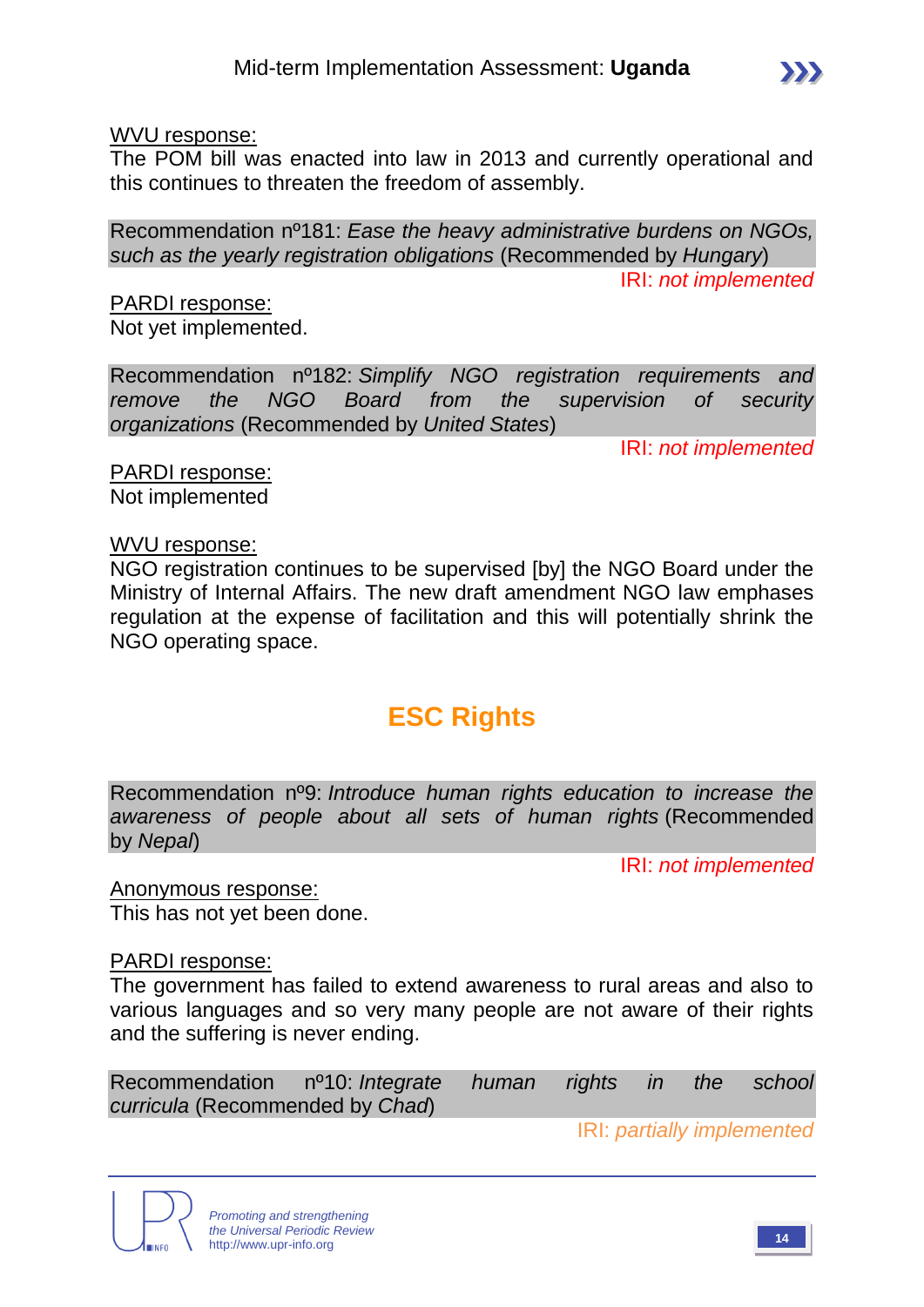Anonymous response: This too has not yet been done.

#### PARDI response:

This has been achieved, students are now studying about basic human rights in schools here.

#### WVU response:

The primary school curricula is under review and human rights is among the components under consideration.

Recommendation nº11: *Incorporate the World Programme on Human Rights Education and Training, particularly its second step, to its national programmes* (Recommended by *Costa Rica*)

IRI: *not implemented*

PARDI response: Not yet incorporated

WVU response: Not yet incorporated

Recommendation nº12: *More resources be allocated to Human Rights education in parts of the country that have for a long time been under rebel control or have endured destabilization as a results of many years of civil strife* (Recommended by *Swaziland*)

IRI: *partially implemented*

PARDI response: Not fully implemented

#### WVU response:

For investments in areas recovering from conflict, the government has been prioritizing revitalization of social services delivery systems like the Plan for Rehabilitation and Development Program (PRDP). With the third PRDP, human rights education could be considered among the competing priorities.

Recommendation nº20: *Continue with the implementation of its National Development Plan (NDP) which promotes greater public-private partnership and the continuation of its export-led and market-driven development* (Recommended by *Singapore*)

IRI: *fully implemented*



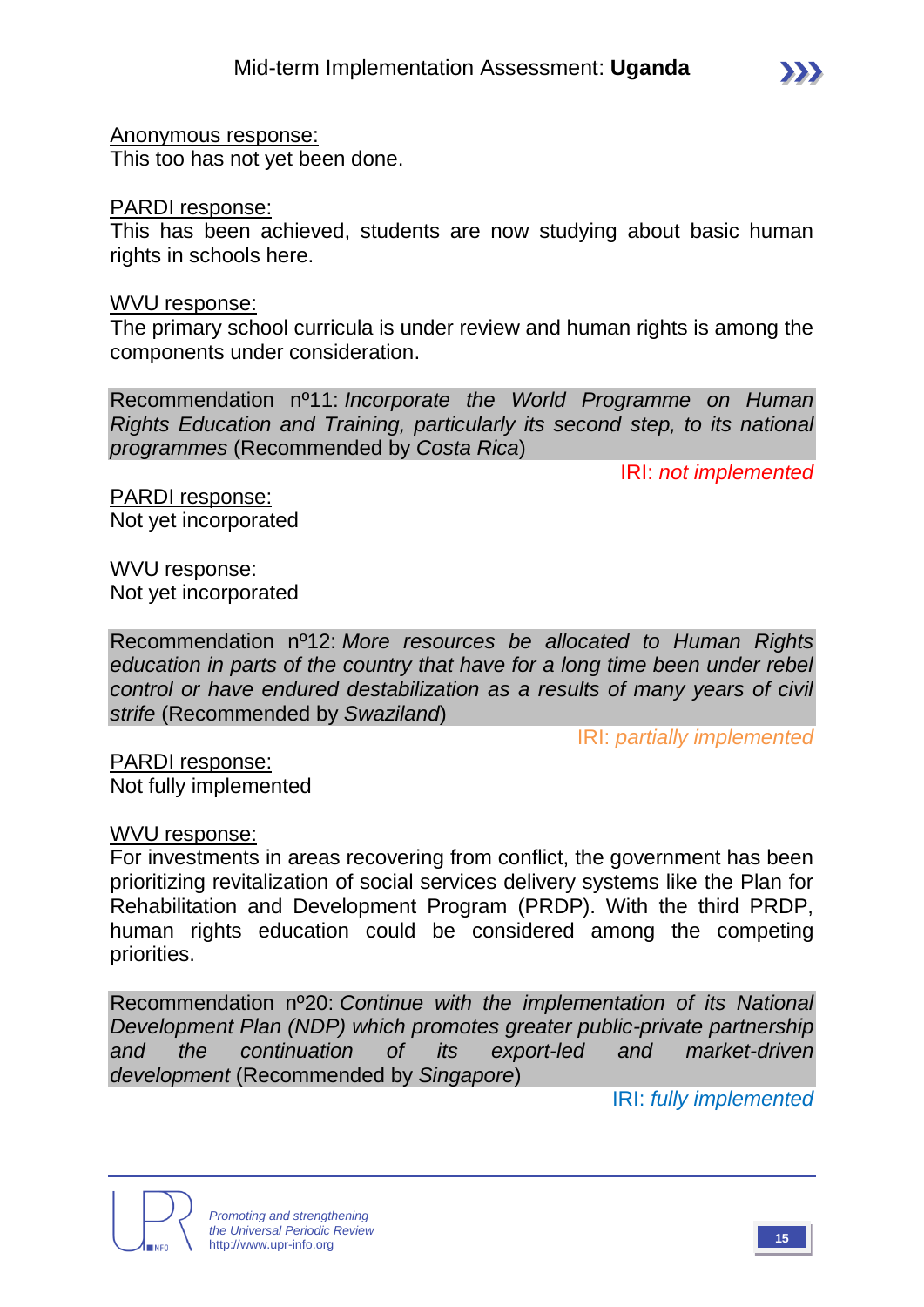#### WVU response:

Uganda is currently reviewing the NDP I which is ending in 2015 and identifying the priorities for NDP II. Promoting agriculture and trade as well as public private partnership in enhancing services provision are among the emerging priorities for consideration.

Recommendation nº21: *Pursuing a participatory process in implementing the National Development Plan* (Recommended by *Algeria*)

IRI: *fully implemented*

 $\sum$ 

#### WVU response:

Uganda has adopted a participatory process in developing the National Development Plan. For example, CSOs and the private sector participated in the review of NDP I and currently contributing issue papers to inform NDP II.

Recommendation nº22: *Continue to implement strategies and socioeconomic development plans in order to advance in the realization of the Millennium Development Goals by 2015* (Recommended by *Cuba*)

IRI: *fully implemented*

#### PARDI response:

Yes, strategies are being implemented especially economic support to youth and women groups in order to reduce poverty.

#### WVU response:

Regarding MDG targets, Uganda lags behind in terms of achieving MDGs 4 and 5 concerning maternal and child health. Some of the measures taken to access progress include the adoption of an acceleration plan on Reproductive maternal newborn and child health, to reduce maternal and child deaths.

Recommendation nº85: *Implement policies to support food production, access to credit and school meals programs linked to local food production* (Recommended by *Brazil*)

IRI: *partially implemented*

#### PARDI response:

Yes, such policies are in place, especially in urban areas.

#### WVU response:

The school mid-day meals policy is still in draft form and therefore there is no government intervention in this critical area. Equally the current agricultural related policies promote production for income and not food, with a potential to undermine the livelihoods of vulnerable rural populations.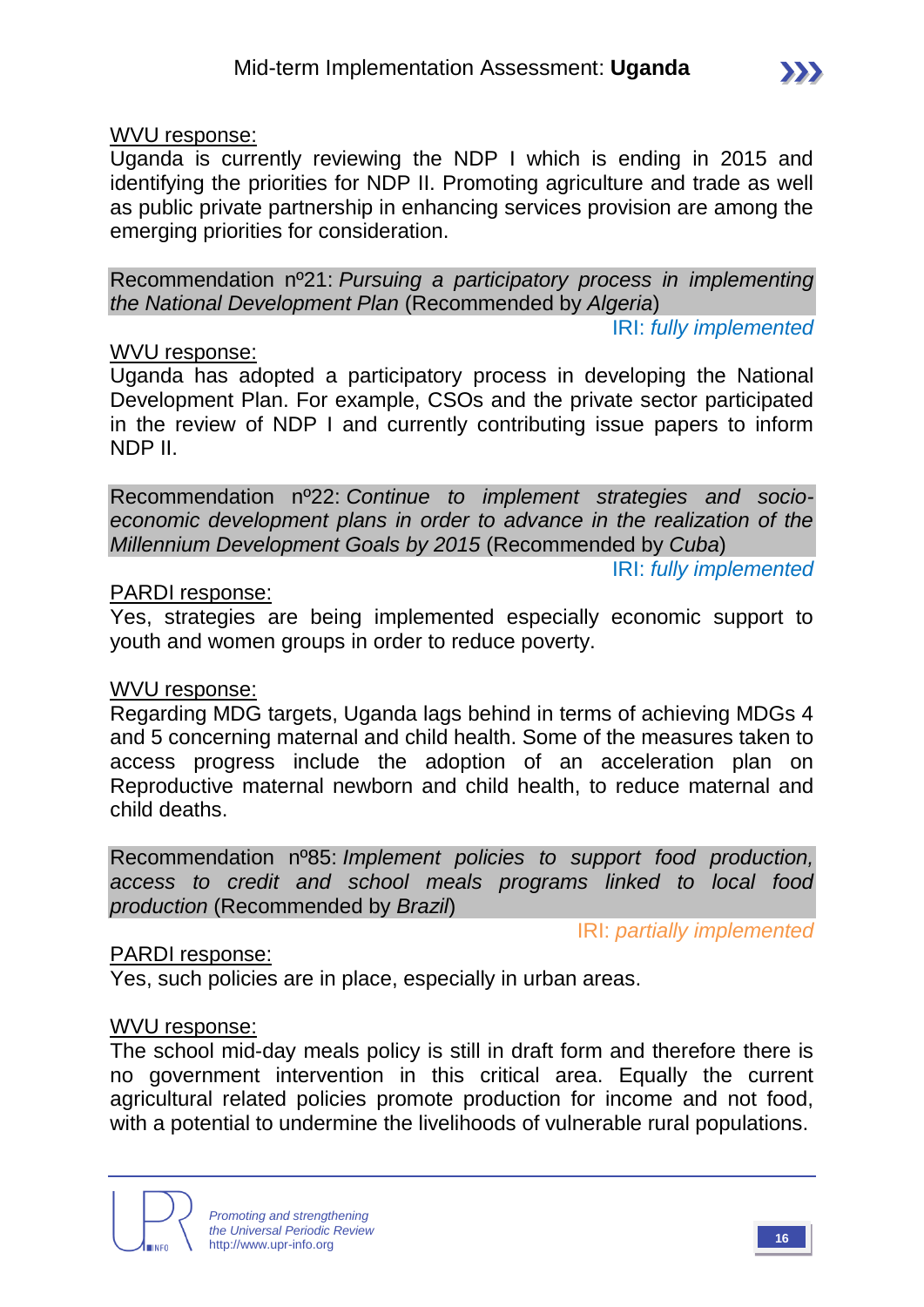Recommendation nº87: *Maintain measures to reduce HIV-AIDS mainly through strategies of abstinence and fidelity as well as through better access to medicines for all people in need, to avoid an increase in the infection rate* (Recommended by *Holy See*)

IRI: *fully implemented*

 $\sum$ 

#### PARDI response:

Yes, a good job here and it's all over the press, too.

Recommendation nº88: *Continue to work with the World Health Organization and other relevant international agencies to further reduce the prevalence rate of HIV/AIDS and enhance access to quality health services for its people* (Recommended by *Singapore*)

IRI: *fully implemented*

PARDI response: Implemented

#### WVU response:

Uganda continues to benefit from Global Fund initiatives.

Recommendation nº89: *Take steps to ensure that well-functioning health information systems are in place which combine disaggregated data from facilities, administrative sources and surveys, to enable effective monitoring of progress* (Recommended by *Canada*)

IRI: *partially implemented*

PARDI response:

Trying but not working out so well.

#### WVU response:

Under the leadership of the Ministry of Health, Uganda plans to compliment the Health Information System with carrying out a country count down at the sub-national levels, subject to availability of resources.

Recommendation nº92: *Create a health insurance scheme for the poor* (Recommended by *Belgium*)

IRI: *not implemented*

#### PARDI response:

Not exactly but most of the health services in public hospitals are free.

WVU response:

The draft health insurance policy is still under discussion.



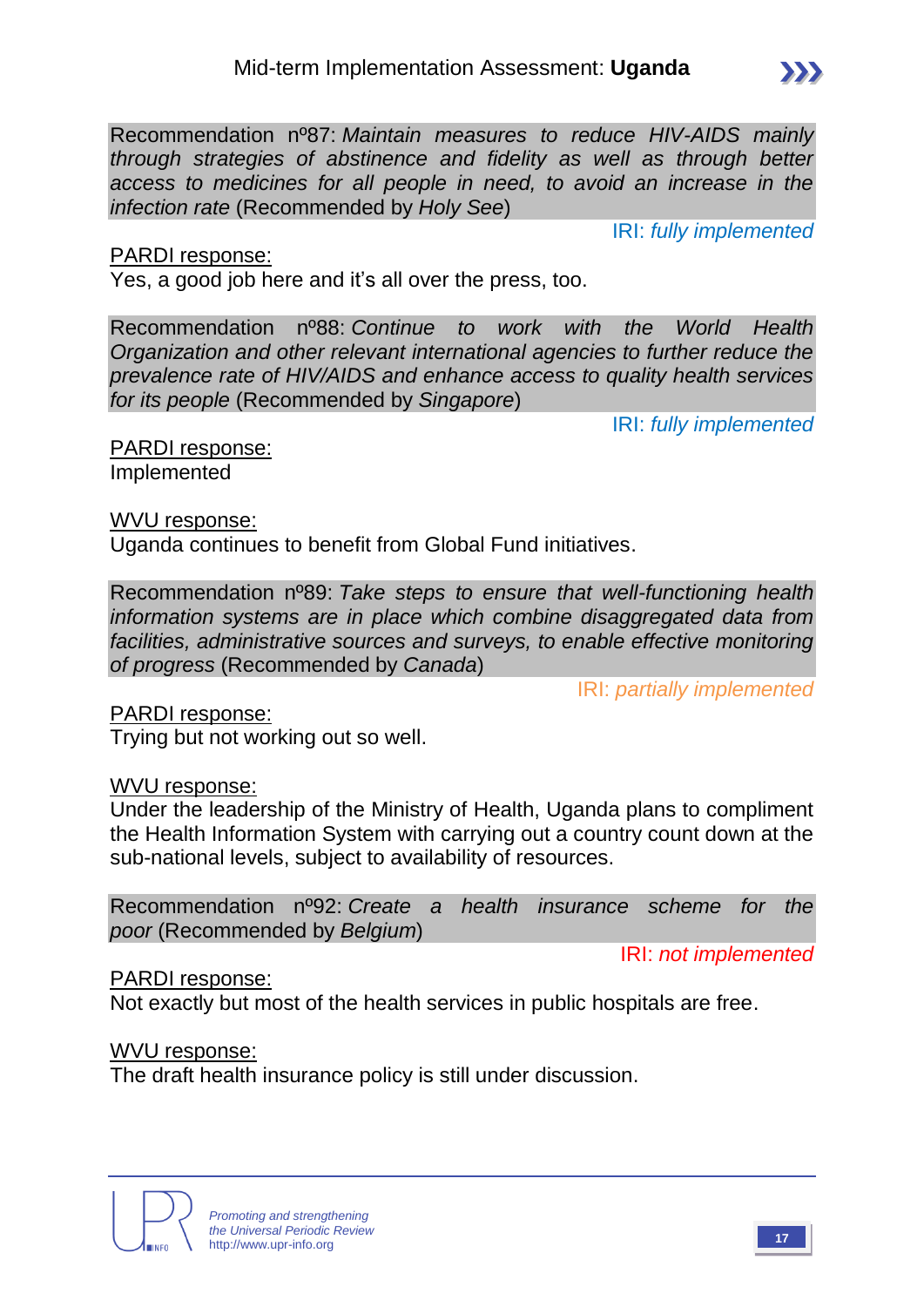Recommendation nº94: *Continue to ensure access to education for all and to improve the education standards to lay a firm foundation for its economic development* (Recommended by *Singapore*)

IRI: *fully implemented*

 $\sum$ 

#### PARDI response:

Yes to free education but quality still lacking.

#### WVU response:

The Government continues to support implementation of the Universal Primary Education (UPE). Schools inspection to monitor standards have been reinforced.

Recommendation nº95: *Continue its efforts in the area of the right to education, in particular, the integration of human rights in sectorial strategies for education, by guaranteeing the inclusion of modules on human rights in the school curricula* (Recommended by *Morocco*)

IRI: *partially implemented*

Center for Reproductive Rights (CRR) response:

In Uganda, there continues to be a widespread lack of provision of comprehensive, age-appropriate and evidence-based reproductive health information/sexuality education, including prevention of early pregnancy and sexually transmitted infections, including HIV/AIDS.

PARDI response: Not really done, or fully implemented.

WVU response: Work in progress

Recommendation nº107: *Request international assistance in order to combat scourges such as malaria, tuberculosis and HIV/AIDS* (Recommended by *Angola*)

IRI: *fully implemented*

PARDI response: Implemented

Recommendation nº162: *Increase access to sexual and reproductive health services by raising the health budget to 15 per cent in line with the Abuja declaration* (Recommended by *Belgium*)

IRI: *not implemented*

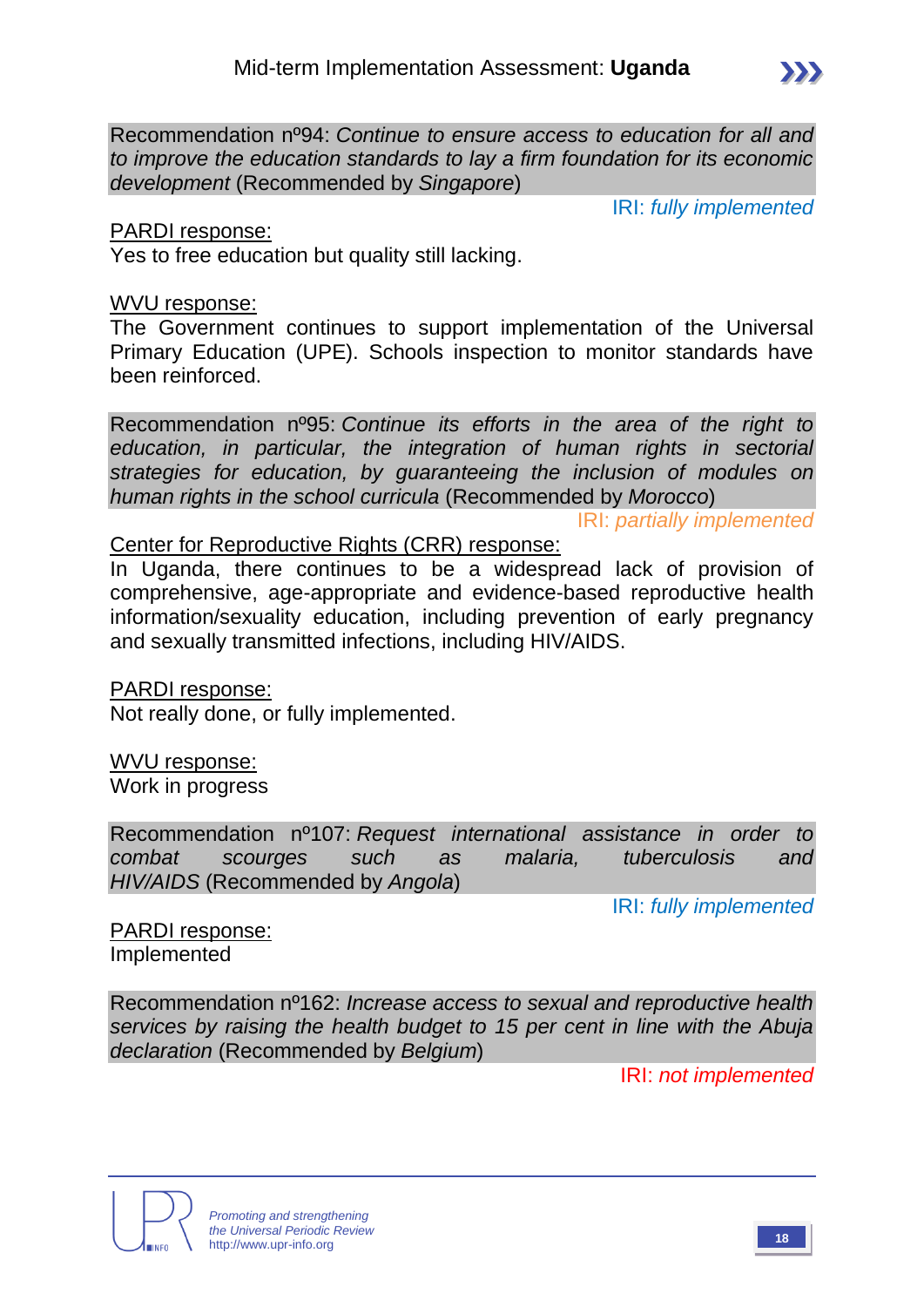Uganda is yet to comply with this recommendation. The budget allocation for the health sector for 2012-2013 only accounted for 7.8%, and the projected allocation for 2013-2014 only amounted to 7.4%.

## PARDI response:

Not implemented

#### WVU response:

The Government continues to allocate on average 8% of the national budget to the health sector, below the Abuja declaration commitment of 15%.

Recommendation nº191: *To inculcate human rights, voter education and civic education in the education curriculum of schools* (Recommended by *Uganda*)

#### WVU response:

IRI: *partially implemented*

 $\sum$ 

Civic education is yet to have a comprehensive package on human rights. The focus is usually on the voting procedures.

# **Minorities**

Recommendation nº33: *The Ministry of Health in partnership with Ministry of Gender, Labour and Social Development mainstream disability in their awareness raising campaigns with a view to eliminate negative attitudes towards persons with disabilities in health centres* (Recommended by *Slovakia*)

IRI: *partially implemented*

National Union of Disabled Persons of Uganda (NUDIPU) response:

State Reports indicate that Government Ministries, the NCD, DPOs [Disabled people's organisations] and NGOs have been using information materials, media and training workshops to sensitise both their staff and the general public on the different disability legislations and programmes. However, this work has been done exclusively by the DPOs and government has neither committed resources nor put in place the measures to increase public awareness of disability. Persons with disabilities face both stigmatisation and discrimination due to the general lack of public awareness of disability rights. This is further compounded by deeply based negative attitudes and myths about disability that are found in many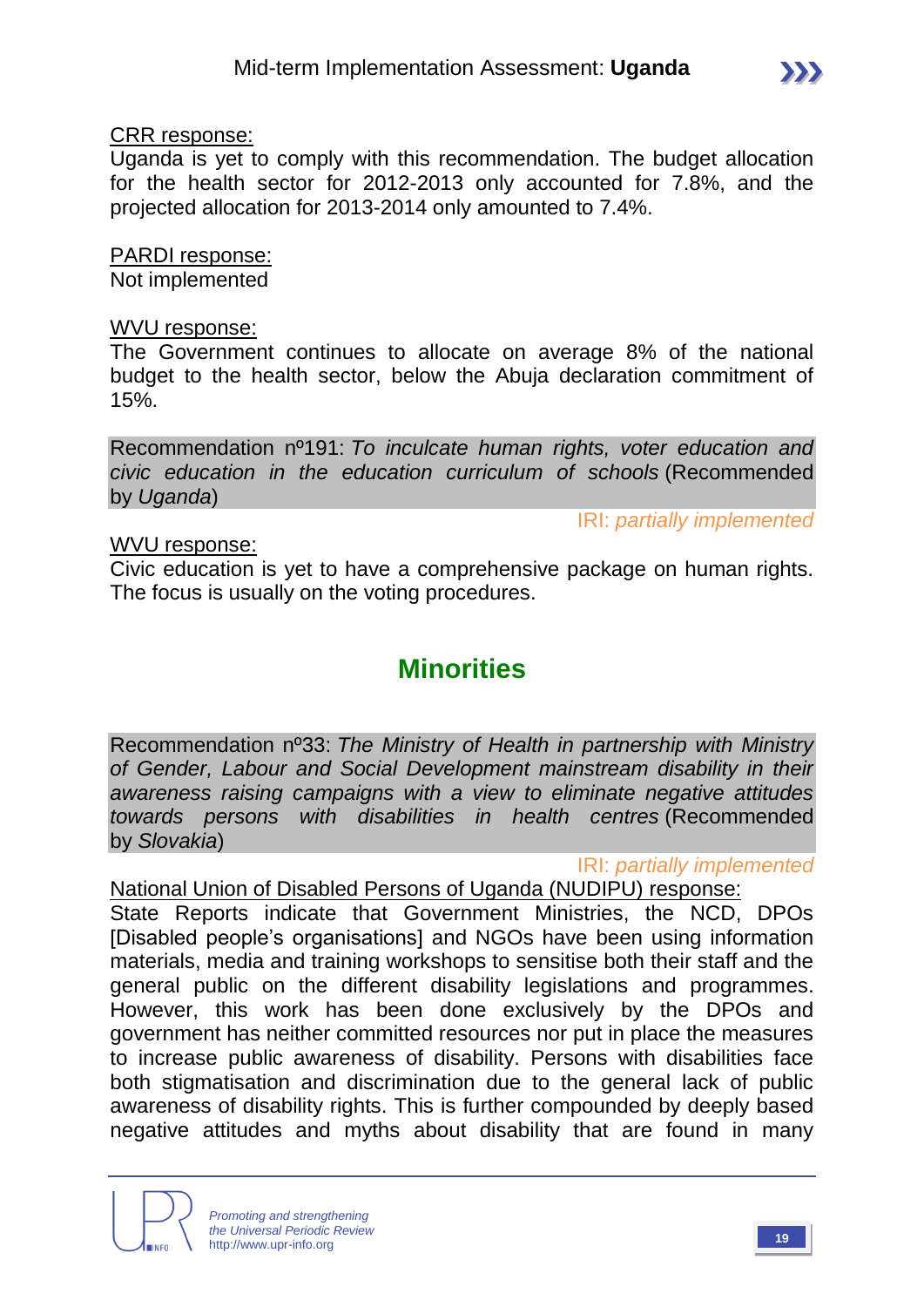communities and in all sections of society. As in many other parts of Africa, culture, social status and religious cosmology have interacted and influenced people's perception and attitude towards disability and at the rural level superstition and other negative stereotypic views are still very prevalent. In Uganda disability is often seen to be a result of witchcraft, sorcery, 'juju' and magic and persons with disabilities are stigmatised on account of cultural beliefs and myths that dehumanise them. For example there are many myths about albinos – some people believe that they are evil and cursed people or that they never die but just vanish or that albinism is a contagious disease. Persons with disabilities are often perceived as being incapable of achieving anything meaningful in society and are excluded from most aspects of social life. For many persons with disabilities daily social life consists of a pattern of exclusion at the family, community and national levels. This is more pronounced among deafblind, cerebral palsy, and person with intellectual disabilities among others

#### PARDI response:

Yes, the campaigns are reducing these negativities and discrimination.

Recommendation nº34: *Implement the steps envisaged in the promotion of rights of people with disabilities, with a special emphasis on equal opportunities for children with disabilities* (Recommended by *Hungary*) IRI: *partially implemented*

#### NUDIPU response:

The State Report highlights that children with disabilities in Uganda enjoy protection both generally and specifically. According to this report, children are protected from discrimination under the general equality clause in Article 21 of the Constitution as well as the provisions in the Persons with Disabilities Act which protect all persons with disabilities (including children) from discrimination in the areas of education, health as well as access to goods, services and facilities.

Gaps in the current legal framework include the fact that, The Children Act (2003) fails to provide clear provisions on anti-discrimination to protect children with disabilities. The law also does not expressly recognise that children with disabilities enjoy all the rights guaranteed by this particular law. Section 9 is the only specific provision in The Children Act that deals with children with disabilities. However it is also unclear regarding the responsibility of duty bearers to guarantee these rights. It places the obligation of early assessment, appropriate treatment, rehabilitation and equal opportunities upon both parents of children with disabilities and the State without clarifying who is actually responsible. Children with disabilities face many forms of abuse including physical, sexual, emotional and

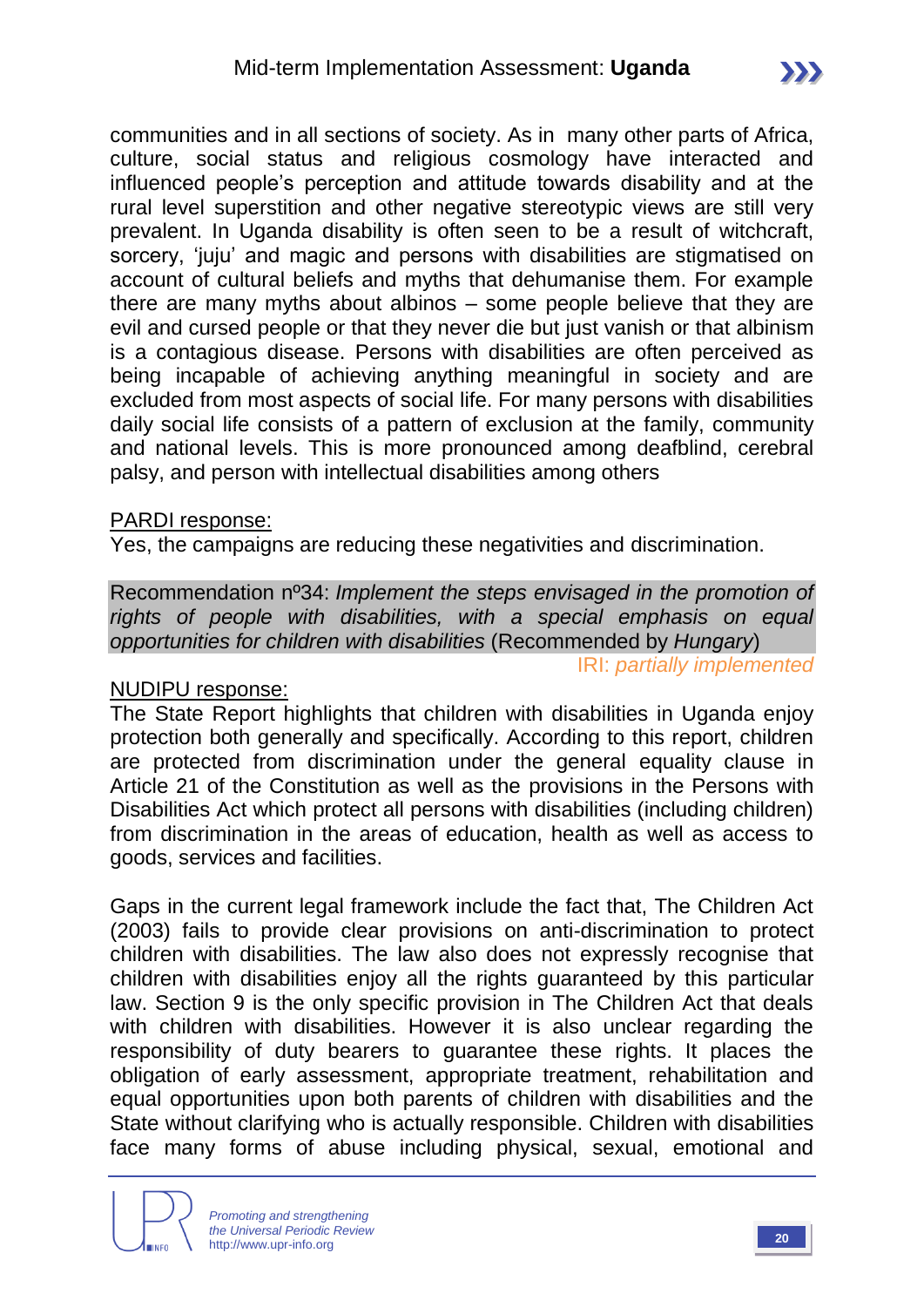economical. There is evidence that many deaf blind children are neglected by their parents or guardians resulting in malnutrition, denial of basic services and sometimes leading to death.

The Orphans and Vulnerable Children Policy (OVC), managed by the Ministry of Gender, Labour and Social Development, includes the "child with psychosocial or physical vulnerability" in its definition of vulnerable children. However there are no specific measures to address the needs of children with disabilities within the policy.

Recommendation nº35: *Adopt measures to guarantee the rights of persons with disabilities, in particular, to fight against all forms of discrimination*  faced by women with disabilities, and regarding the lack of equal *opportunities for minors with disabilities, with a particular attention to albino children* (Recommended by *Spain*)

IRI: *not implemented*

#### NUDIPU response:

It should be noted that although the Constitution generally addresses issues of marginalisation, it fails to recognise or make specific provisions for persons facing multiple discrimination such as women with disabilities.

Women with disabilities especially in rural areas still face early and forced marriages resulting into unwanted pregnancies, increased risk of HIV/AIDS and their children cannot obtain the basic needs. According to the most recent survey by UBOS, the percentage of widows with disabilities aged 15 and above has risen from 34.1% in 2005/06 to 56% in 2009/10. This is an indication that the vulnerability of women with disabilities is on the increase. In spite of this, there are no efforts being made by government to accord social protection to the victims. Additionally some pieces of legislation such as the Penal Code still contain restrictions on the rights of these groups. For example Section 130 of the Penal Code criminalizes the conduct of a person who has or attempts to have a sexual relationship with a woman with a psychosocial disability or intellectual disability outside marriage.

The potential discriminatory effect of such a provision on the right of women with intellectual or psychosocial disabilities to enjoy their sexuality on an equal basis with others is apparent.

Recommendation nº36: *Ensure the right to vote for persons with disabilities, in line with the Convention on the Rights of Persons with Disabilities, and* 

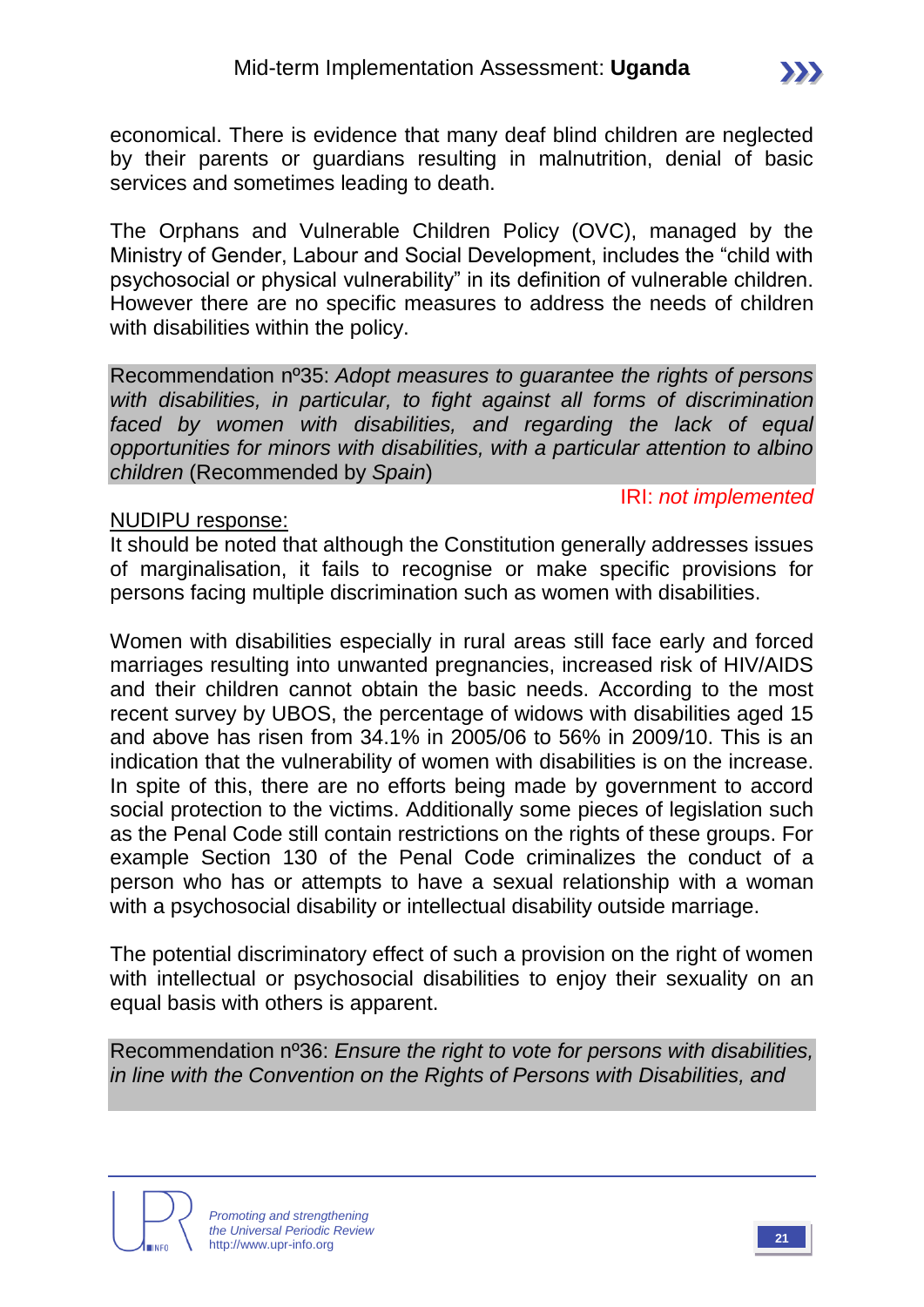#### IRI: *partially implemented*

#### NUDIPU response:

Although the legal framework recognizes the political rights of persons with disabilities, this is not accorded to persons with psychosocial and intellectual disabilities. Despite the nonexistence of any provision preventing them from voting in the electoral law, other laws exclude persons with psychosocial disabilities and intellectual disabilities from being elected to any political position contrary to Article 29 of the UNCRPD. Currently, Parliament amended the National Council for Disability Act (2003) and the Local Government Act to provide for elections of PWDs; taking away the responsibility of organizing and funding elections from NUDIPU to the Electoral Commission. Whereas this step is highly commended by DPOs, we note that the disability coding made in schedule (B) to the Act does not mention some disability categories such as cerebral palsy, hydrocephalus epilepsy etc. This therefore restricts the right to vote of these people. We further note that the procedures of voting in the electro collages at the various levels in regard to political party representation and regional balance were not stipulated in the law which is likely to confuse the voters. In addition, disability and gender representation may be difficult to achieve since the law provides for only five people at all levels.

In Uganda it is estimated that there are 2952 councilors representing persons with disabilities.

#### PARDI response:

This has been done.

Recommendation nº93: *Improve access for persons with disabilities to education and health care, with particular focus on children* (Recommended by *Slovakia*)

#### IRI: *partially implemented*

#### NUDIPU response:

Although the government is committed to the principle of inclusive education as evidenced by the ratification of the UN Convention and the adoption of a Universal Primary Education Policy in 1996, it has authorised the construction of 24 special schools. The educational legal framework is confusing and ambiguous as it mentions both inclusive education and special needs education. For example under Section 5 of the Persons with Disability Act, inclusive education is encouraged although at the same time the establishment of special schools and units is included where inclusive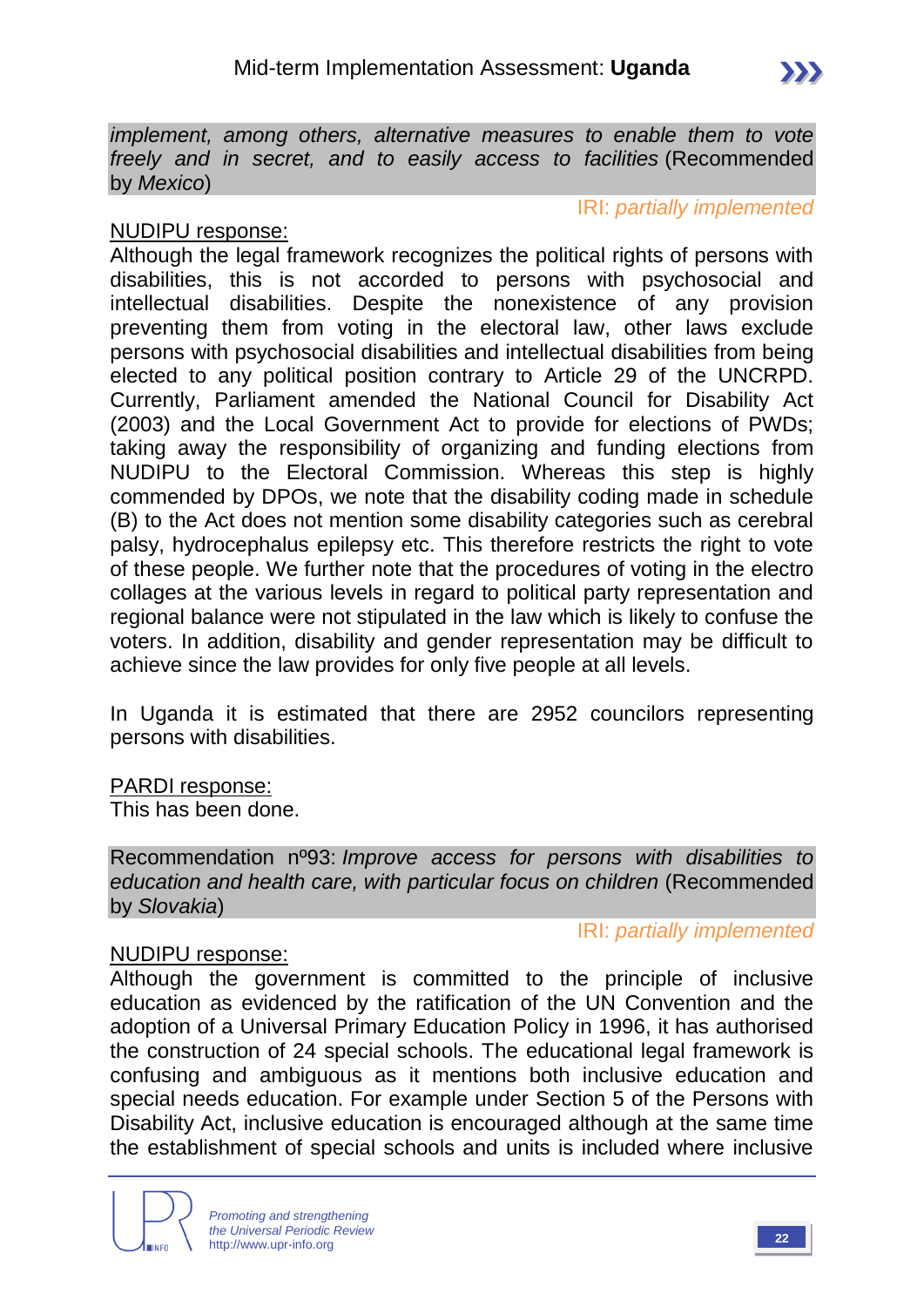education is not possible. The greatest omission within the Persons with Disabilities Act is the failure to provide clear provisions on reasonable accommodation for the individual requirements of persons with disabilities as required under article 24 (2) c of the UNCRPD. This stands in contradiction to the UNCRPD and the promotion of an inclusive education policy. International evidence shows that special schools reinforce segregation and exclusion and that if children are educated alongside their non-disabled peers, then many of the negative stereotypes and social attitudes surrounding disability are broken down. DPOs recommend that the government commits itself fully to the implementation of inclusive education and provides adequate human and financial resources to achieve this.

As indicated in the State Report, the government has established a faculty at Kyambogo University, which is charged with training education personnel in special needs education, conducting research and developing appropriate materials.

However in UPE there is a lack of adequate training and preparation of teachers to manage very large classes and indentify the special needs students. There is evidence that most schools are still inaccessible, lack SNE teachers, lack essential instructional materials and that Head Teachers still reject children with severe disabilities for enrollment in their schools, recommending them instead to special needs schools. Indeed one of the District Education Officers (DEO) interviewed stated that Uganda is not ready for inclusive education and this may partly explain why most government efforts are focused on special needs education as there is a lack of physical infrastructure, adequately trained staff and any deliberate collaboration of parents, teachers and pupils in addressing the educational needs of children with disabilities.

The Education Assessment and Resources Services (EARS), initially funded by the Danish International Development Agency (DANIDA) until 2003, continued with government support until 2005. However unlike Kenya where this scheme continues with government funding, this service is no longer operational in Uganda and children with disabilities are denied an educational assessment service.

The current school curriculum is not sensitive to the educational needs of children with disabilities and opportunities for these children are consequently limited and restricted. At the time of writing we understand that a draft document is being prepared on revising the school curriculum in 2015.



 $\sum$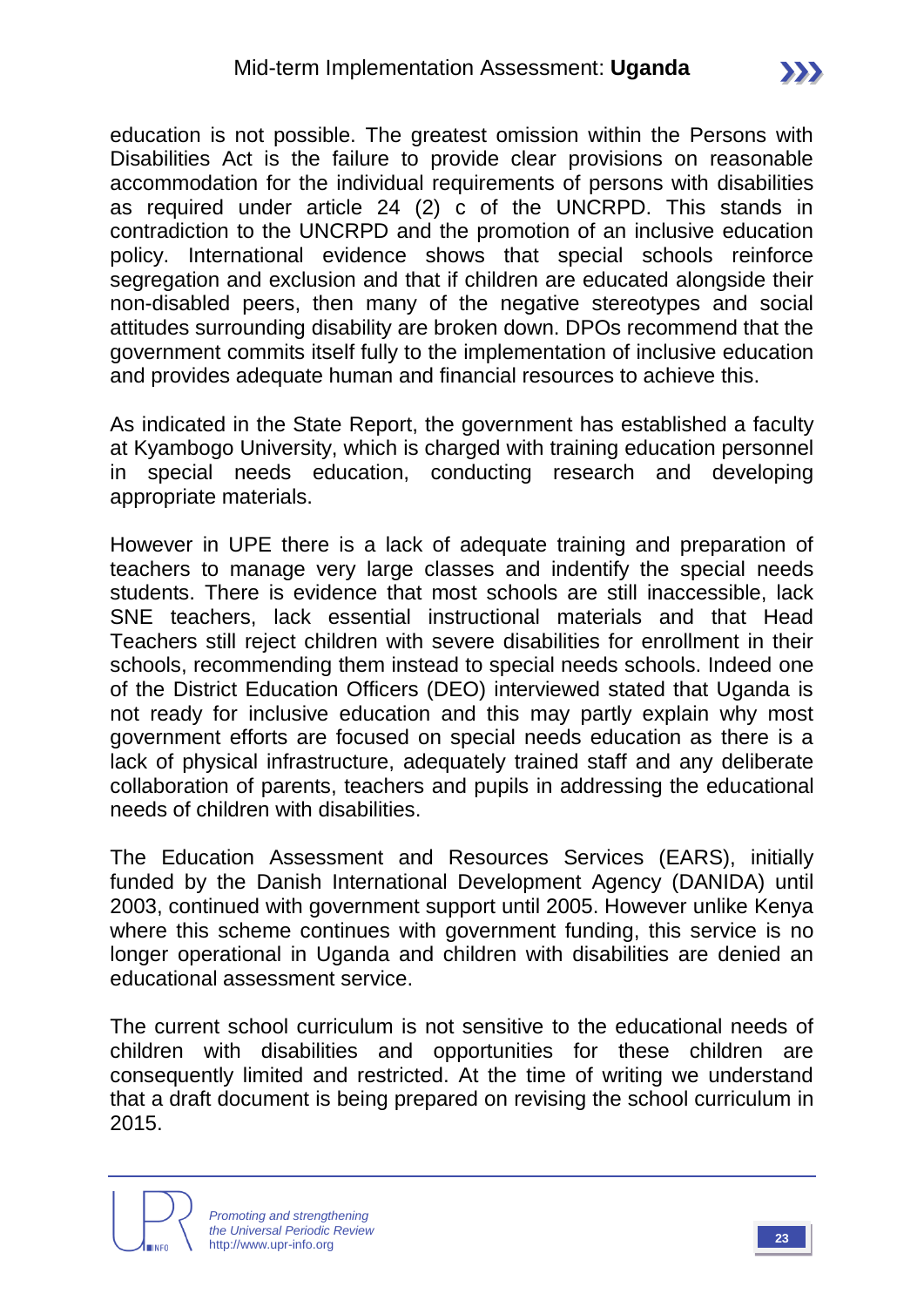The UBOS statistical abstract 2010 survey states that disability is one of the major factors for children not attending school. The report indicates that the type, nature and extent of disability determine the affected child's ability to walk long distances to school as well as defy stigma.

According to the figures 30% of the children aged 7 gave disability as one of the reasons for not. Although the recently released statistical abstract has no statistics on disability, it indicates that Education activities decreased by 0.5 percent in 2009/10 compared to an increase. There are no reliable statistics on the enrollment of children with disabilities in either UPE or USE schools to guide planning and budgeting in the education sector. Most Head Teachers are unaware of the different types of disabilities tending to only consider physical disability. Although the state disaggregates data of special schools/units in the country, these mainly target visually and hearing impaired. The Government therefore lacks any firm data on the numbers and types of disabilities of children attending school.

While the Ministry of Education and Sports through its Special Needs Department distributes Braille papers, Perkins braillers and brailled text books to special units, these materials are insufficient to meet the needs of all schools in the country. Very few school books are available in Braille in primary school and those that are available do not form part of the syllabus. No Braille text books are available for secondary school. Furthermore, it has also been observed that the Department only supplies equipment and materials to the visually impaired, ignoring the other disabilities. 70% of the schools visited in the field research were found to have "inaccessible ramps" (narrow and very steep) preventing access to classrooms for children with physical disabilities; 90% of administrative blocks lacked any form of accessibility and 70% of latrines for persons with disabilities constructed under the School Facilitation Grant (SFG) lack separate facilities for boys and girls. All these challenges directly discriminate against children with disabilities and prejudice their education.

The Special Needs Education Departments at the Ministry of Education and Sports and at the district levels are not fully autonomous and lack the adequate resources to finance special needs education programmes. The Special Needs Education learning centres are concentrated in towns and cities thereby neglecting the rural areas, which have a negative effect on the educational achievements and especially the literacy and numeracy rates of children with disabilities in those areas. Although the government has continued to train special needs education teachers (72 trained in the

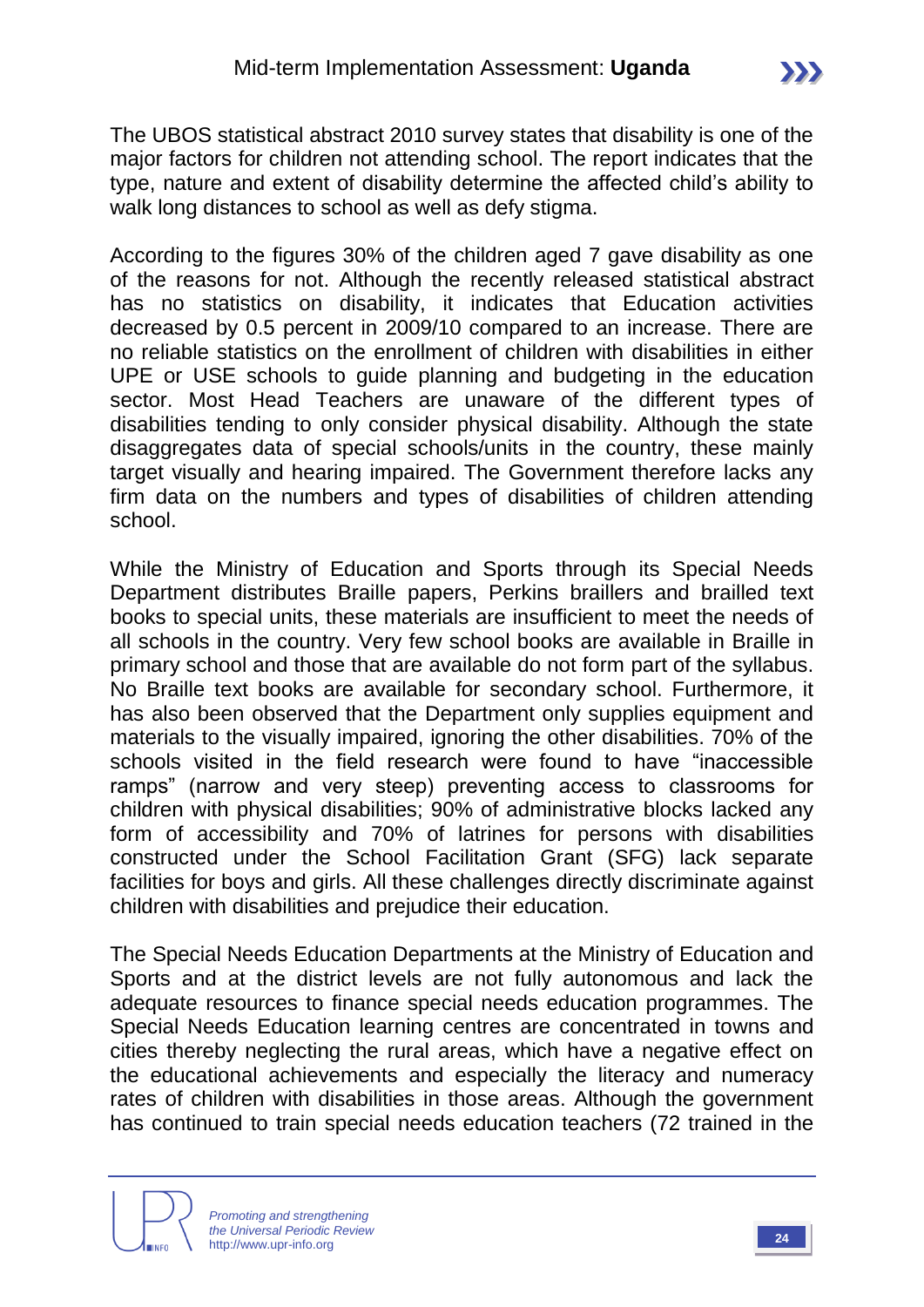last three years), there is a great shortage of special needs trained teachers in the country.

Special needs teachers are not included in the Public Service Code and when they have completed their training, they are often not recruited as special needs teachers. This further restricts access to education for children with disabilities. Despite the specific challenges faced by special needs teachers in teaching children with disabilities, there are no incentives in terms of additional remuneration to motivate them to pursue careers in special education. There is also evidence that Special Needs Education Teachers are indiscriminately transferred from schools where they are needed to schools where there are no children with special needs. In addition, many take up other career opportunities such as administration. For example in 2011, information from the unit for the blind at St. Hellens Primary School in Mbarara district revealed that teachers who were trained to teach children with visual impairments were transferred to other schools and were replaced with teachers who did not have the necessary training. This had a great impact on the school as it has an Current government policy on Universal Primary Education (UPE) has many shortcomings which impact negatively on the needs of children with disabilities. Government does not currently meet the boarding costs or medical costs of children at the primary level as this is considered to be the responsibility of the parents. It is our view that this is a discriminatory policy considering the high poverty levels in the country. The majority of children with disabilities come from very poor families and the schools which can accommodate the educational needs of these children are very few and often very distant (on average 150 kms). There are currently only three schools in Uganda where deaf blind children can achieve a quality education. Secondly, the majority of children with multiple disabilities and especially deaf blind children require boarding facilities to enable them to learn appropriately. However under UPE, the government does not provide for boarding fees and these children are therefore directly discriminated against and have reduced opportunities to access education. For example Sense International Uganda works with 370 deafblind children but of these only 20 have had the opportunity to enroll in school as a result of support from Sense (Sense Annual Report 2010/2011).

UPE has created a high demand for secondary education, which is not yet being addressed by the government. There is no universal secondary education (USE) Policy and consequently there are no programmes or initiatives addressing the needs of children with disabilities in secondary education. Only 2.2 % of persons with disabilities in Uganda have attained

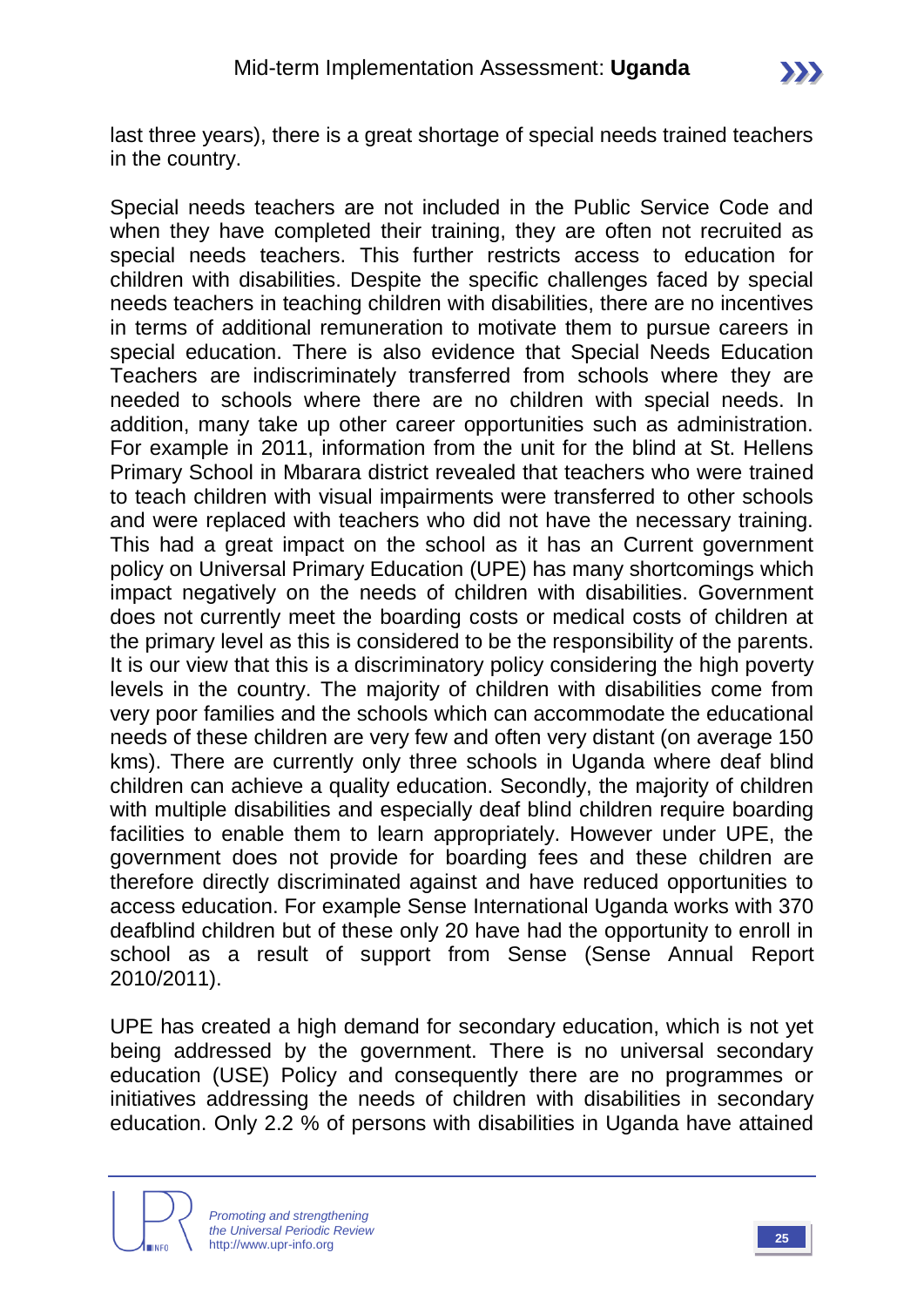post-secondary level education, according to the Uganda Population and Housing Census 2002.

DPOs note that within the current context, it is not possible to achieve full inclusive education immediately. However we expect progress towards this goal within the next four years reporting period. This will mean that additional resources should not be diverted to segregated or special schools but used to support inclusive education. The existing special schools should become centres of excellence and models of inclusive education.

PARDI response: Implemented

WVU response:

This continues to be a challenge, especially where there is no reliable data about the number of disabled children and where they live.

Recommendation nº99: *Pursuing accommodative dialogue with indigenous communities, with a view to minimize disruptive approaches to their lifestyle and traditions while improving their life conditions* (Recommended by *Algeria*)

IRI: *not implemented*

University of Oklahoma College of Law International Human Rights Clinic (UOCLIHRC) response:

Uganda has failed, because has not done anything to implement this recommendation; neither has taken any concrete measure on this issue.

Recommendation nº100: *Continue to take legislative and administrative measures to improve the rights of BATWAS people* (Recommended by *Republic of Congo*)

IRI: *not implemented*

#### UOCLIHRC response:

Uganda has not done anything to implement this recommendation, neither any concrete legislative or administrative measure has been taken for improve the rights of Batwas people.

Recommendation nº101: *Improve the life conditions of migrants and refugees in Uganda* (Recommended by *Holy See*)

IRI: *partially implemented*

PARDI response:

Efforts are on way, but still need external and more internal support.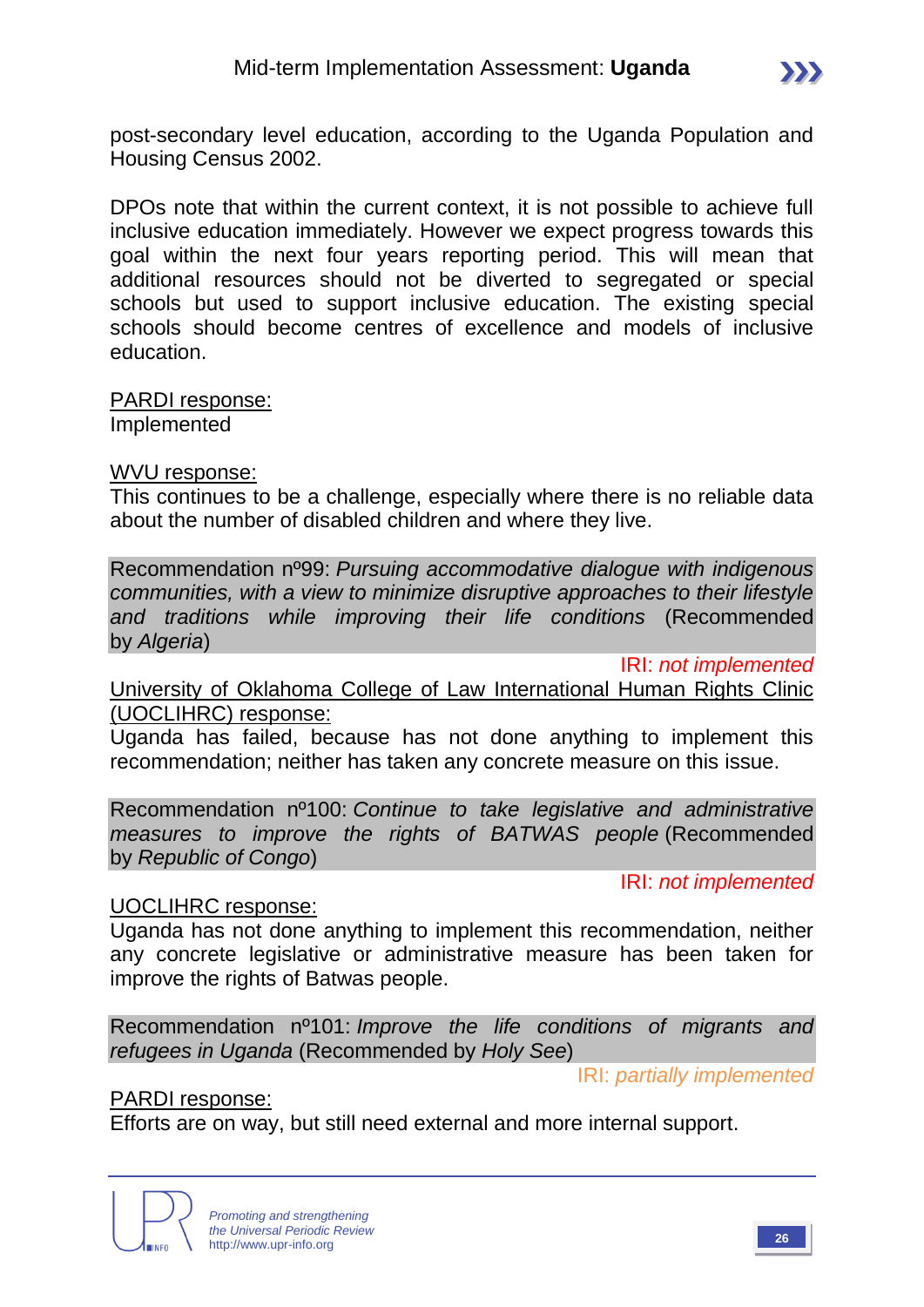WVU response:

The Governments works closely with UNHCR to coordinate humanitarian assistance for refugees. However, there is need to support social services delivery in areas hosting refugee camps due to increased demand from increased populations.

## **International Instruments**

Recommendation nº117: *Ratify the Optional Protocol to the Convention against Torture and other Cruel, Inhuman or Degrading Treatment or Punishment (OP-CAT)* (Recommended by *Brazil*)

IRI: *not implemented*

 $\sum$ 

+ Recommendation nº156: *Abolish the death penalty and ratify OP-CAT* (Recommended by *Holy See*)

IRI: *not implemented*

+

Recommendation nº158: *Establish a moratorium on executions and ratify the ICCPR-OP 2, aiming at abolition of the death penalty* (Recommended by *Romania*)

IRI: *not implemented*

PARDI response: Not implemented

# **Justice**

Recommendation nº1: *Integrate international human rights instruments into domestic law* (Recommended by *Chad*)

IRI: *partially implemented*

#### Anonymous response:

The laws are in place though many people are not aware of the key provisions of the laws and policies. The duty bearers like in police, community development officers and probation officers received training but lack resources to cascade the training at community level. The other law that would help the situation of violence against women and men is the proposed Marriage and Divorce bill which has faced a lot of rejection and was put back on the shelf.



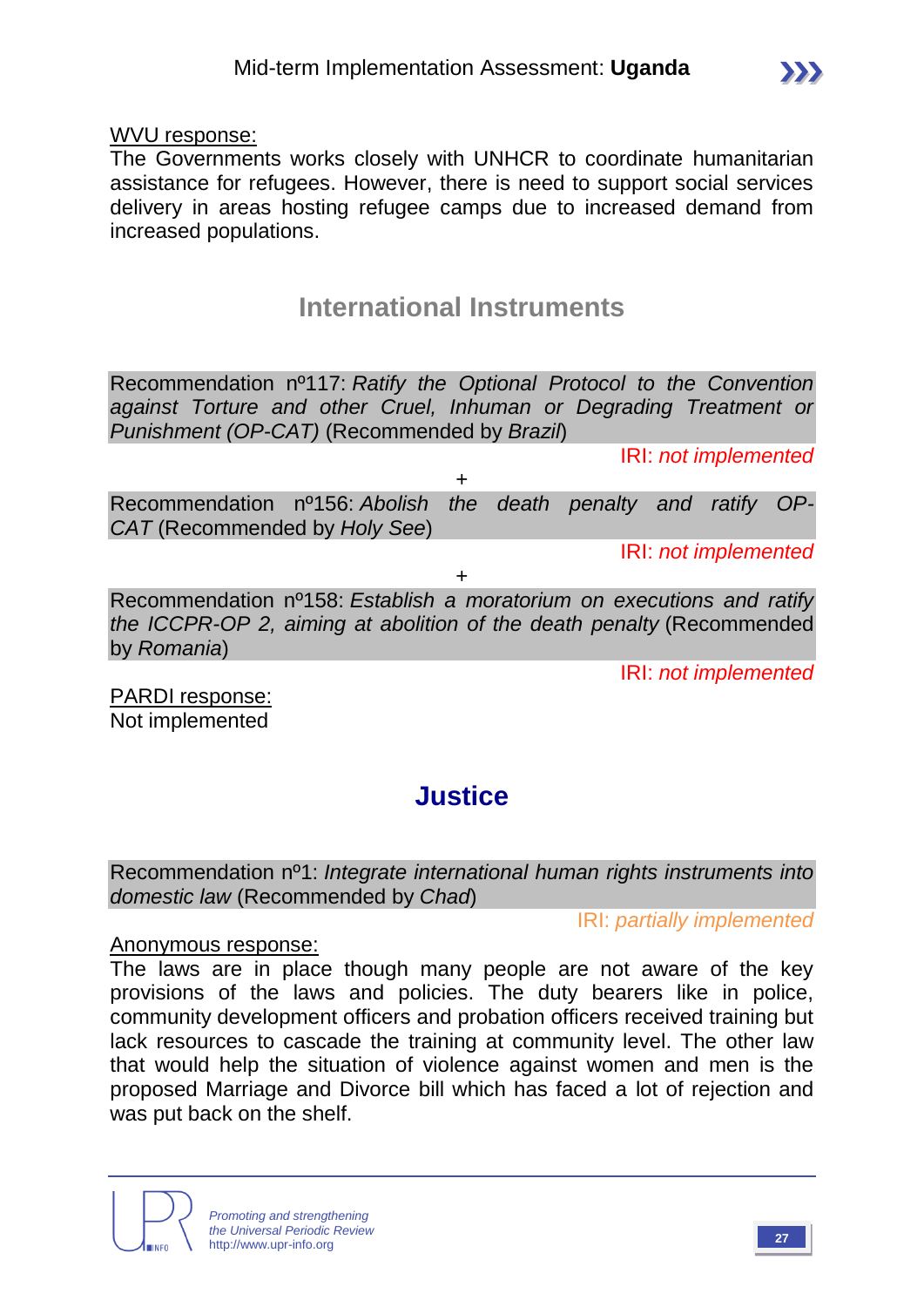PARDI response: Not yet fully integrated.

WVU response:

Process in on-going but at a slow pace. There is need for orientation of legislators to be able to support the process.

Recommendation nº2: *Continue to harmonize its domestic legislations with those international human rights instruments that Uganda is a party* (Recommended by *Indonesia*)

IRI: *partially implemented*

PARDI response: Nothing has fully been made.

WVU response:

Uganda is a signatory to several international instruments but it has not adequately domesticated the relevant provisions. For example, there are no provisions for health a human right in the domestic laws.

Recommendation nº37: *Consistently apply the rulings of the Court by converting all death sentences into life in prison after more than three years on death row* (Recommended by *Belgium*)

IRI: *not implemented*

PARDI response: Not yet implemented

Recommendation nº38: *Enhance the separation of powers between the executive branches and the judiciary* (Recommended by *Hungary*)

IRI: *not implemented*

Anonymous response:

This will take time be realised because the chief justice was re-enstated by the president after so many had been suggested by parliament. This shows that the executive still controls the judiciary. There is no separation of power between these two.

PARDI response: Not yet fully implemented

Recommendation nº41: *Take immediate measures to investigate the excessive use of force and incidents of torture by the security forces and to prosecute and punish its perpetrators* (Recommended by *Czech Republic*) IRI: *partially implemented*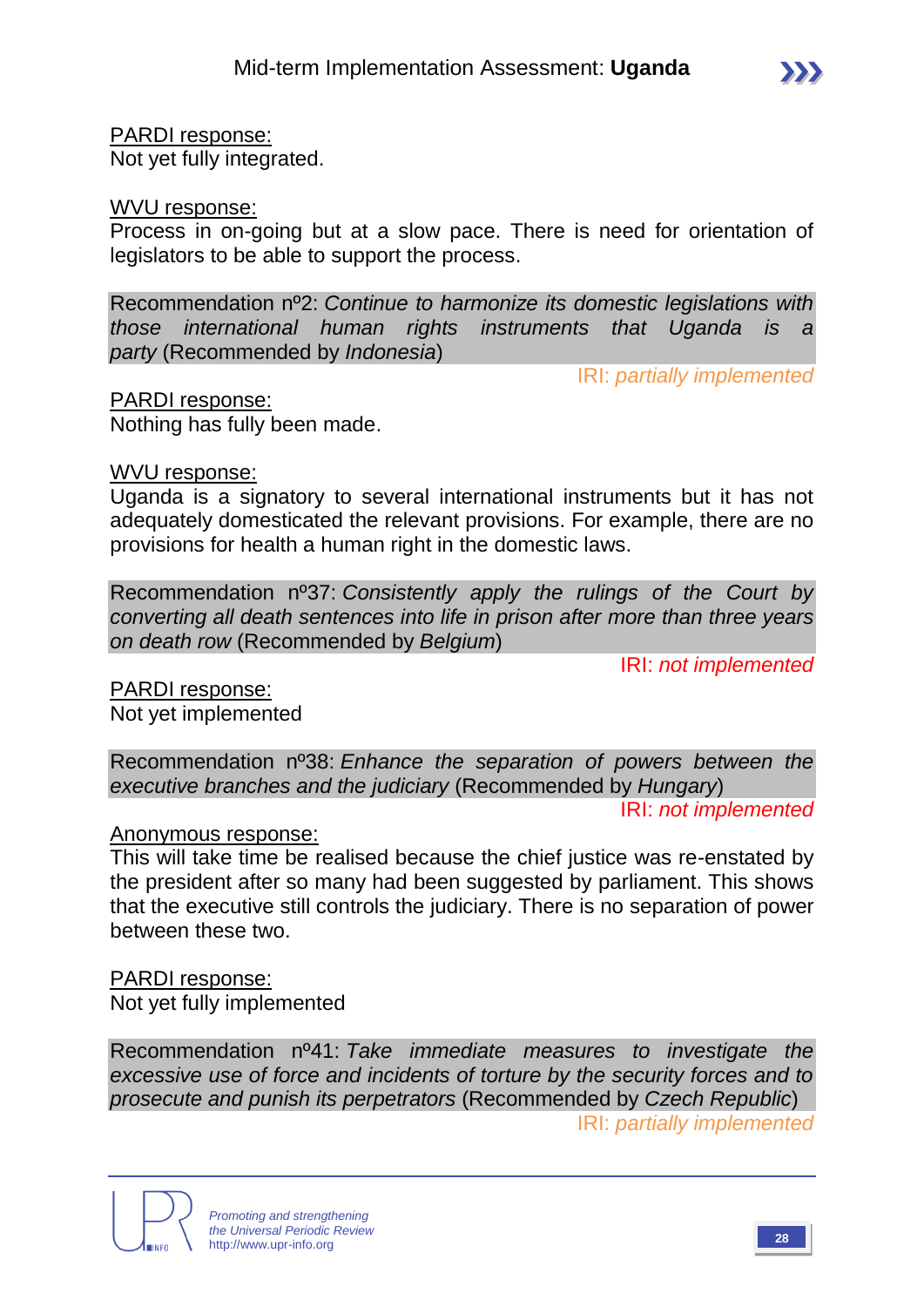#### PARDI response:

Some security officers have faced the law while other cases are ignored of course due to the high levels of corruption.

Recommendation nº60: *Investigate and hold accountable police and security officers who attacked human rights defenders, journalists and civilians during the 2011 post-election period* (Recommended by *Norway*) IRI: *partially implemented*

#### PARDI response:

Investigation yes, but no visible action taken against them.

#### EHAHRDP response:

Police and security officers who attacked human rights defenders, journalists and civilians during the 2011 post-election period have to date not been held accountable.

According to Human Rights Watch investigations, the government of Uganda has failed to investigate adequately the use of lethal force by security forces that resulted in the deaths of at least nine people during protests over corruption and rising commodity prices in April 2011.

Years after the killings, only one member of the forces has been arrested. The only commitment to-date is the arrest of a military reserve force member for the fatal shooting of a two-year-old girl in Masaka. He is on trial before the military courts in Kampala. Rather the police continue to use excessive force with impunity especially in its efforts to disperse assemblies.

On 25th April 2012, Ingrid Turinawe, leader of the Women's League of the Forum for Democratic Change (FDC), political party, was brutally arrested on her way to a political rally. When she refused to exit her vehicle, a police officer grabbed and painfully pressed her breast so as to force her to get out of the car.

On 17th January 2014, protests broke out in and around Kampala in protest at the manner in which the ruling party, National Resistance Movement (NRM), aided by the police was removing the Lord Mayor from office. The police worked alongside unidentified individuals carrying clubs and dressed in civilian clothes to calm the situation.

Recommendation nº61: *Accelerate the improvement of the judicial, police* 

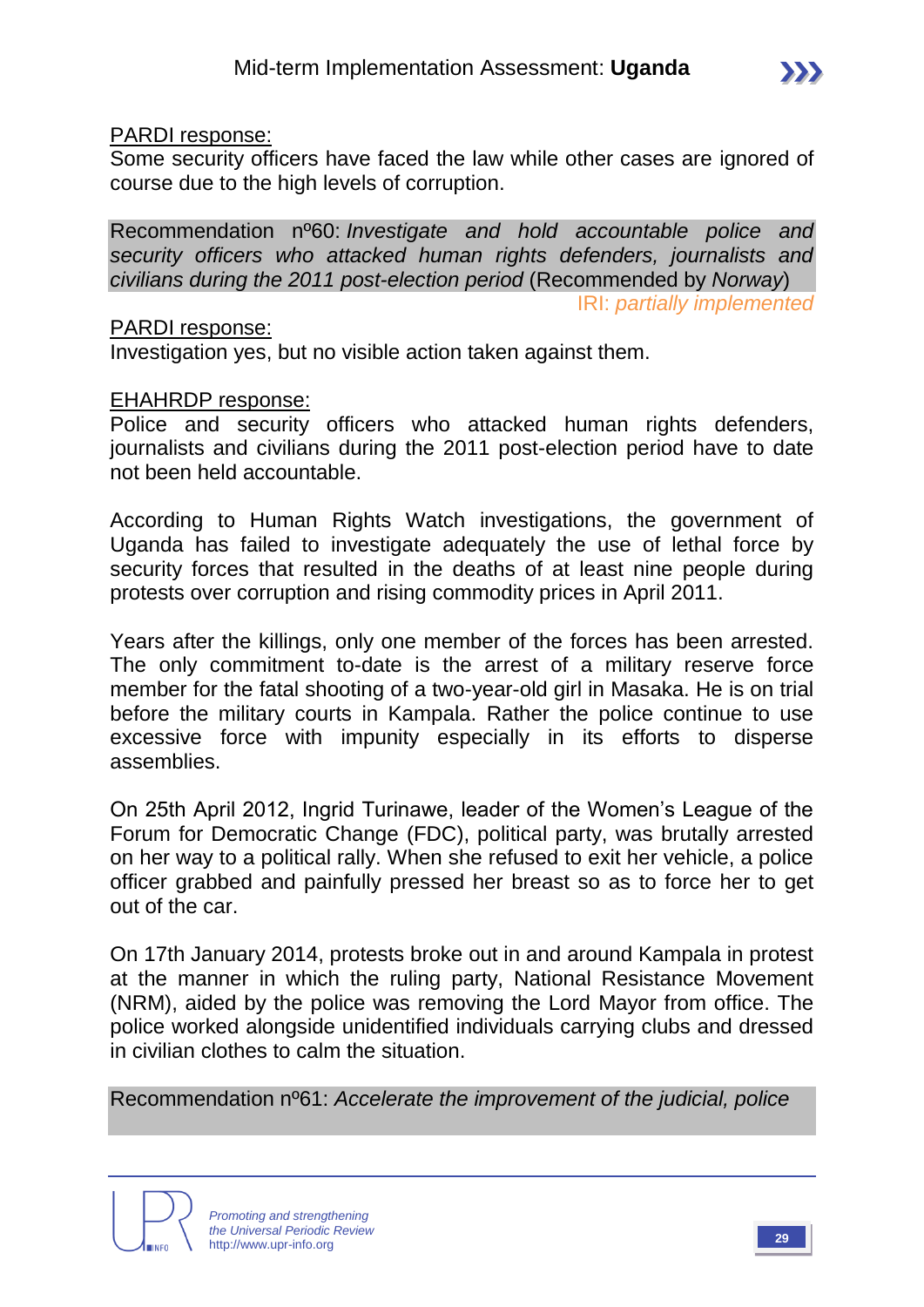*and prison systems in line with international human rights standards* (Recommended by *Holy See*)

IRI: *not implemented*

IRI: *partially implemented*

#### PARDI response:

They are making efforts at this, but the process is so slow.

Recommendation nº62: *Investigate and prosecute all persons found guilty of extrajudicial killings and attacks on human rights defenders* (Recommended by *Belgium*)

#### PARDI response:

Not fully implemented, just a few cases are handled in that line.

#### EHAHRDP response:

The security forces continue to enjoy impunity for torture, extrajudicial killings, and the deaths of at least 49 people during protests in 2009 and 2011. The government banned political pressure groups calling for peaceful change, stopped opposition groups from holding rallies, and harassed and intimidated journalists and civil society activists in 2012.

In the HRNJ Press Index Report of 2013, the Uganda Police Force featured prominently as the biggest perpetrators of abuses against journalists. It is reported that there have been no known prosecutions implemented against agents of the Police Force that have been implicated in these violations. Despite reported cases at the Professional Standard Unit (PSU), the police has failed to release a progress report showing the status of the investigations.

Police leadership disbanded the Police's Rapid Response Unit (RRU) in December 2011 explicitly because of its poor human rights record, renaming it the Special Investigations Unit (SIU). However the police have failed to investigate abuses committed by RRU officers or ad hoc operatives, some of whom continue to work with the SIU. In September 2012, four members of the opposition Forum for Democratic Change (FDC) appeared before court charged with treason. They complained of torture in detention after having been detained by the SIU for 14 days.

The government failed to investigate the killing of over 40 people by security forces during the September 2009 riots, and the deaths of nine people during the "Walk to Work" demonstrations in April 2011. No charges were filed against the police officer who in April assaulted Ingrid Turinawe, head of the FDC's Women's League, as police prevented her from attending a rally.

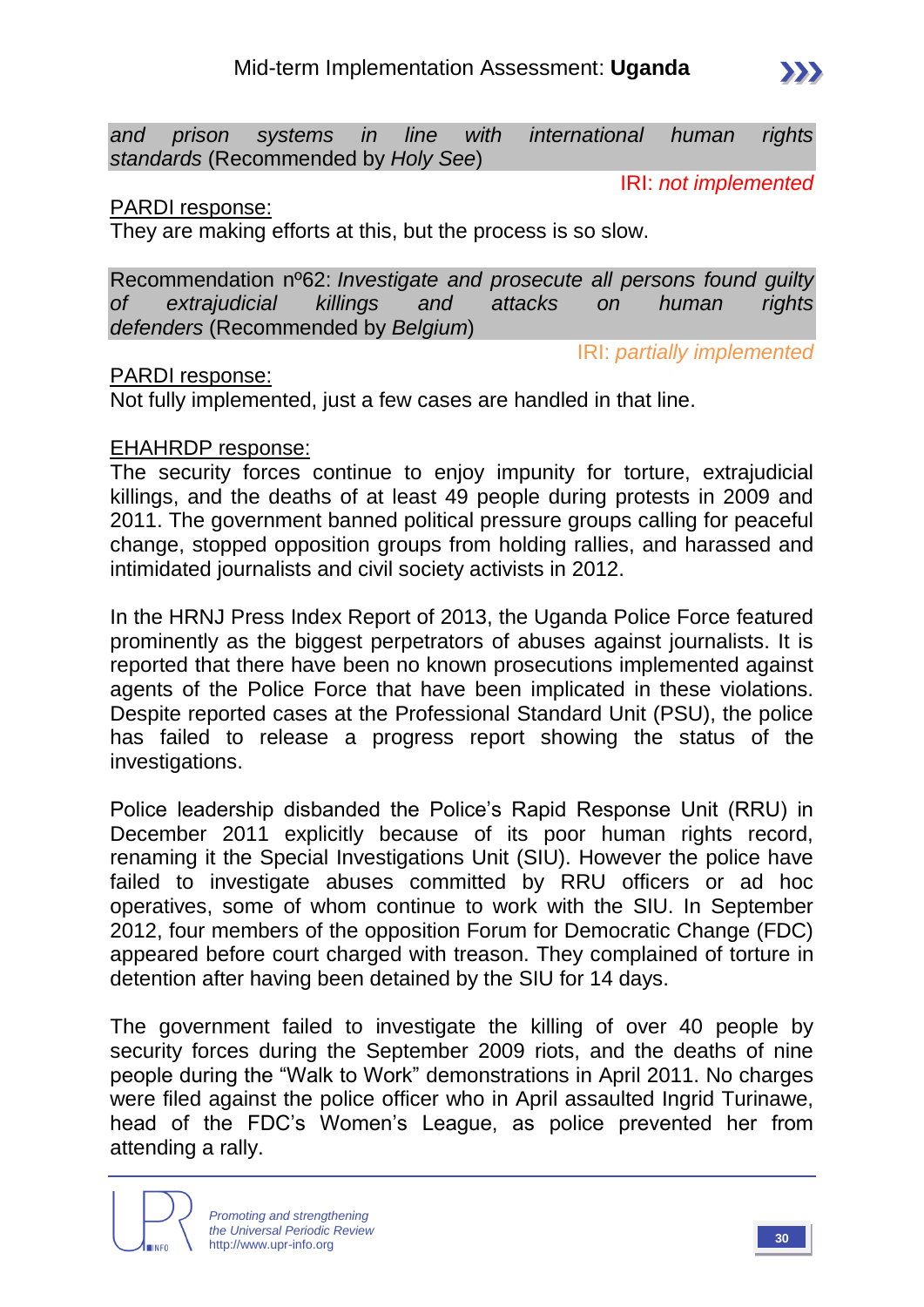According to the HRNJ Press Index of 2013, there are a growing number of cases of journalists that have been killed and the police investigations have not been conclusive and justice remains a distant aspiration. In 2013, Thomas Pere and Alex Kule were killed and to date the perpetrators responsible for their death remain at large. The Uganda Police Force has maintained the usual plea of 'investigations are still ongoing' to establish the cause and those responsible for the death of the journalists but to no avail.

Recommendation nº76: *Ensure that human rights defenders can perform their legitimate duties free from any harassment and intimidation in line with international standards including the UN Declaration on HR Defenders* (Recommended by *Slovakia*)

IRI: *not implemented*

#### PARDI response:

Some are respected but not the LGBT activists at all.

#### EHAHRDP response:

Uganda is still failing in its state duty to ensure that human rights defenders can perform their legitimate duties free from any harassment and intimidation in line with international standards including the UN Declaration on Human Rights Defenders.

Human rights defenders (HRDs) in Uganda operate amidst an increasingly restrictive legal environment. The rights to freedom of assembly, association and expression are under increasing duress, with HRDs being specifically targeted by a range of regressive new laws introduced throughout 2013/14. In all cases, these laws fail to conform to regional and international human rights standards (as well as the standards set out in Article 29 of the Constitution of the Republic of Uganda).

HRDs, including those working within civil society organisations, journalists, and individual activists, face routine threats, harassment, and institutional obstacles from both state and non-state actors. This situation is not, per se, a new phenomenon, but has deteriorated markedly over the course of 2013-14. In the run up to presidential elections in 2016, this situation is expected to deteriorate further, with particularly enhanced risks for HRDs working on electoral transparency and wider governance issues.

Recommendation nº128: *Take all necessary measures to put an end to such acts, notably by bringing to justice State officials guilty of torture or illtreatment* (Recommended by *France*)

IRI: *not implemented*



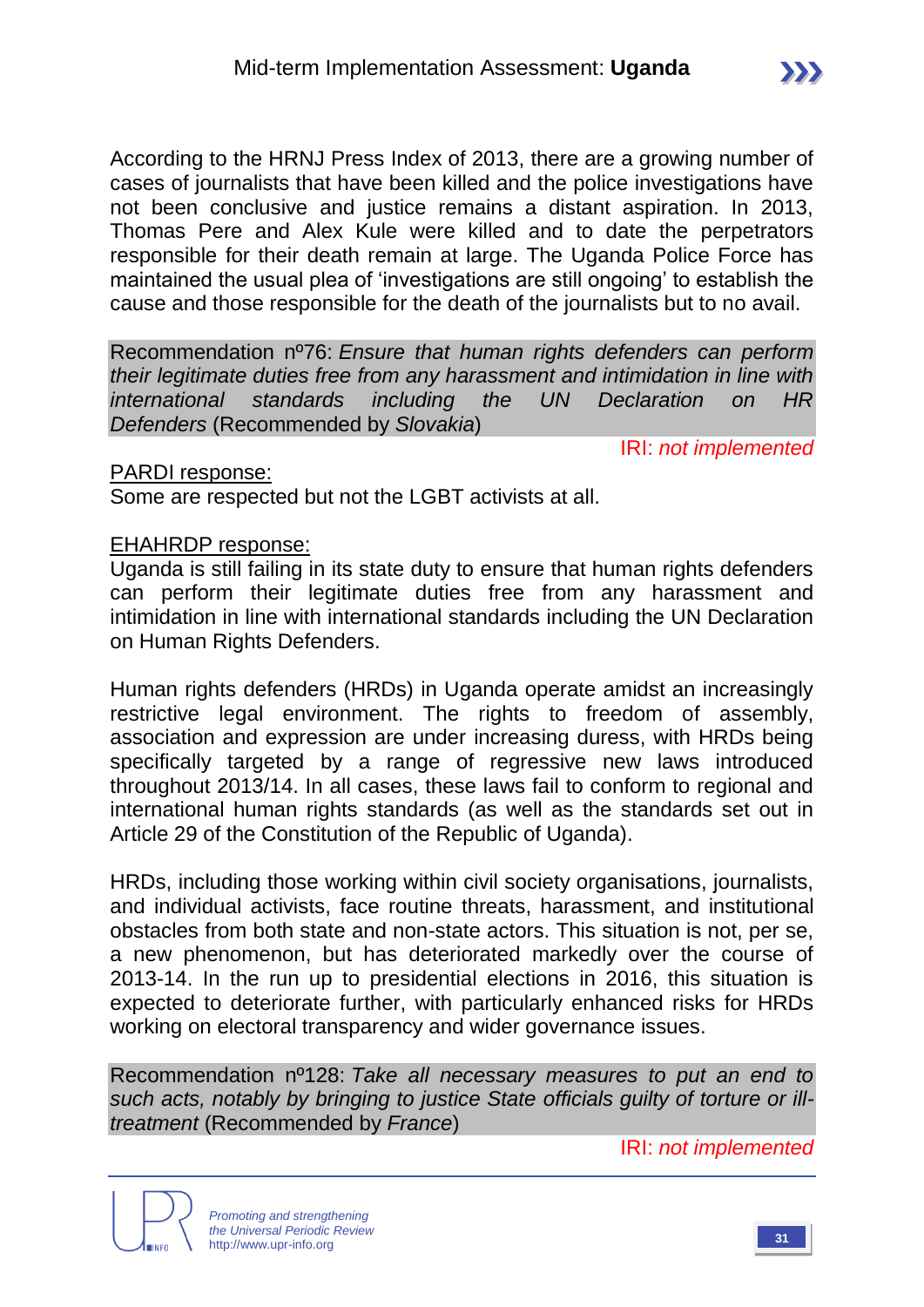#### PARDI response:

Not yet, officers are ordered by the same government.

Recommendation nº141: *That Public Orders Management Draft Bill be brought in line with Uganda's international human rights obligations* (Recommended by *Norway*)

IRI: *not implemented*

#### WVU response:

The Public Order Management Bill was enacted into law and some clauses contradict international human rights standards like freedom of assembly and association.

Recommendation nº142: *Ensure that the Public Order management bill currently discussed is fully in line with international human rights standards* (Recommended by *Austria*)

IRI: *not implemented*

#### PARDI response:

It was passed and no it not inline IHR standards

#### WVU response:

The Public Order Management Bill was enacted into law and some clauses contradict international human rights standards like freedom of assembly and association.

Recommendation nº153: *Establish a de jure moratorium on executions, with a view to totally and definitively abolishing the death penalty, and commute all death sentences into life imprisonment* (Recommended by *France*)

IRI: *not implemented*

PARDI response: Not yet established

Recommendation nº154: *Establish a moratorium on all executions and eventually abolish the death penalty* (Recommended by *Switzerland*)

IRI: *not implemented*

Recommendation nº157: *Declare a moratorium on the death penalty with a view to abolishing it, and commute the death penalty sentence by prison sentences* (Recommended by *Spain*)

+

IRI: *not implemented*

PARDI response: Not implemented



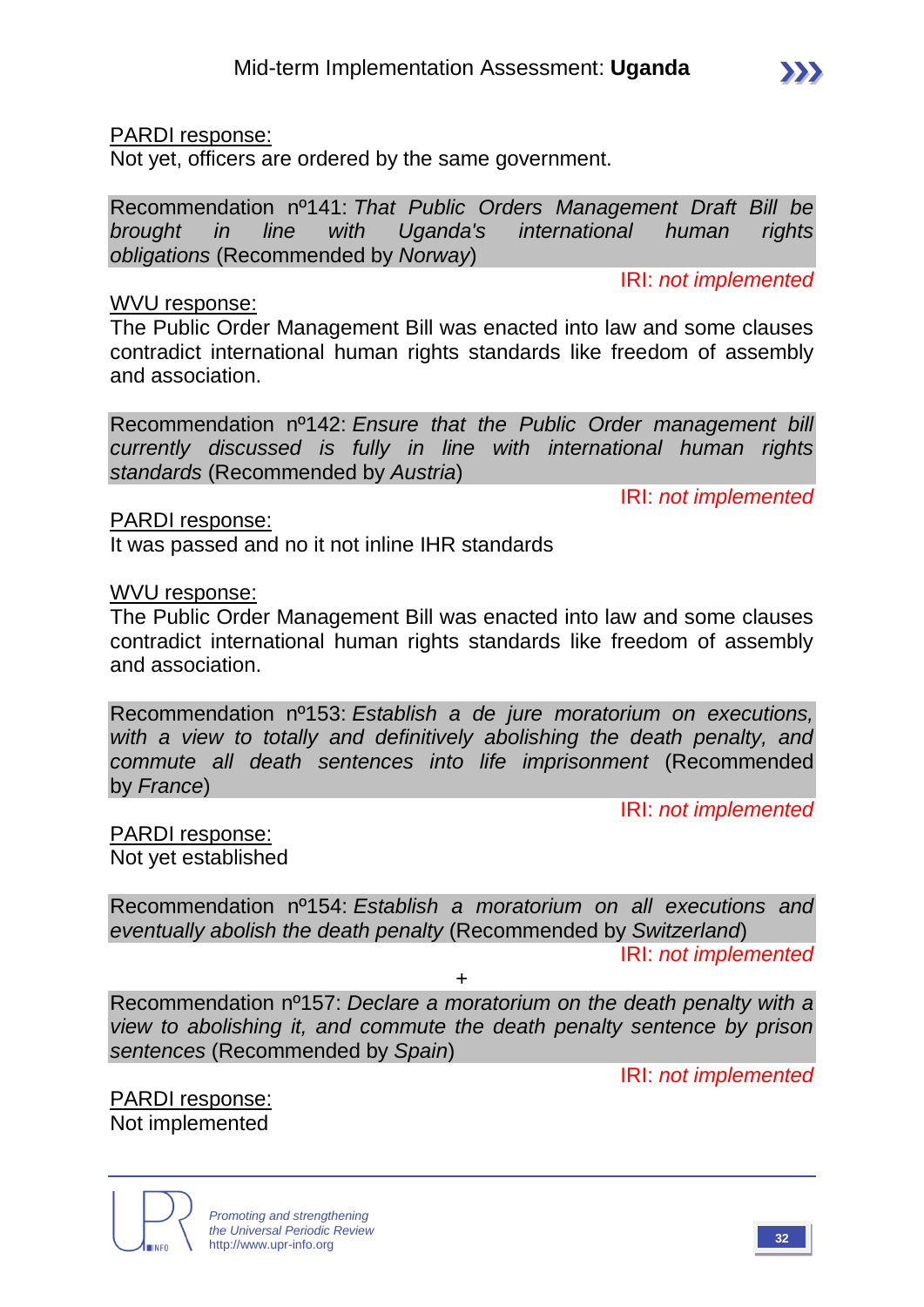# **SOGI**

Recommendation nº69: *Investigate and prosecute intimidation and attacks on LGBT-community members and activists* (Recommended by *Netherlands*)

IRI: *partially implemented*

#### EHAHRDP response:

In July 2014, the Ugandan High Court passed a decision endorsing the government's closure of a lesbian, gay, bisexual and transgender (LGBT) rights workshop. Justice Stephen Musota ruled against four activists who had sued the ethics and integrity minister, Simon Lokodo, for shutting down the February 2012 workshop. The judge ruled that the workshop participants were "promoting" or "inciting" same-sex acts. "Carnal knowledge against the order of nature" is criminalized under Uganda's Penal Code. Justice Musota rejected the activists' argument that the purpose of the workshop was to develop human rights advocacy and leadership skills, finding that such objectives were simply a cover for promoting same-sex acts.

Since the enactment of the Anti-Homosexuality Act (AHA) 2014, the Ugandan government has forced the suspension of certain operational activities of the Refugee Law Project, based in Kampala. On 3 April 2014, a United States funded health clinic and medical research facility, the Makerere University Walter Reed Project (MUWRP), was raided by Ugandan authorities, and one of its staff members arrested, under the apparent authority of the AHA 2014.

In parallel, the complex influence of extremist religious figures operating in Uganda combined with tabloid publications such as the Red Pepper, has fuelled a growth in instances of 'mob justice' by community members against individuals on the basis of their real or perceived sexual orientation or gender identity. A number of HRDs have been forced to relocate, seek asylum abroad, or suspend their human rights activities.

In May 2014, Sexual Minorities Uganda (SMUG) published research indicating "a marked increase in instances of harassment and maltreatment [of persons of real or perceived minority sexual orientation or gender identity, that] can be traced back to the passing of the Act through Parliament…between 20th December 2013 and 1st May 2014"

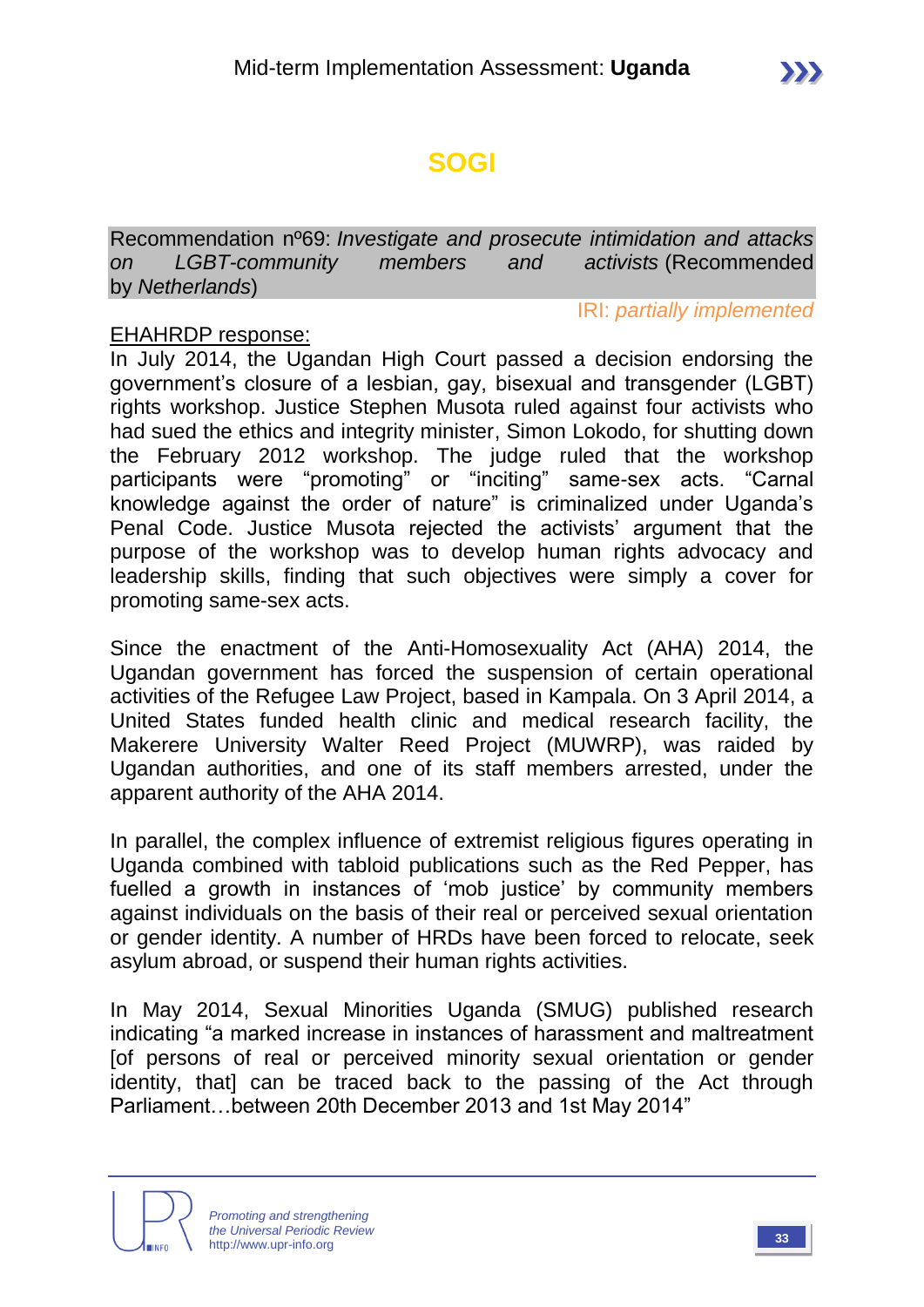On 26th January, 2011 LGBT activist David Kato, who had successfully sued Red Pepper, a local tabloid for the 2010 publication of his picture under the headline "Hang Them," was bludgeoned to death at his home outside Kampala. On 2nd February, police arrested Sidney Enock Nsubuga for Kato's murder. He was prosecuted at Mukono High Court and sentenced to 30 years imprisonment on 10th November 2011.

Recommendation nº70: *Investigate thoroughly and sanction accordingly violence against LGBTs, including gay rights activists* (Recommended by *Belgium*)

IRI: *not implemented*

PARDI response: Not implemented

#### EHAHRDP response:

Uganda has been reluctant to investigate and sanction violence against LGBT community leading to a shocking spike in attacks against LGBT people in the country especially after the AHA was passed. A report compiled by Sexual Minorities Uganda (SMUG) recorded 162 incidents since December last year, when Parliament passed the draconian law. In comparison, the organisation only recorded eight incidents in the previous 11 months and 19 incidents in 2012.

The report documents incidents of mob violence and attacks on people and their property. It also reported that at least 25 people fled Uganda because of the law. Ugandan media outed people suspected of being LGBT which led to some victims being attacked or disowned by their families. There were four cases of men accused of homosexuality being kidnapped and tortured while a 17-year-old boy committed suicide.

Most of the perpetrators of these crimes have not been held accountable in line with international human rights standards.

Recommendation nº71: *Take immediate concrete steps to stop discrimination and assaults against LGBT persons* (Recommended by *Czech Republic*)

IRI: *not implemented*

#### PARDI response:

No, because an anti homosexuality bill was passed so such groups are not protected.

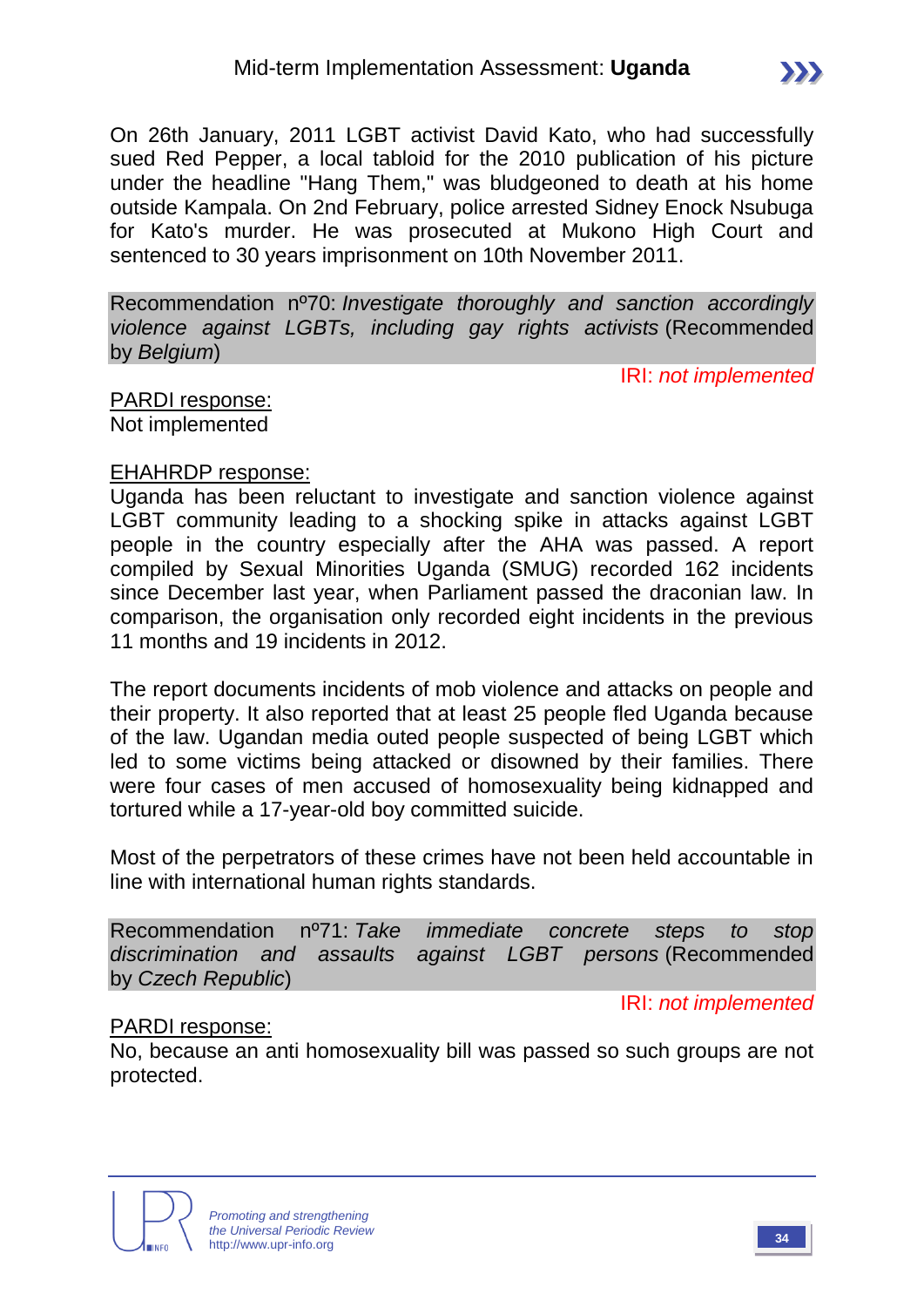EHAHRDP response:

Ironically, despite accepting this recommendation, Uganda passed the AHA, a discriminatory law against LGBT persons. The law, inter alia, purports to criminalise human rights defenders, NGOs, and other individuals or organisations working on sexual orientation and gender identity issues. The sweepingly broad provisions of ss. 13 of the AHA 2014, which criminalises the 'promotion' of homosexuality (without providing a statutory definition of that term) has had a chilling effect on the entire human rights community in Uganda.

Presently section 145 of the Ugandan Penal Code criminalizes 'carnal knowledge against the order of nature' with a maximum sentence of life imprisonment. Section 146 punishes 'attempts' at carnal knowledge with a maximum of seven years' imprisonment. Section 148 punishes acts of 'gross indecency' with up to seven years in prison. While the penal code does not specifically identify same sex practices between women as prohibited the law is applied indiscriminately such that lesbian and bisexual women face the same hostility from both State and non-state actors as do gay and bisexual men.

Recommendation nº164: *Publicly announce the shelving of the proposed bill on homosexuality and decriminalize homosexual behaviour* (Recommended by *Canada*)

IRI: *not implemented*

PARDI response:

No, but in Uganda homosexuality is a criminal act now

Recommendation nº165: *The Parliament to dismiss the proposed Antihomosexuality Bill 2009* (Recommended by *Norway*)

IRI: *not implemented*

PARDI response:

In Uganda, the bill was passed in 2014.

Recommendation nº166: *Reject the Anti-Homosexuality Bill and decriminalize homosexual relationships between consenting adults* (Recommended by *Slovenia*)

IRI: *not implemented*

PARDI response:

No, the bill was accepted.

Recommendation nº167: *Fulfil its obligations under international human rights law to decriminalize same-sex relationships between consenting adults and repeal any laws or reforms that explicitly or implicitly discriminate* 

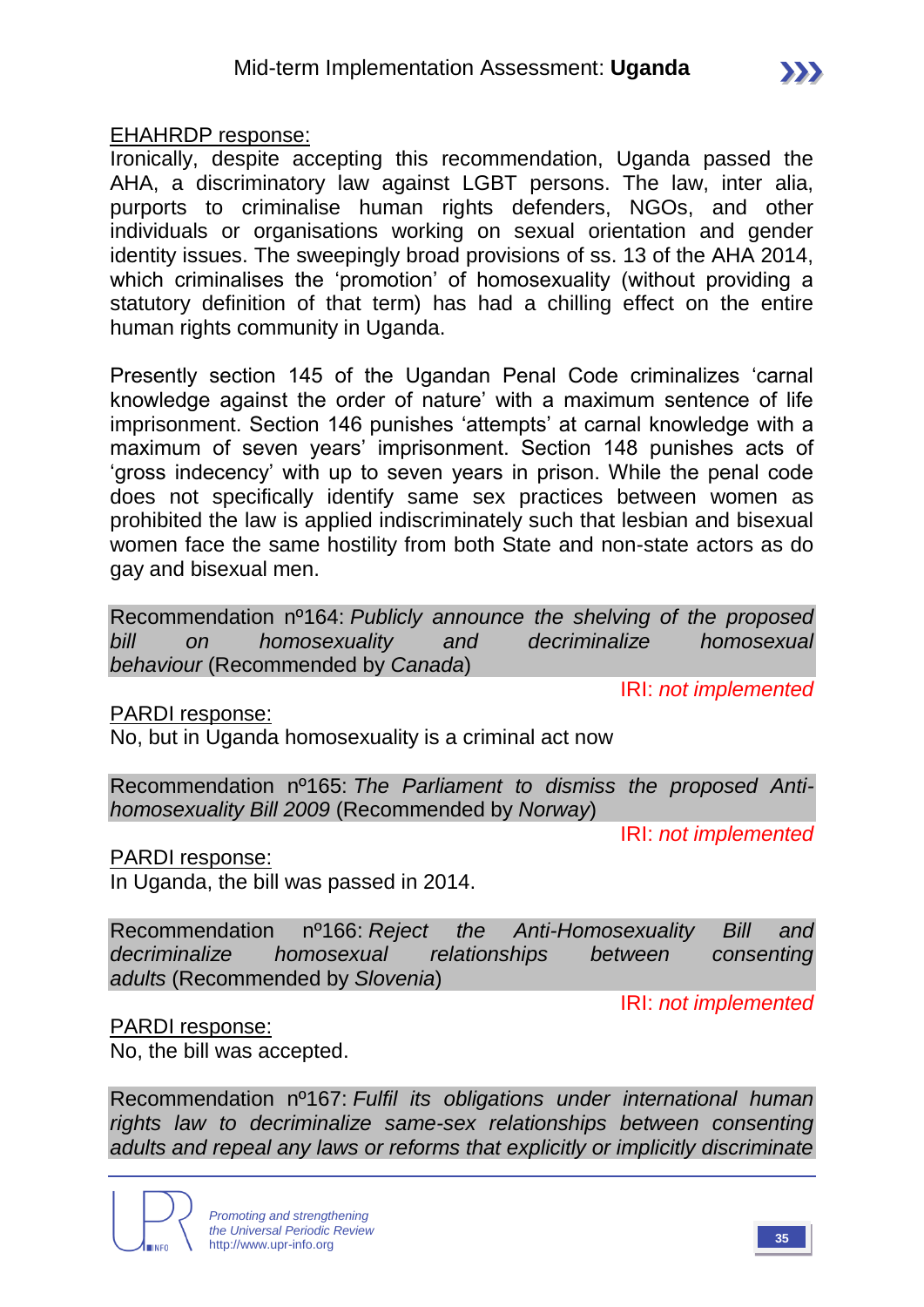on any grounds, including sexual orientation and gender *identity* (Recommended by *Norway*)

IRI: *not implemented*

IRI: *not implemented*

#### PARDI response:

Not implemented

Recommendation nº168: *Repeal laws that discriminate against LGBTs* (Recommended by *Belgium*)

PARDI response:

No, discrimination is very high.

Recommendation nº169: *Revise its national legislation to decriminalise homosexuality and prohibit all forms of discrimination* (Recommended by *Switzerland*)

IRI: *not implemented*

PARDI response: Not implemented

Recommendation nº170: *Remove criminal penalties for offences on the basis of sexual orientation* (Recommended by *Australia*)

IRI: *not implemented*

PARDI response:

No, penalties have instead increased.

Recommendation nº172: *Abstain from applying legislation that criminalizes homosexuality* (Recommended by *Brazil*)

IRI: *not implemented*

PARDI response:

Homosexuality is criminalized in Uganda.

Recommendation nº174: *Decriminalize same-sex relations between consenting adults and ensure that no person is subject to arbitrary arrest or detention because of their sexual orientation or gender identity* (Recommended by *Austria*)

IRI: *not implemented*

PARDI response: Not implemented

Recommendation nº175: *Derogate the legislation that criminalizes the LGBT community, and put an end to the defamatory and harassing campaigns against them* (Recommended by *Spain*)

IRI: *not implemented*

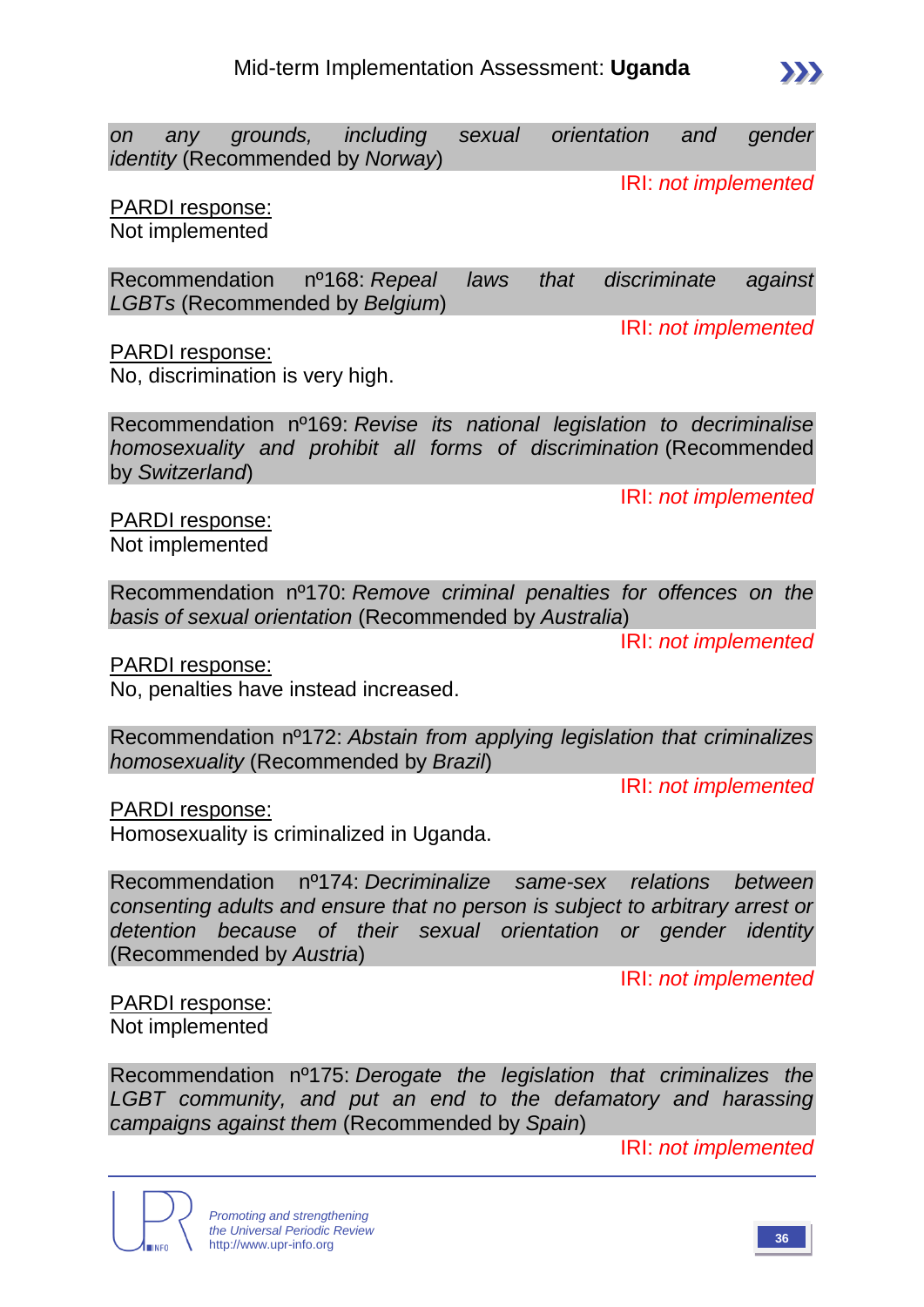PARDI response:

LGBT Community is living in fear and if arrested for any activity in line with LGBT you get a life sentence in Jail.

Recommendation nº177: *Repeal all provisions criminalizing sexual activity between consenting adults and ensuring the same rights for same sex couples as heterosexual couples* (Recommended by *Netherlands*)

IRI: *not implemented*

 $\sum$ 

#### PARDI response:

An anti homosexuality bill was passed into law, so homosexuality is not accepted in Uganda.

Recommendation nº178: *Ensure equal rights for all individuals, regardless of sexual orientation* (Recommended by *United States*)

IRI: *not implemented*

PARDI response:

Not at all [implemented] in Uganda.

Recommendation nº179: *Fulfil its obligations under international human rights law and ensure the protection of all minorities and repeal any laws or*  reforms that explicitly or implicitly discriminate on any grounds, including *sexual orientation, gender identity and gender expression* (Recommended by *Denmark*)

IRI: *not implemented*

PARDI response: not really, no reforms in place yet

WVU response: Uganda outlawed homo-sexuality

## **Women & Children**

Recommendation nº4: *Put in place a comprehensive strategy, including review and formulation of legislation, to modify or eliminate traditional practises and stereotypes that discriminate against women* (Recommended by *Poland*)

IRI: *partially implemented*

Anonymous response: This has not yet been done.

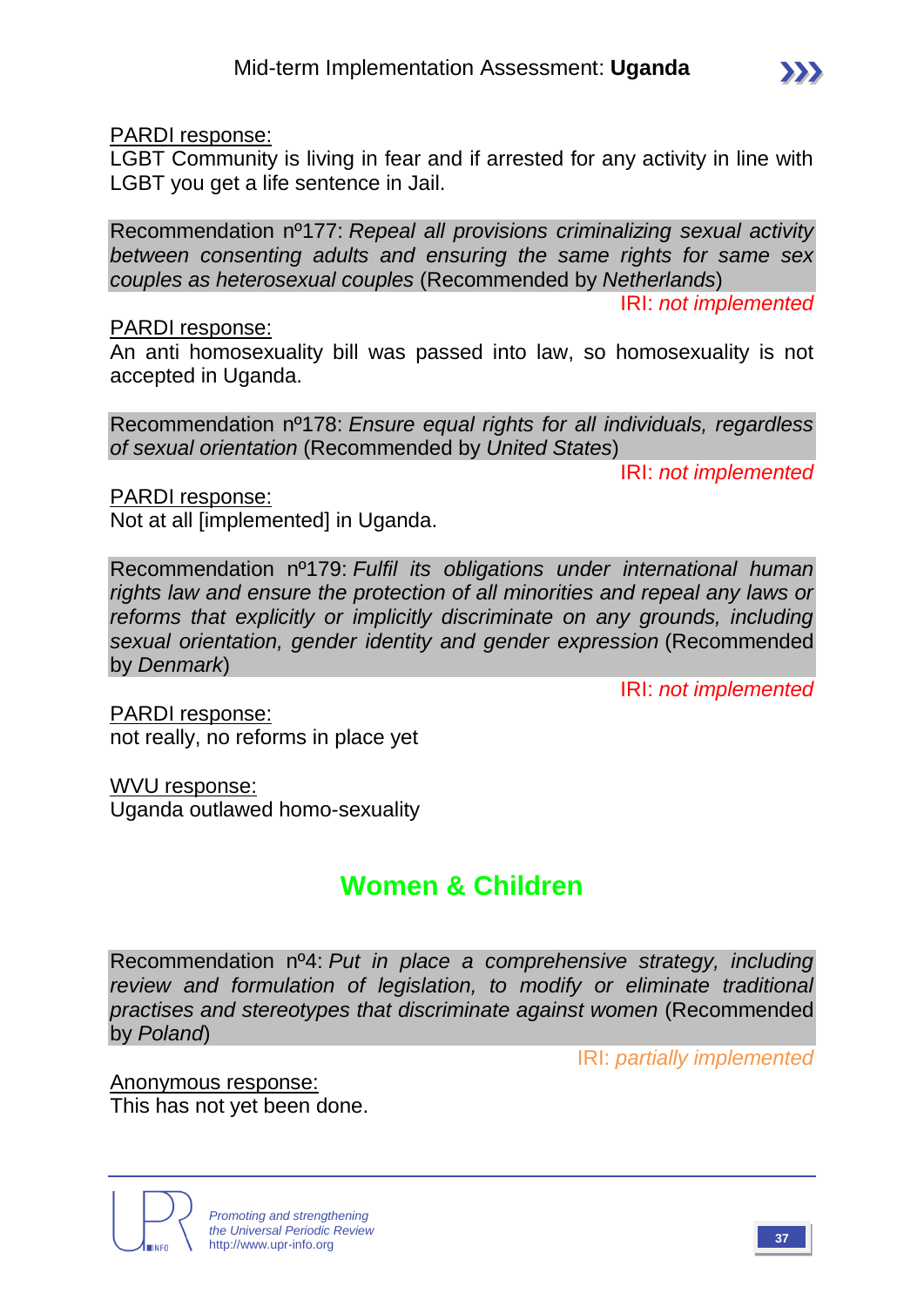#### CRR response:

Uganda is yet to fully comply with this recommendation. Stereotypes that result in discrimination and bias against women continue to prevail and are manifested in health providers' bias and refusal to provide contraceptive information and services to unmarried women and adolescent girls or to women living with HIV/AIDS.

#### PARDI response:

Strategies to stop discrimination are just on paper and traditional practices still exist for example female genital mutilation in rural northern and some parts of eastern Uganda.

#### WVU response:

Uganda is a signatory to CEDAW and has put in place strategies for women emancipation like the National Gender Policy and other affirmative actions in the areas of education, politics and economic empowerment. However, the impact on the marginalized rural women remain marginal and there is need for their deliberate targeting.

Recommendation nº18: *Take administrative measures to ameliorate the situation of children and women* (Recommended by *Republic of Congo*)

IRI: *partially implemented*

PARDI response:

Yes the government has done this.

#### WVU response:

Although Government recognizes women and children as the most vulnerable groups, there is inadequate political will to allocate enough resources into impactful service delivery programs for women and children. For example, initiatives to improve maternal and child health like the new plan on Reproductive, Maternal, Newborn and Child will require additional resources for the health sector from 8% to 15% of the national budget.

Recommendation nº19: *Intensify the implementation of the National Action Plan on Women and of gender-sensitive poverty reduction and development programmes* (Recommended by *Ghana*)

IRI: *not implemented*

#### Anonymous response:

The National Action plan was revised by the Ministry of gender in 2011 and a number of indicators were set to monitor the implementation.

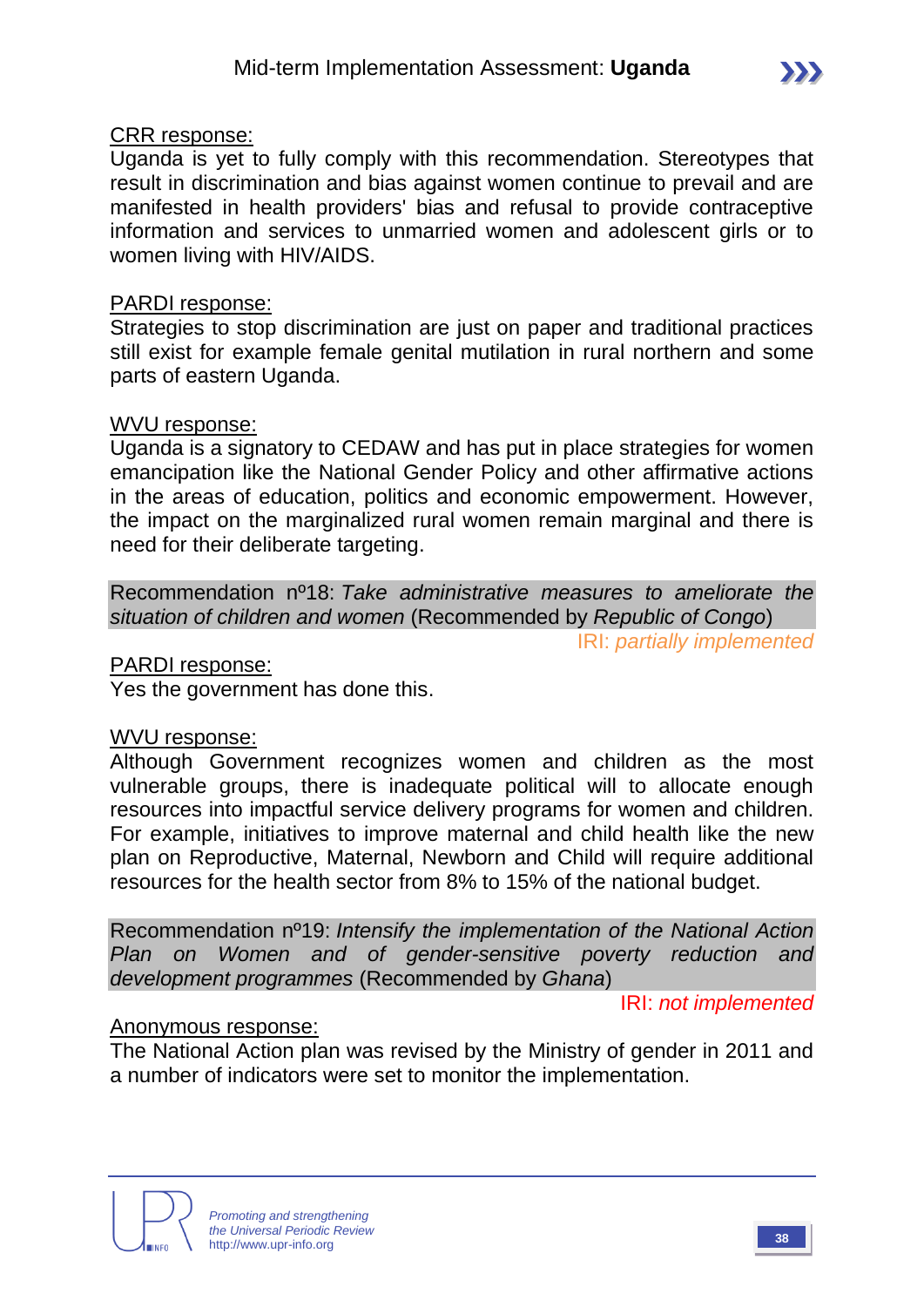#### PARDI response:

No such intensity but gender sensitive poverty reduction and development programmes are place.

#### WVU response:

Women and gender sensitive poverty reduction is among the four priorities for Uganda's National Development Plan II. However, the challenge continues to be political will to allocate adequate budgetary resources to support the implementation of National Action Plan in favor of gender and women's rights.

Recommendation nº23: *Strengthen long-term efforts to provide reintegration measures in order to provide all children who have been recruited or used in hostilities with child- and gender- sensitive multidisciplinary assistance for their physical and psychological recovery* (Recommended by *Ghana*)

#### PARDI response:

#### IRI: *not implemented*

 $\sum$ 

Efforts have been made in assisting the children especially in northern Uganda, however due to limited funds, no long term efforts exist.

Recommendation nº29: *Harmonize civil, religious and customary legislation*  with articles 15 and 16 of the Convention on the elimination of all forms of *discrimination against women (CEDAW), specifically through revising and amending the current version of the bill on Marriage and Divorce, ensuring that it does not discriminate against women* (Recommended by *Mexico*)

#### IRI: *not implemented*

#### Anonymous response:

The Marriage and Divorce Bill would have played a bill role in harmonising the marriage laws. The president and the members did not support the bill because it touches their culture and would deprive them of the votes from the masses in the next elections. It was rejected also because there was no much sensitisation about the law. People only looked at the controversial issues in the bill and ignored the good. Without passing this bill women's rights will continue to be violated.

#### PARDI response:

NO harmonized legislation yet and the marriage and divorce bill was not even passed.

Recommendation nº31: *Strengthen efforts to fulfil its obligations under*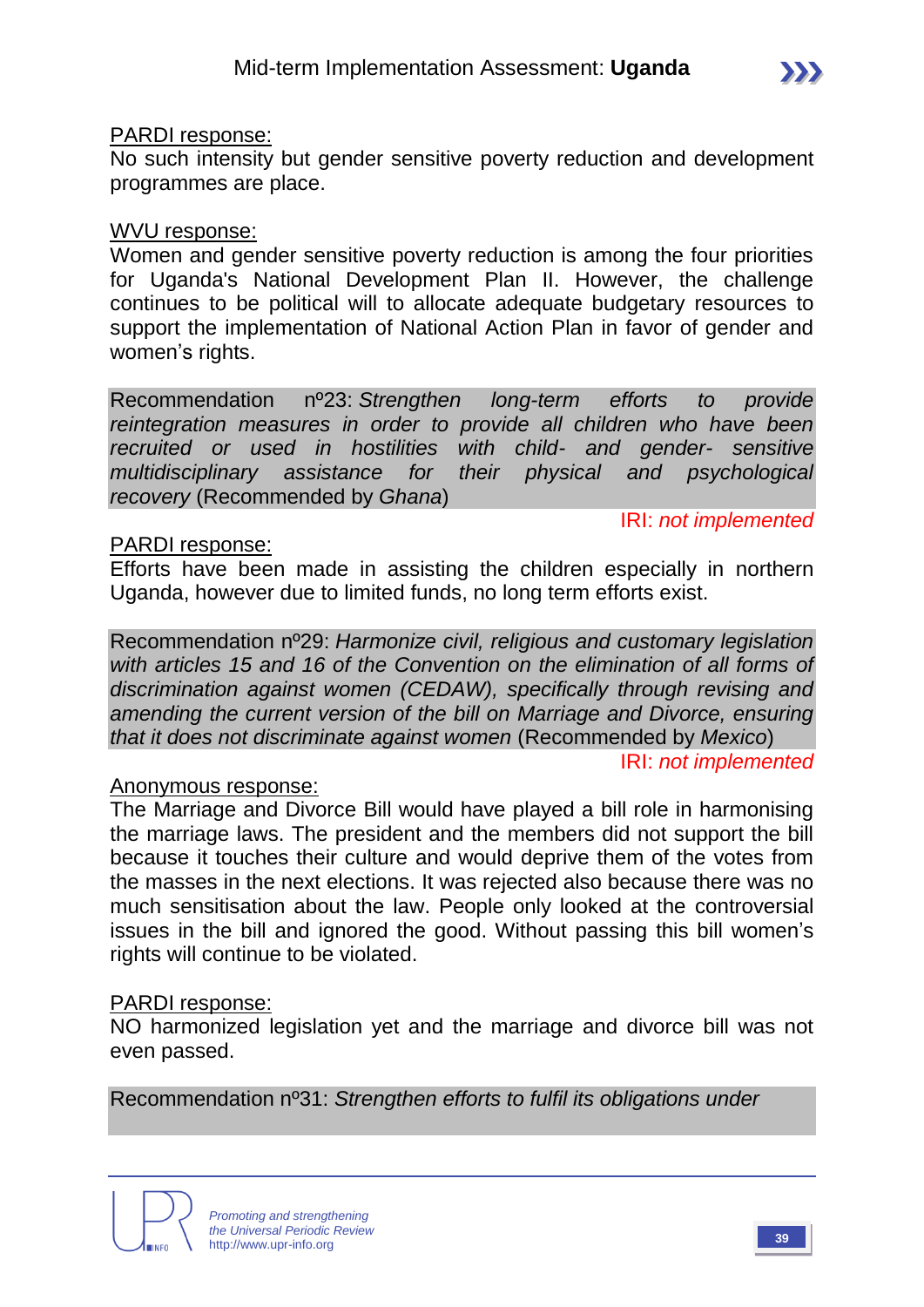*CEDAW, including by full implementation of the Domestic Violence Act* (Recommended by *Australia*)

#### Anonymous response:

There are still gaps in awareness creation. Most of the people in the districts like the probation officers and the community development officers and the family and child protection unit at office get the least funding. The people employed to handle survivors are not trained on this law. How can they implement the law they have no copies of, do not know about and not well funded to handle cases being reported? Domestic violence is still rampant because the laws are not fully applied. The perpetrators walk away with small charges and set a bad example to others who continue with the bad acts knowing that they will come out without much penalty.

#### CRR response:

Uganda is yet to comply with the recommendation to strengthen efforts to fulfil obligations under CEDAW. Funding for maternal health continues to be among the lowest in the health sector, the level of inadequate access to contraceptive information and services, particularly in the rural areas remains high, the legal framework of abortion or termination of pregnancy remains unclear to women, healthcare providers, and law enforcement officers resulting in high levels of unsafe abortion and preventable maternal injuries and death, and there continues to be a widespread lack of provision of comprehensive, age-appropriate and evidence-based reproductive health information/sexuality education, including prevention of early pregnancy and sexually transmitted infections, including HIV/AIDS. One ongoing issue is the passing into law by the Uganda Parliament of the HIV and AIDS Prevention and Control Bill which contains clauses providing for compulsory testing of pregnant women and other vulnerable persons, the criminalization of HIV transmission, and the non-consensual disclosure of HIV-status to sexual partners--all of which affect women disproportionately and have the potential to expose them to domestic violence and multiple rights violations- -including health, privacy and non-discrimination. The Bill is now before the Ugandan President who will decide whether to sign it into law. As it stands, it is not in compliance with international human rights standards, including the International Guidelines on HIV/AIDS and Human Rights.

#### Centre for Domestic Violence (CEDOVIP) response:

Government of Uganda's intentions to implement fully the Domestic violence act is there but has not been equalized with resource allocations in the national budget. There is no direct funding from government towards any sector responsible for the implementation and only prevention and response is fully funded by donor funds.



IRI: *not implemented*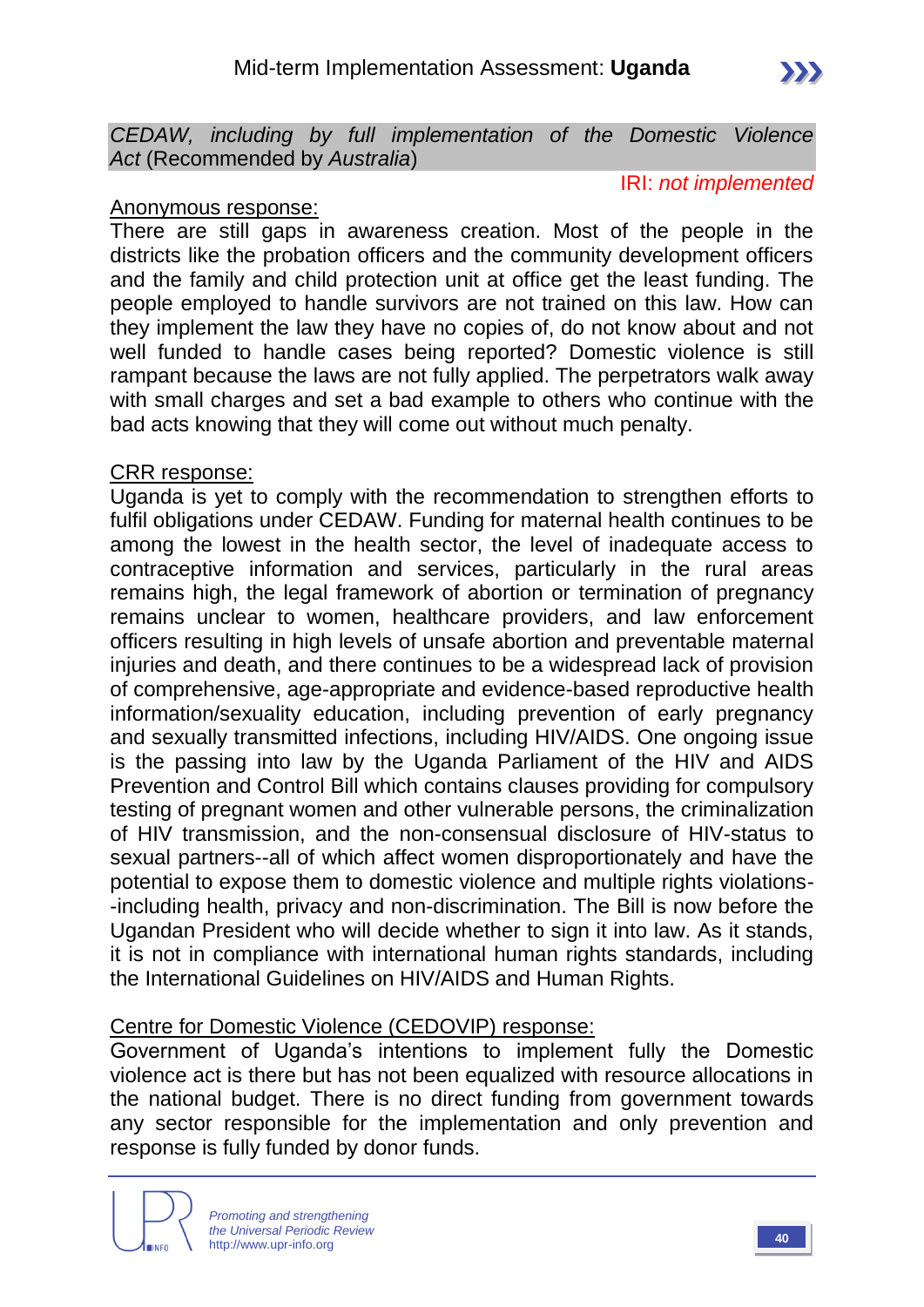- Close collaboration with civil society: Government through the Uganda Law reform Commission and Ministry of Gender collaborated with the Domestic Violence Act coalition translated the law into eight local languages including; Luganda, Runyankole-Rukiga, Rukonzo, Alur, Runyoro-Rutooro, Acholi, Akarimojong and Ateso.
- Opening up to police to establish the directorate: The Uganda Police force has opened up to establish a GBV directorate whose mandate would be to fully implement domestic violence Act.
- Ministry of Health conducted a readiness report to guide government strategies on prevention and response of GBV within the health sector.
- Through the Joint program with Ministry of Gender Labor and Social Development in Busoga aims at prevention and ensuring the law is implemented by duty bearers.
- In Justice, Law and Order sector, the Uganda Women Judges Association embarked on trainings of judges and magistrates on the Domestic Violence Law and distributed copies of the law to duty bearers.

These activities are good sign of progress but they have not been give the push to highlight it as national problem as shown by UDHS 2011 that indicates the 56% of women still experience physical violence, 28% sexual violence and supported by the Uganda Police crime report 2013 which shows that domestic violence and defilement are the leading crimes in Uganda (DV: 3,426, Death as result of DV: 2,326, Defilement: 9,598).

The domestic violence Act was enacted in 2010 and became operational in 2011, however processes that facilitate the implementation of the DV Act are still pending including;

- Absence of the National GBV policy which remains key in the implementation of the DV Act. Although Ministry of Gender, labor and social development has worked on the draft since 2012 there has been no further commitment from cabinet to approve it and prioritize it as national development issue. There is no convincing explanation as to why this is not completed.
- Vigorous Public awareness about the law by the government are also very minimal leaving a gap in information on how survivors can seek support, attitudes, stereotypes, practices and behaviors that perpetuate violence against women are still reinforced while Duty bearers emphasize reconciliation and send survivors home due to stereotypes and inability to recognize Domestic violence as an issue.

 $\sum$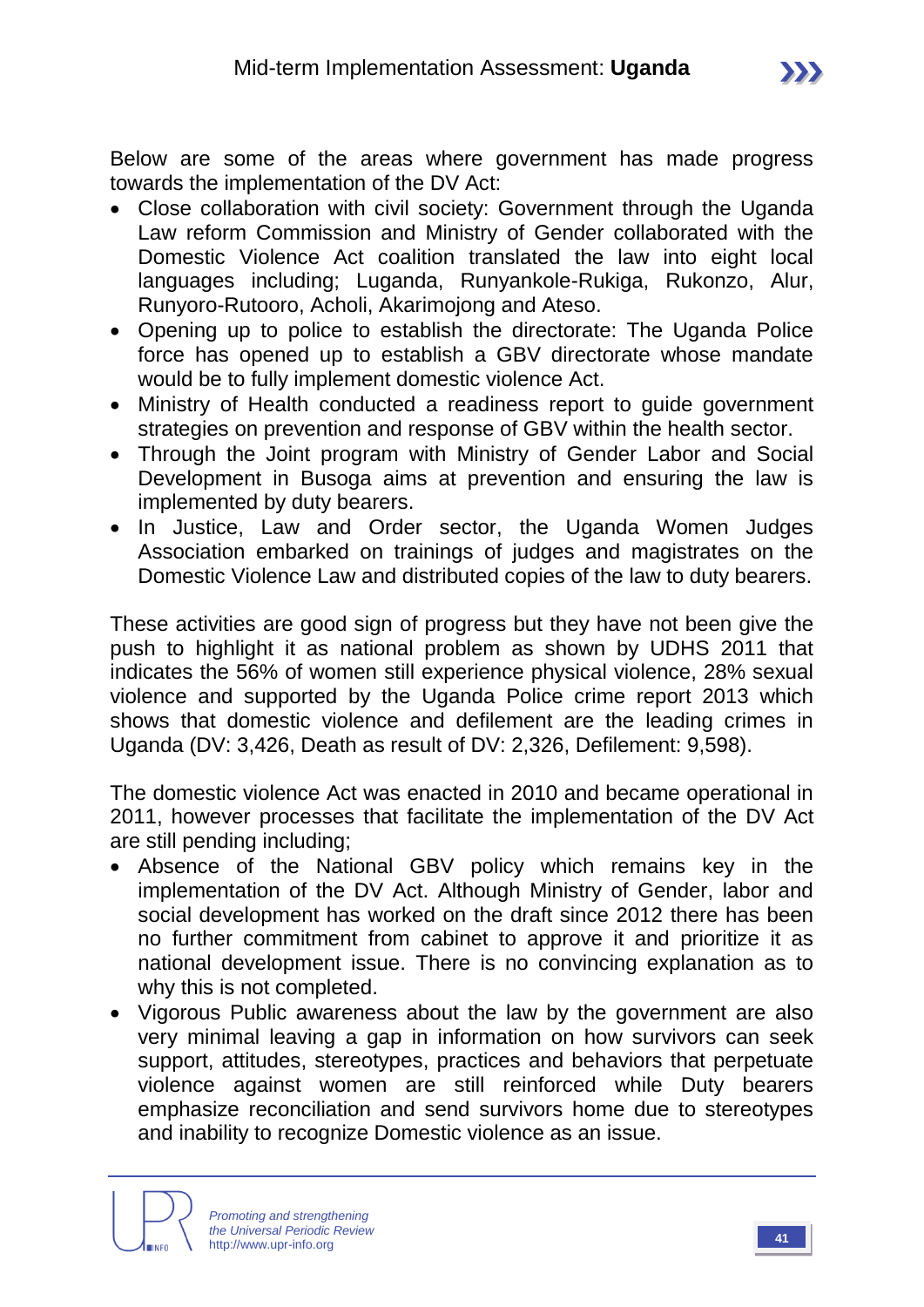- LC Courts: Local council courts are listed in the law as the first points of contact for survivors and are mandated to handle DV cases. However, their legal status poses numerous challenges since they expired under the multiparty system of governance, many have since died and not replaced, operations are not legal and the law, the LC Court Act that governs their operations has serious gaps regarding handling of GBV/DV cases. The ministry of Local government which supervises the LCs is not involved in the implementation process thereby making it difficult for them to prioritize it.
- Training of duty bearers: the law mandates government to train duty bearers in skills to enable them to effectively handle cases of domestic violence. However trainings are minimal which poses challenges for survivors in accessing justice. A survey conducted in the Kampala by CEDOVIP showed that many had no access to the copies of the law.
- Shelters: the law further mandates government to establish public shelters for survivors but to date; government has not committed any resources towards this although Ministry of gender developed the national GBV shelter guidelines.
- Legal and administrative reforms; processes to reform/ amend policies in harmony with the DV Act is slow eg; the local council Act, Evidence Act 1909 and penal code Act have not yet been amended to cater for gaps that continue to expose women to discrimination in access to justice. Administratively Police, health and judiciary have not yet institutionalized prevention and response to DV. Procedures and guidelines of how cases should be handled within institutions have also not changed thereby making it increasingly hard for survivors to access justice under the law.
- Coordination: there is no proper coordination of duty bearers to ensure that justice system reinforce the protection orders as provided under the law among other things. There is need to assess the cases through the justice system to establish the impact of the judgments to the survivors as new law and ensure access to a copy of the law.
- Ministry of Heath is still unclear of what needs to be done, they remain rhetoric on the issue but when it comes to resources allocation, there are no concrete actions.
- Judiciary: Officers are not aware of the law, and still consider it as a misunderstanding and not given due attention. This explains why the procedures for handling DV cases are week; there is no victim/ witness protection, and not many convictions in this regard. Alot remains to be done.
- Parliament remains relaxed because they think that since they passed the law, everything is settled. They are not looking for the budgetary

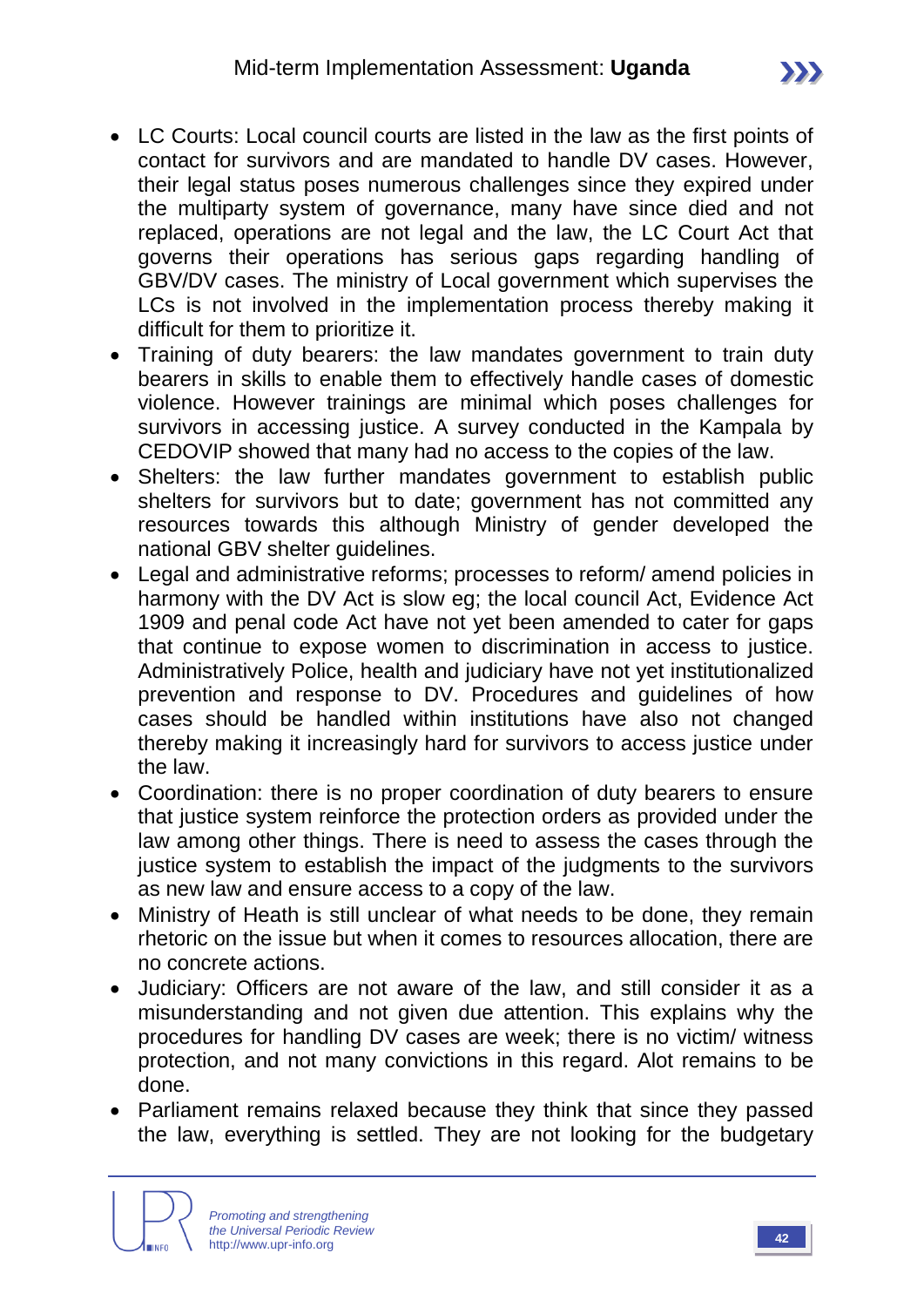allocations despite the economic costs associated to Domestic Violence (CEDOVIP report on the economic cost of domestic violence in Uganda established that Uganda loses 77 billion shillings every year responding to DV). Yet domestic violence is an economic and education indicator.

 Uganda Police Force is struggling with the establishment of the GBV directorate and there only seems be donor funds. Child and Family Protection unit is the least resourced, It is not taken as main stream issue compared to other crimes.

Recommendation nº32: *Take further necessary measures to increase and strengthen the participation of women in designing and implementing local development plans, and pay special attention to the needs of rural women* (Recommended by *Azerbaijan*)

#### PARDI response:

IRI: *partially implemented*

Women have been involved but attention is on all women so sometimes rural women don't benefit much.

Recommendation nº44: *Complete its strict approach to female genital mutilations with awareness-raising, prevention and education of the concerned communities* (Recommended by *France*)

IRI: *not implemented*

#### Anonymous response:

The challenge in elimination of the practice include lack of ordinances and by-laws, difficulty in arresting the traditional surgeons, girls and surgeons crossing over to the Kenyan border, limited funds to mobilise communities and economic dependency on the practice for survival.

#### PARDI response:

The practice still exists unless strict punishments are given, awareness is not sufficient.

Recommendation nº45: *Ensure the implementation of laws protecting women from violence, including sexual violence and sexual harassment* (Recommended by *Czech Republic*)

#### PARDI response:

These laws are in place but the recent mini skirt bill had sparked harassment.

Recommendation nº46: *Ensure the effective implementation of the Prohibition of Female Genital Mutilation Act of 2010, as well as to prosecute* 



IRI: *-*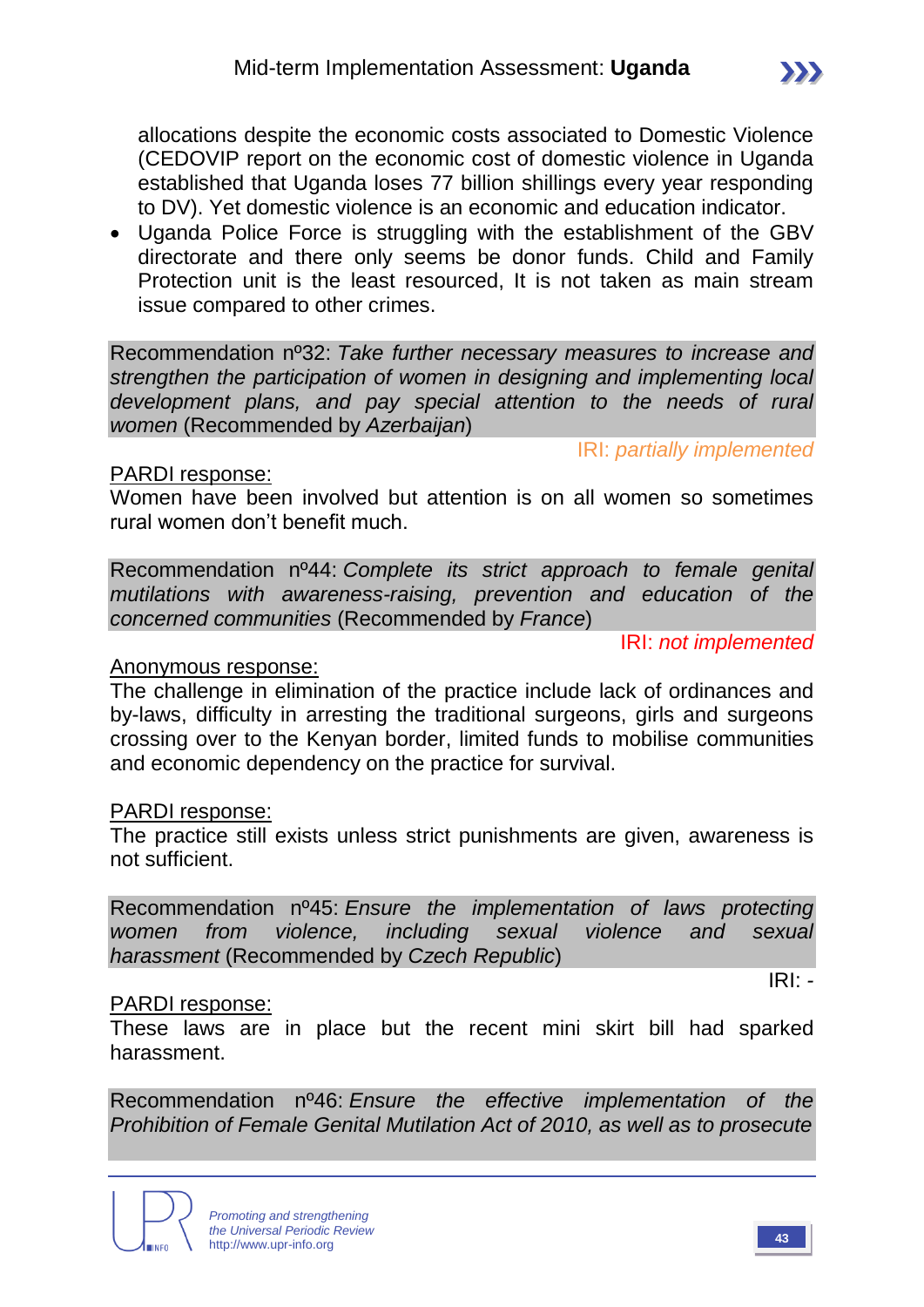*and punish the perpetrators of that practise* (Recommended by *Poland*)

IRI: *not implemented*

 $\sum$ 

#### PARDI response:

Practice still exists and no clear punishment is set.

Recommendation nº47: *Take measures to prevent domestic violence, ensure equal rights and equal political participation of women, and take all the necessary steps to effectively implement the Act on the Prohibition of Female Genital Mutilation adopted in 2010* (Recommended by *Slovenia*)

IRI: *partially implemented*

#### PARDI response:

Equal rights for women is a yes but mutilation still exists in some remote villages.

Recommendation nº49: *Implement the recently approved legislation on discrimination and violence against women and on prohibition of Genital Female Mutilation* (Recommended by *Spain*)

IRI: *partially implemented*

#### PARDI response:

Implemented only that, action is still very slow.

Recommendation nº51: *Continue its initiatives aimed at improving the rights of Ugandan women and girls, including through the enforcement of the domestic violence act* (Recommended by *Burkina Faso*)

IRI: *fully implemented*

#### Anonymous response:

There are low levels of community awareness on their provisions, there is transfer of trained staff, non functionality of local councils courts that are nearer to the people, lack of psycho-social support mechanisms for survivors and lack of clarity on penalties for crimes like early marriages, forced marriages and marital rape.

#### CRR response:

One ongoing issue is the passing into law by the Uganda Parliament of the HIV and AIDS Prevention and Control Bill which contains clauses providing for compulsory testing of pregnant women and other vulnerable persons, the criminalization of HIV transmission, and the nonconsensual disclosure of HIV-status to sexual partners--all of which affect women disproportionately and have the potential to expose them to domestic violence and multiple rights violations--including health, privacy and nondiscrimination. The Bill is now before the Ugandan President who will decide whether to sign it into law. As it stands, it is not in compliance with

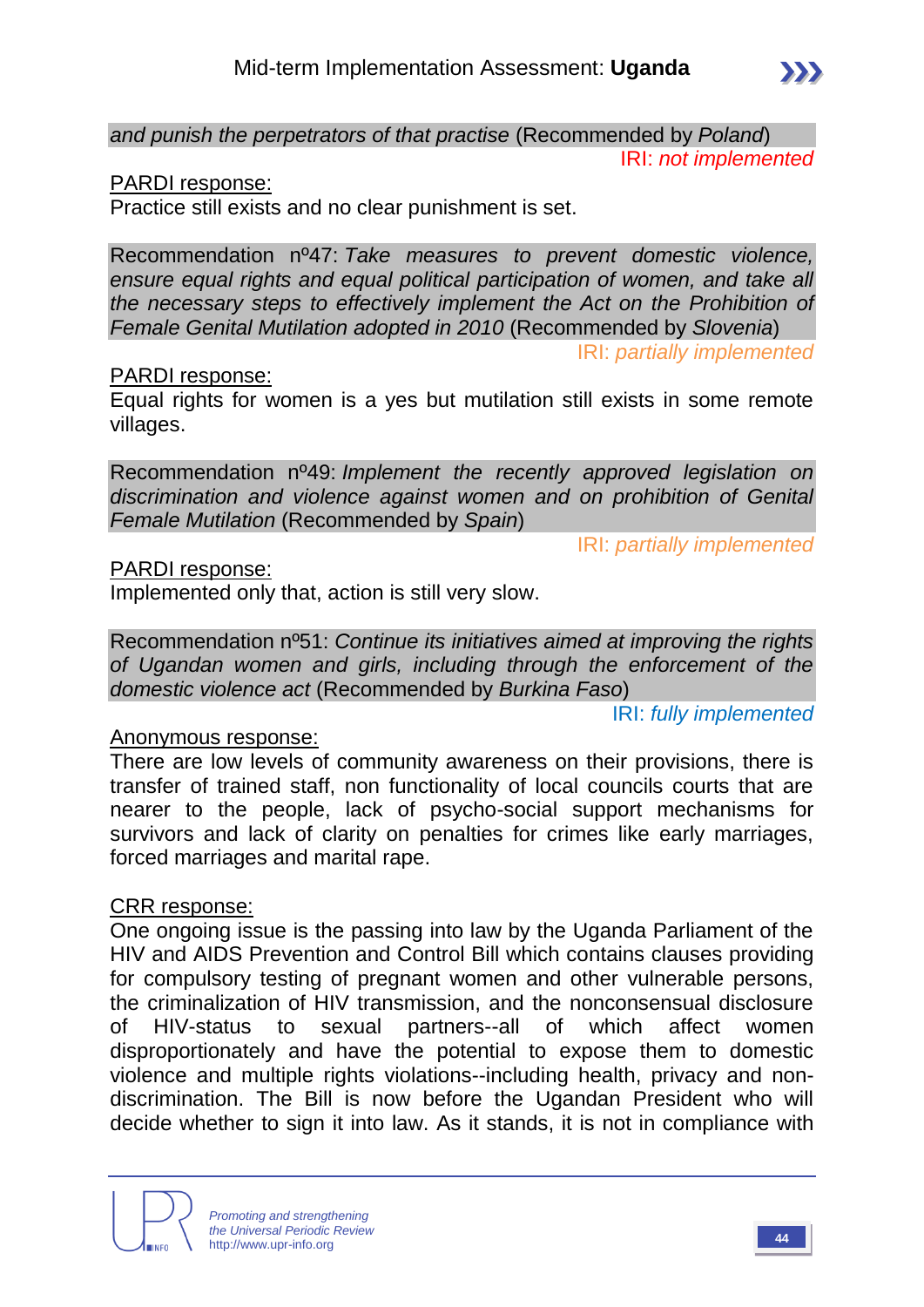international human rights standards, including the International Guidelines on HIV/AIDS and Human Rights.

#### PARDI response:

Government has made good efforts here.

Recommendation nº52: *Prevent, investigate and prosecute sexual and gender violence against all women, including women with disabilities* (Recommended by *Chile*)

#### NUDIPU response:

#### IRI: *not implemented*

 $\sum$ 

DPOs recognise the existence of various laws aimed at preventing exploitation, violence and abuse but there is a need for government to align/amend these laws and policies to include measures for the protection of persons with disabilities. According to a recent Human Rights Watch Report over one third of women with disabilities have experienced some form of sexual and gender based violence.

Field findings also revealed that women and girls with disabilities experience various forms of sexual violence and abuse such as defilement, rape and incest. For example a case of incest in Iganga of a deaf blind girl defiled by a family member was reported, but was unable to identify the perpetrator. 17 cases of rape and defilement of deaf women and girls have been reported to UNAD by 2011. At least 80% of young women with disabilities above the age of fifteen years reached in reproductive sexual health training by NUWODU have been sexually violated in some way (Research Project Report on Knowledge, Attitudes and Use of Rights for Girls and Women with Disabilities in Sexual and Reproductive Health Case Study: Mpigi and Kamuli Districts, NUWODU, April 2012). The NUDIPU Rapid Survey on Gender Based Violence against Women with Disabilities and the Condition of Persons with Psychosocial Disabilities, 2012 indicates a high prevalence of violence against women. Four of the women interviewed individually reported experiencing physical or sexual violence, or both. Three of these women were raped – two by strangers and one by her teacher whilst still at school. The woman raped by the teacher became pregnant. One woman reported severe physical and psychological violence inflicted on her as a child by her father.

This report notes that women with disabilities are vulnerable to such crimes because of their isolation, lack of support structures, limitations in physical mobility, communication barriers and also because of myths that women with disabilities are weak, stupid, or asexual. It is also important to note that persons with disabilities and women with disabilities are not empowered to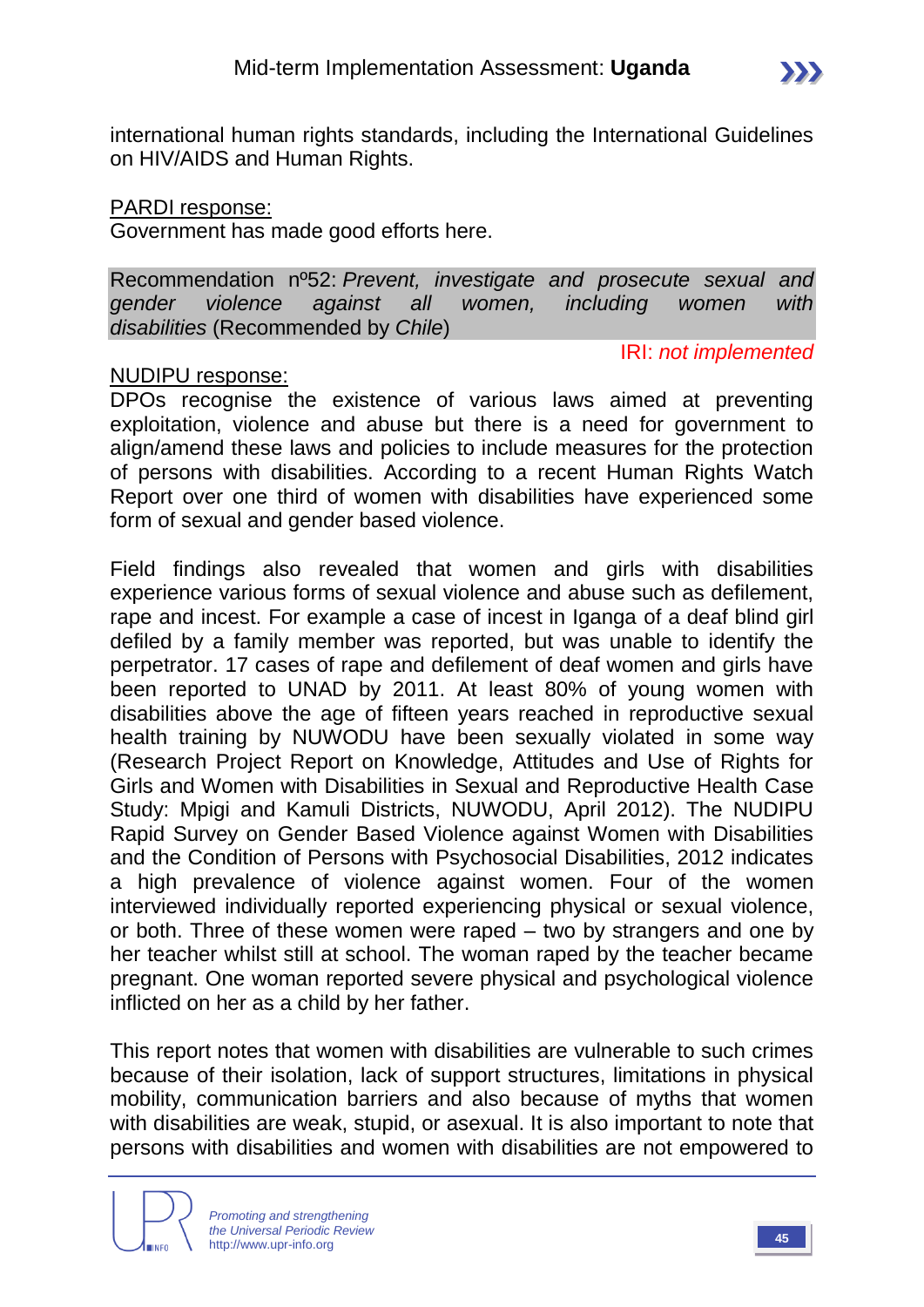report cases of exploitation, violence and abuse due to their lack of awareness of their rights.

#### PARDI response:

Not much prevention available, but have tried to prosecute.

Recommendation nº53: *Prevent and investigate the incidents of sexual violence against women and bring perpetrators to justice* (Recommended by *France*)

#### PARDI response:

Less prevention but investigations in place and yet, justice with evidence exists.

Recommendation nº54: *Put in place appropriate regulatory and enforcement measures to increase compliance with the Domestic Violence Act and the Female Genital Mutilation act, and take steps to ensure that acts of violence against women, including women with disabilities, are investigated and prosecuted* (Recommended by *Canada*)

IRI: *not implemented*

IRI: *partially implemented*

#### NUDIPU response:

Under the Constitution of Uganda and the Persons with Disabilities Act persons with disabilities have a right to respect and human dignity to belong, to enjoy, practice, profess, maintain, and promote any culture, institution, language, tradition, creed or religion in community with others. Apart from referring to these laws the state has not made any effort to report on what it has done to implement these rights.

#### PARDI response:

Some big cases are investigated but smaller ones dropped which are the most common.

#### WVU response:

The challenges facing handling cases of gender violence include; lack of facilitation for investing institutions and as a result requesting the victims to meet the costs, inadequate medical staff to provide medical examinations and delays in delivering justice.

Recommendation nº55: *Investigate cases of gender violence and bring perpetrators to justice and provide legal and medical support to victims* (Recommended by *Brazil*)

IRI: *not implemented*



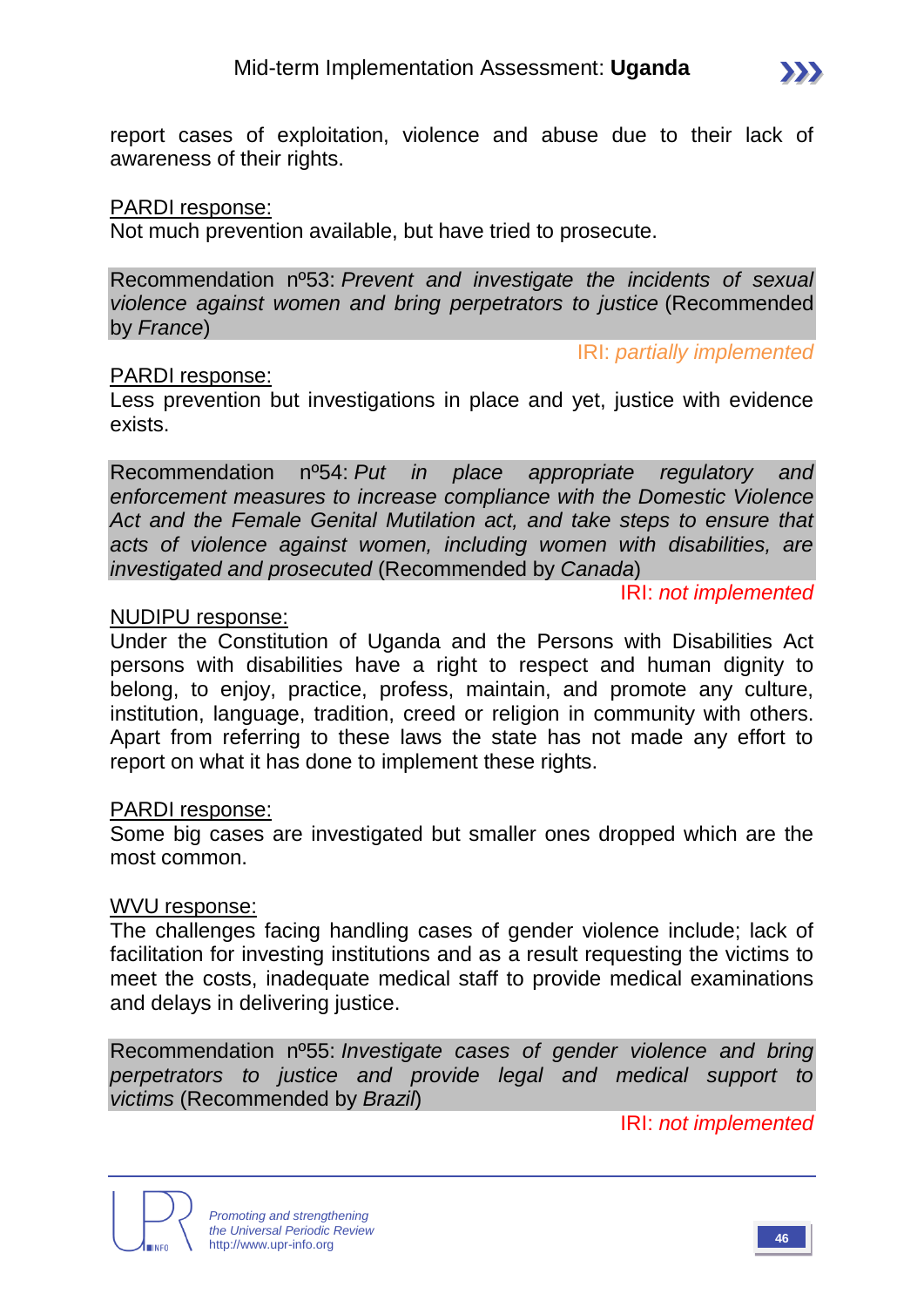Uganda has still not clarified its laws concerning abortion and has not amended its Penal Code to reflect the circumstances permitting legal abortion set forth in its Reproductive Health Guidelines, one of which is rape. Accordingly, the provision of legal and medical support to victims of sexual violence, and particularly those who become pregnant as a result, continues to be seriously hampered by the widespread lack of clarity about when abortion is legal.

#### PARDI response:

Not in most cases, such is usually ignored.

#### WVU response:

The challenges facing handling cases of gender violence include; lack of facilitation for investing institutions and as a result requesting the victims to meet the costs, inadequate medical staff to provide medical examinations and delays in delivering justice.

Recommendation nº56: *Put in place stringent measures to ensure that children and youths are not recruited into the abhorrent practices incompatible with Ugandan law and culture* (Recommended by *Zimbabwe*)

IRI: *not implemented*

PARDI response:

No such measures available.

Recommendation nº57: *Take the necessary measures to combat incidents of ritual killings of children and adults in various parts of Uganda and to ensure effective investigation and prosecution of these crimes* (Recommended by *Czech Republic*)

IRI: *partially implemented*

#### WVU response:

The Uganda Police is doing all it can to prosecute culprits of ritual killings of children and adults. However, there is need for more efforts on preventions strategies like raising awareness and involving communities for timely and evidence based reporting.

Recommendation nº59: *Continue efforts to provide better protection for the children, including reviewing its juvenile justice system* (Recommended by *Indonesia*)

IRI: *partially implemented*

PARDI response:

Just trying to be implemented, but not so much is done.



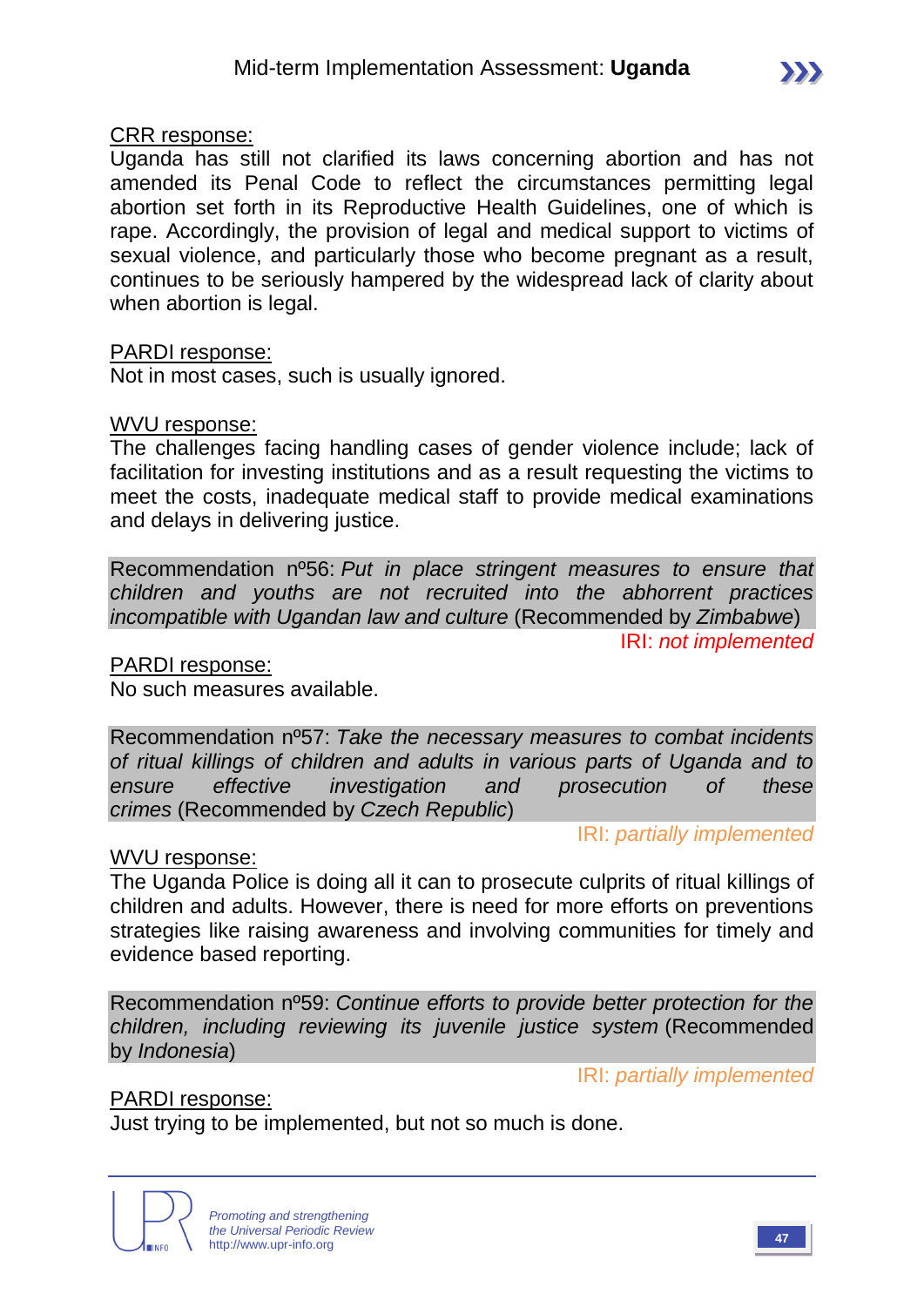Recommendation nº72: *Strengthen and further develop measures to ensure that all children born within the national territory are registered* (Recommended by *Ghana*)

IRI: *partially implemented*

#### PARDI response:

Not all children born here are registered.

#### WVU response:

The Government is in the process of reviewing the old Birth registration Act and also formulate an appropriate birth and death registration.

Recommendation nº91: *Improve health indicators, particularly decrease maternal Mortality Rates which remain short of the 2015 MDG's target* (Recommended by *Turkey*)

IRI: *partially implemented*

#### PARDI response:

Health indicators are not that very improved as required.

#### WVU response:

In attempt to improve the health indicators particularly maternal mortality, the government launched an acceleration plan called the Reproductive, maternal newborn and child health, under the global initiative – A Promise Renewed (APR).

Recommendation nº96: *Increase public expenditure on education and undertake additional efforts to improve the functioning of the education system, in order to ensure quality education for all children* (Recommended by *Poland*)

IRI: *fully implemented*

#### PARDI response:

Yes, was implemented and the budget for education was improved.

#### WVU response:

The education sector receives higher budgetary allocations as a proportion of the national budget as compared to other social service sectors. The challenges continues to be accountability and utilization of the resources which has not be translated into learning outcomes for especially the most vulnerable children.

Recommendation nº97: *Continue to reinforce the development policy on primary education* (Recommended by *Angola*)

IRI: *fully implemented*



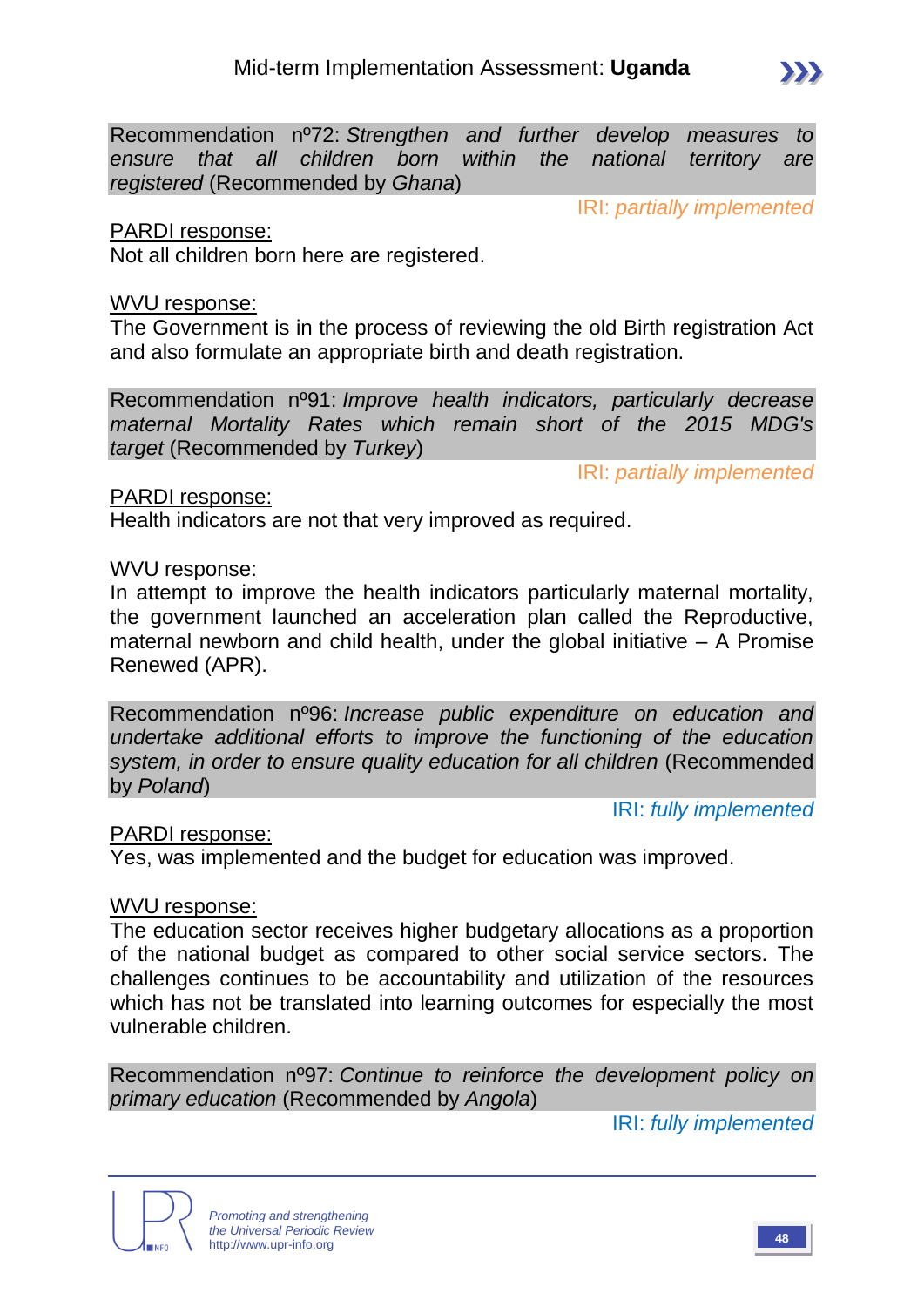PARDI response: Implemented

#### WVU response:

The Government continues to support implementation of the Universal Primary Education (UPE). Schools inspection to monitor standards have been reinforced.

Recommendation nº103: *Improve the protection of children by fighting against child labour* (Recommended by *Holy See*)

IRI: *partially implemented*

PARDI response: Implemented

#### WVU response:

There is need for a more structured approach supported by appropriate institutions and structures.

Recommendation nº143: *Amending or reforming other areas than the Domestic Violence Act of Ugandan legislation where women still face discrimination* (Recommended by *Norway*)

IRI: *partially implemented*

PARDI response:

Effort has been shown here but not so much.

Recommendation nº160: *Introduce, as a matter of urgency, comprehensive, efficient measures to prevent and combat the widespread economic exploitation of children, in line with its international commitments, notably ILO Conventions No. 138 and 182* (Recommended by *Slovakia*)

IRI: *partially implemented*

PARDI response: Not fully implemented

WVU response:

In collaboration with other actors, Uganda has taken a position to fight wide spread economic exploitation children. However, structured measures and instruments in-line with the ILO convention No.138 and 182, are yet to be put in place.



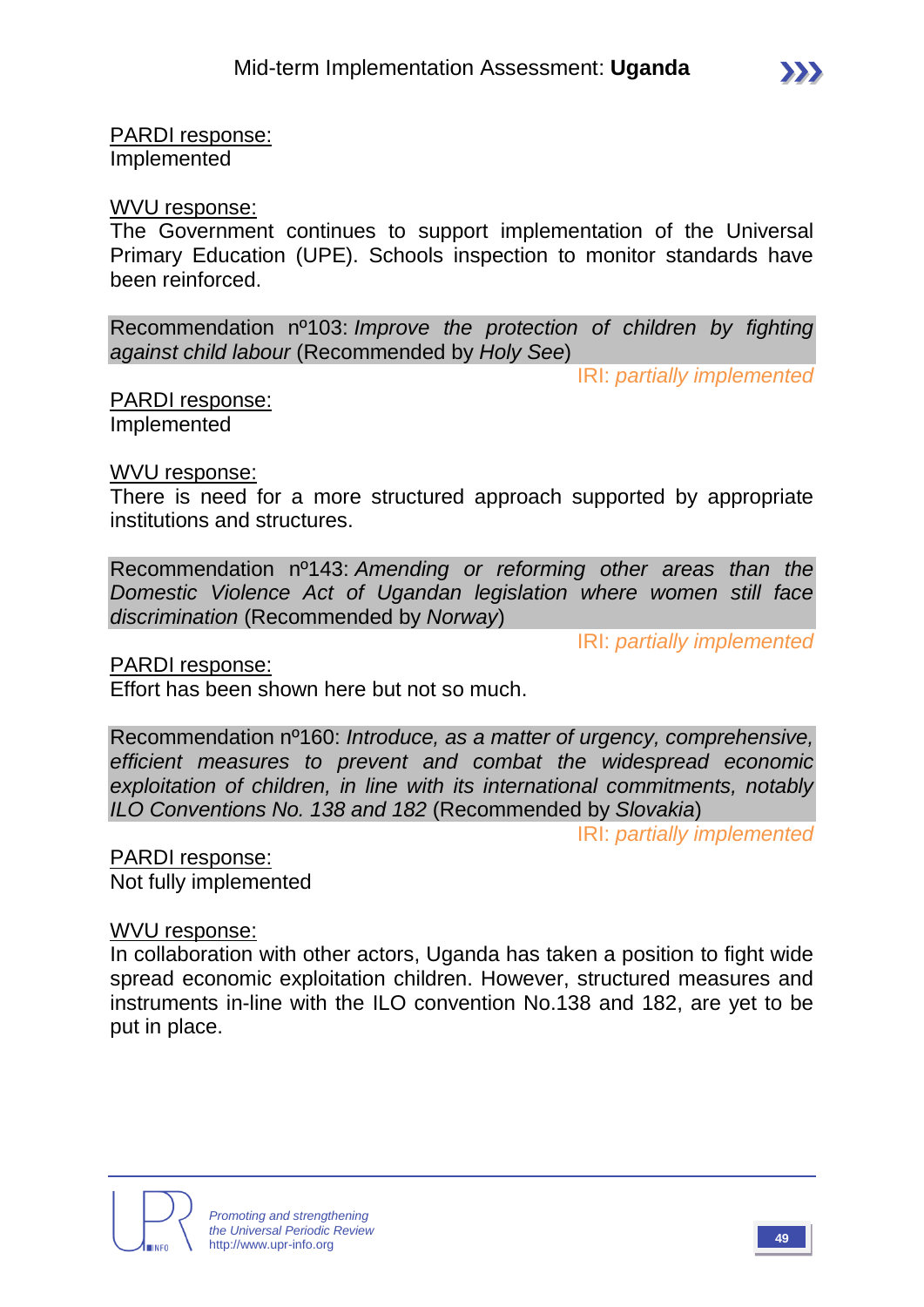# **Other**

Recommendation nº6: *Continue to take measures to ensure an effective compliance with the legislations regarding the most vulnerable groups of the population* (Recommended by *Costa Rica*)

IRI: *fully implemented*

#### PARDI response:

Government is trying its best but some groups still suffer.

#### WVU response:

Uganda has taken measures to facilitate protection of rights for the most vulnerable categories, like the Orphans and Vulnerable Children's police and the Domestic Violence Act (2010). However, the challenge continues to be their translation into effective programs for services delivery at the community levels. For example, on average the Government allocates the Ministry of Gender Labor and Social Development only 1% of the total national budget.

Recommendation nº7: *Continue efforts to build and strengthen national human rights and democratic institutions* (Recommended by *Nepal*)

IRI: *fully implemented*

#### PARDI response:

For human rights fairly but there is still some tension in democratic institutions.

#### WVU response:

This is still work in progress.

Recommendation nº8: *Ensure the independence and adequate capacity of the Ugandan Human Rights Commission* (Recommended by *Austria*)

IRI: *partially implemented*

PARDI response: Trying its best to attain that.

#### WVU response:

The Human Rights Commission is in principle an independent institution, but in practice it plays along with Government interests at the expense of citizens concerns.

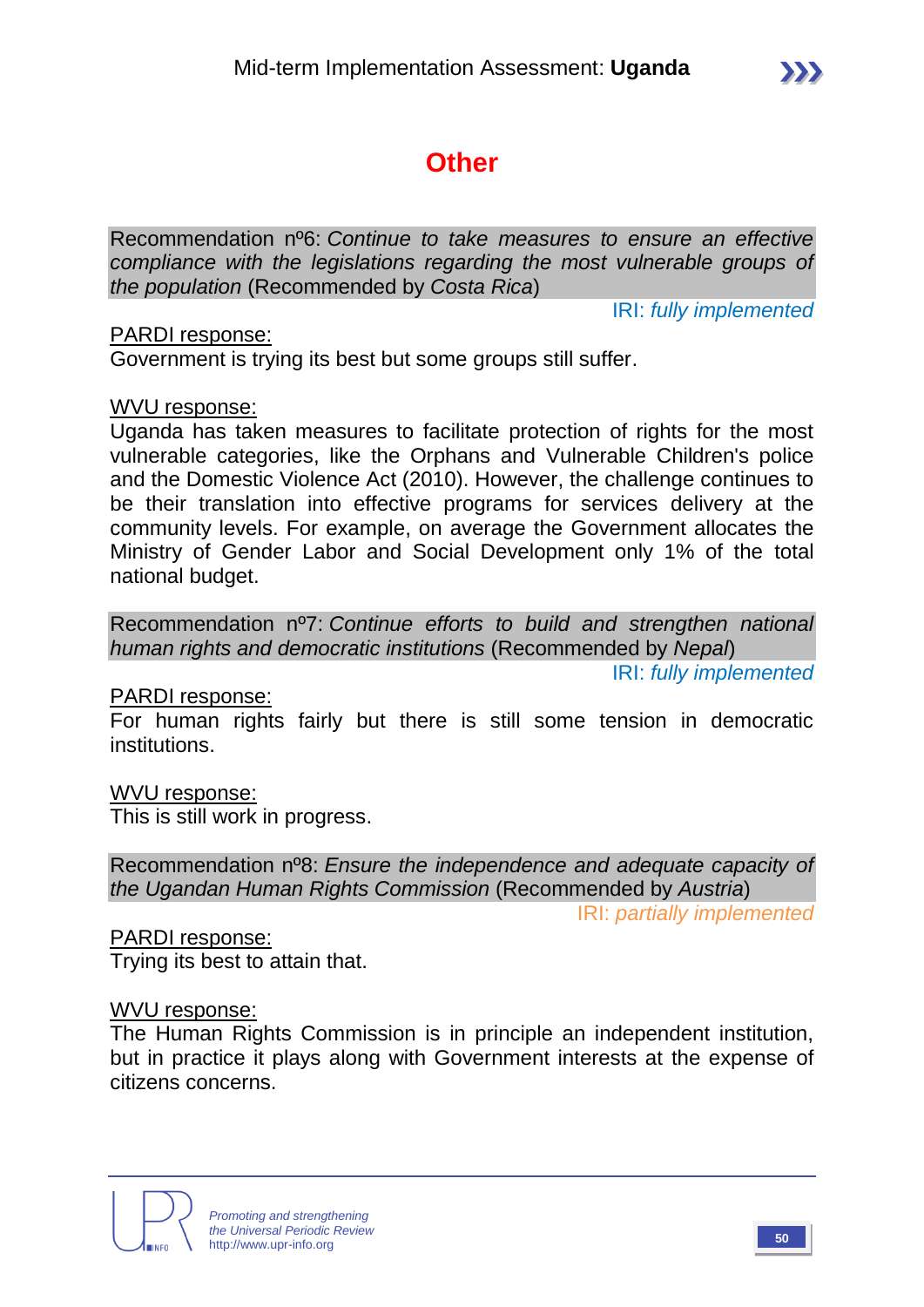Recommendation nº14: *Establish a permanent institution to synchronise the implementation of recommendations, the monitoring of performance and reporting* (Recommended by *Hungary*)

PARDI response:

Yes, but it is still inefficient and corruptible.

WVU response:

A multi-stake-holder institution is not yet in place.

Recommendation nº15: *Enhance the status of the national plan of UPR follow up into a comprehensive national human rights' plan of action* (Recommended by *Indonesia*)

IRI: *partially implemented*

IRI: *partially implemented*

PARDI response: Not yet fully implemented

WVU response:

The Development of a national human rights plan of action is in place.

Recommendation nº16: *Ensure effective implementation of the Proposed National Plan of Action for the issues raised in its National Report as well as UPR recommendations* (Recommended by *Tanzania*)

IRI: *not implemented*

PARDI response: Not fully implemented

WVU response:

Uganda is in the process of finalizing the National Plan of Action and issues raised in the report and UPR will be taken into consideration in the process of implementation.

Recommendation nº24: *Draw up and implement a national plan of action on the implementation of recommendations made in the course of the UPR* (Recommended by *Russian Federation*)

IRI: *partially implemented*

PARDI response: [...]

WVU response: The process is on-going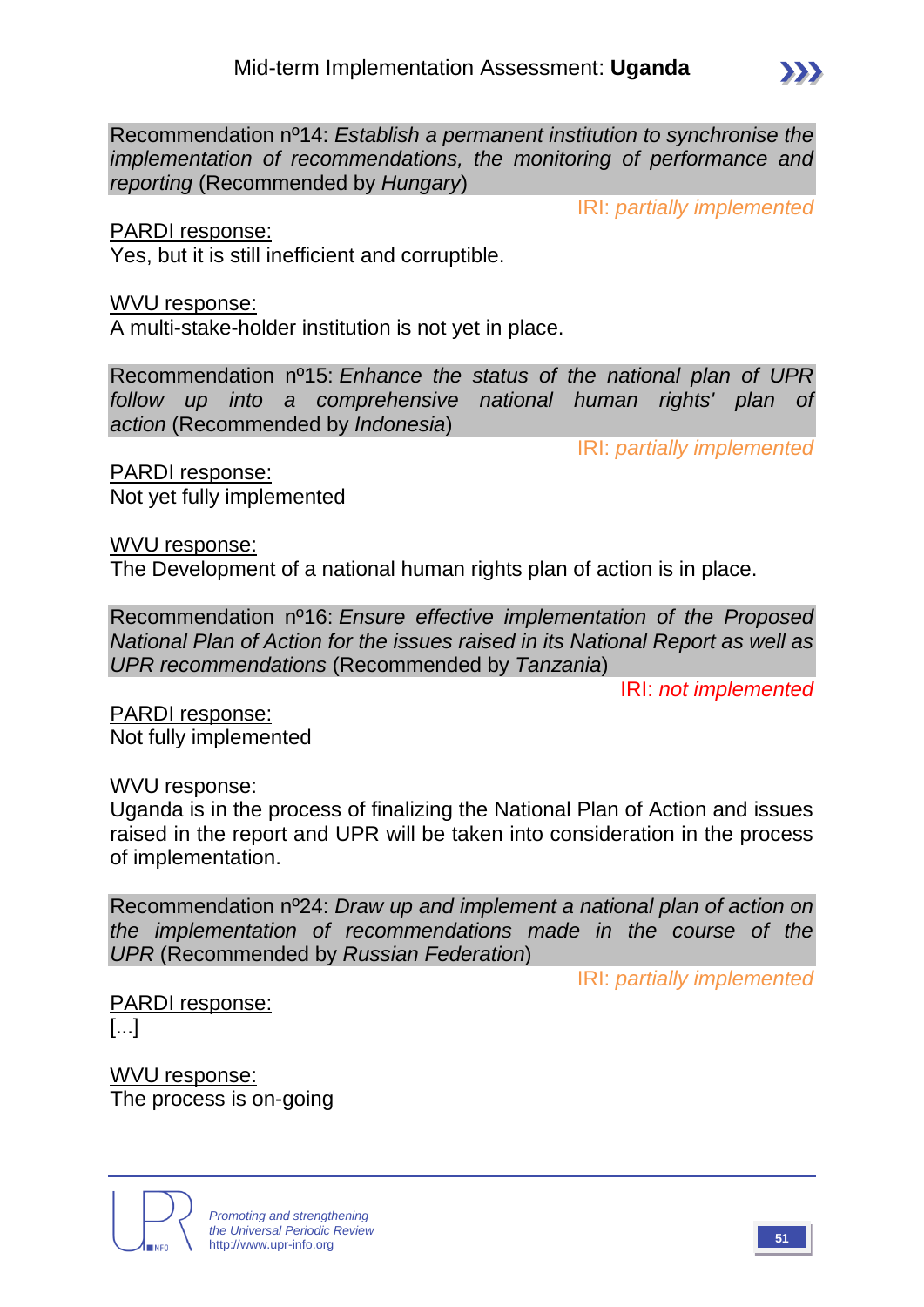Recommendation nº25: *Establish as soon as possible its national plan of action on human rights, in order to coordinate, promote and advance human rights in sustainable manner* (Recommended by *China*)

IRI: *partially implemented*

 $\sum$ 

#### PARDI response:

There is no sign of immediate action on this, therefore sustainability cannot be assured.

#### WVU response:

The process is on-going

Recommendation nº26: *Establish a separate centralised mechanism for the preparation of national human rights reports* (Recommended by *Russian Federation*)

IRI: *not implemented*

#### PARDI response:

NO, there are still many agencies on human rights though there is the Uganda human rights commission.

Recommendation nº27: *Establish a "one stop" centre to handle human rights treaty bodies and reporting obligations* (Recommended by *Rwanda*)

IRI: *not implemented*

PARDI response:

There is no established one stop centre.

Recommendation nº28: *Strengthen its cooperation with the Office of the High Commission on Human Rights and seek international assistance for the implementation of the Plan of Action on Human Rights* (Recommended by *Mozambique*)

IRI: *partially implemented*

PARDI response:

Yes it [the Government of Uganda] is trying.

Recommendation nº90: *Consolidate on-going actions to reduce maternal mortality, to improve life conditions of persons with disabilities and to address the challenge of costly justice system, especially for the poor and in rural areas* (Recommended by *Algeria*)

IRI: *partially implemented*

#### NUDIPU response:

Access to justice continues to be a major challenge for persons with disabilities in Uganda.

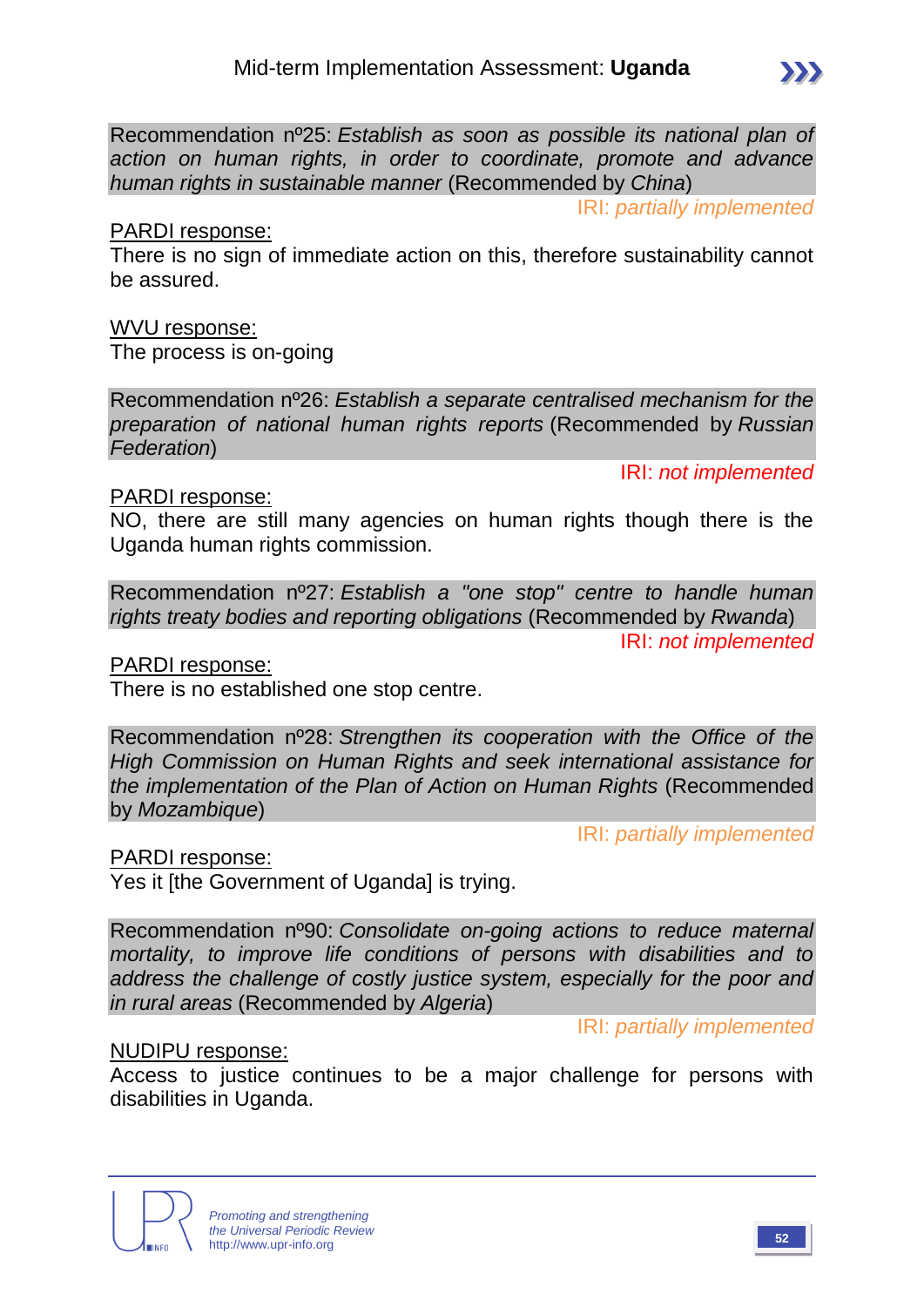There are inbuilt barriers within the legal system itself as well as environmental and information barriers. This coupled with the absence of any judicial activism towards legal reform means that access to justice becomes an almost impossible right for persons with disabilities. The

Constitution provides the right to a fair trial under Article 28. Article 126 (2) (a) further provides that in adjudicating cases of both a civil and criminal nature, the courts should, subject to the law, ensure that justice is done to all, irrespective of their social or economic status. However within the current legal framework, no special attention is given to ensure the involvement of persons with disabilities in the administration of justice on an equal basis with others, often resulting in their exclusion and marginalisation. ) People with psychosocial and intellectual disabilities are denied access to justice because there is no reasonable accommodation made for them either in police custody or the courts of law. In terms of legal procedures, the modest provision of recognising witnesses with speaking disabilities is welcome but it is noted that this is the only disability considered. There are a number of persons with disabilities facing challenges in accessing the legal system which are not recognised under the law.

Other legislation such as the Trial on Indictment Act (1971) which forbids certain disabilities from participating in the legal proceedings should be abolished.

In addition there has not been enough training for sign language interpreters and Braille services are almost unheard of in the court system.

There is no work done on the communication needs of persons with intellectual disabilities. Officials in the justice system lack both awareness and the skills necessary to support persons with disabilities. This therefore prejudices access to justice on an equal basis as others. So for example the assistive devices of persons with disabilities are often removed from them thereby taking away both their dignity and mobility. All these factors continue to limit access to justice for persons with disabilities in Uganda. New Vision reported in February 2008 that forty deaf people remain in prison without trial due to communication constraints. The article quotes Mr Alex Ndeezi, MP for persons with disabilities, who raised this issue during a debate on the Report of the Committee on Equal Opportunities (New Vision 21/02/08). In 2009, UNAD intervened in the cases of 23 deaf persons who had been remanded in Mbarara prison due to the lack of sign language knowledge and interpreters. Many of these prisoners were ignorant of the cases being brought against them due to the lack of communication and all

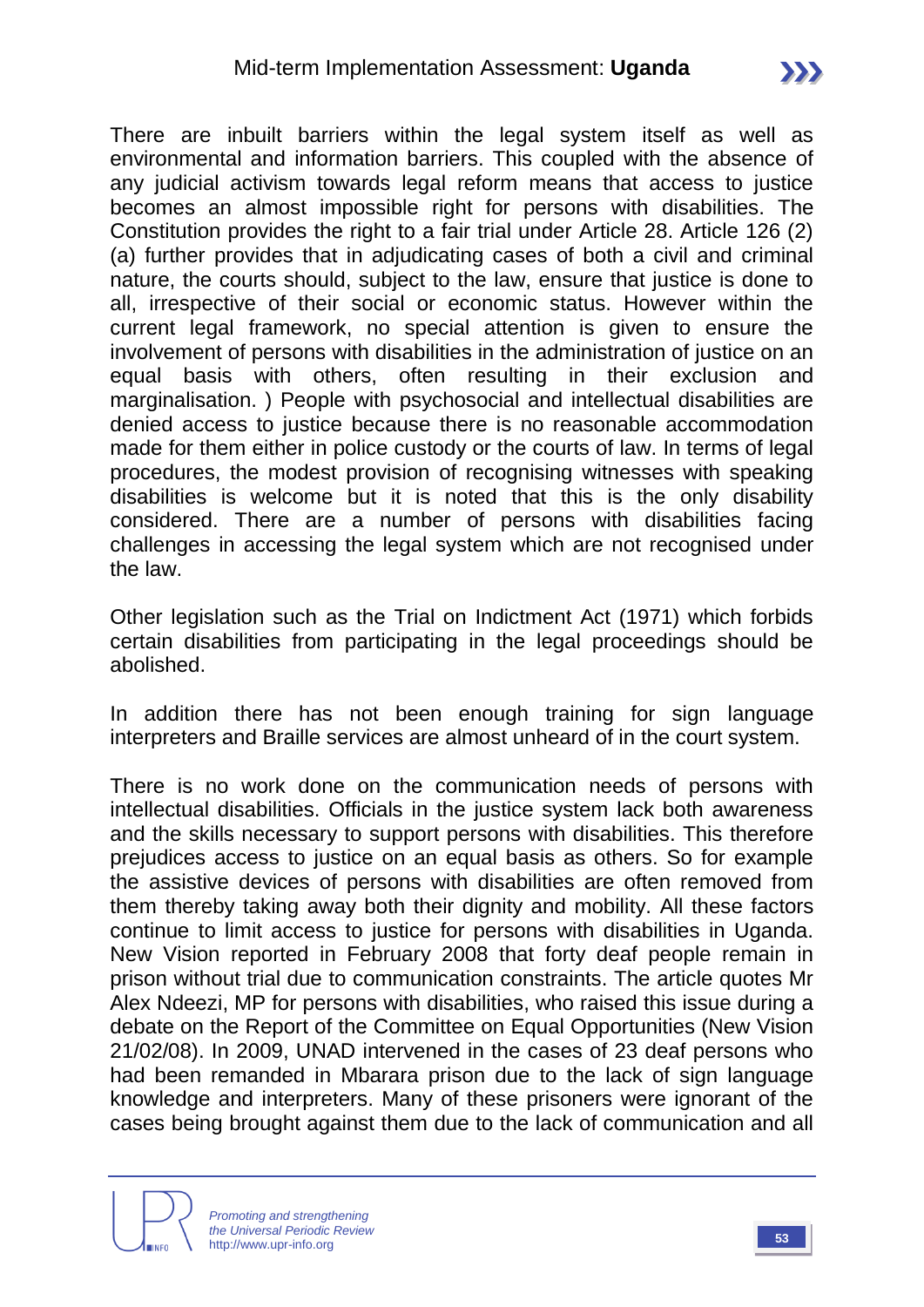were subsequently released (Uganda National Association of the Deaf, Monthly Report on Human Rights Advocacy and Activists, 31/10/09).

Interviewing persons with disabilities in the field indicated that because of poverty and illiteracy many are unable to file even a simple civil suit or take out a private prosecution. Some of the persons Trial on Indictment, Chapter 23, First Schedule, The Assessors Rules, No. 2 Persons with disabilities we interviewed expressed concern that they fear to report cases because they are poor. This impedes their access to justice.

Many people with psychosocial disabilities are detained in mental health institutions and their access to justice is denied. Physical accessibility to some courts of law still remains a problem as many courts including the High Court in Kampala have no access ramps. The dock system is also problematic and does not make provision for some persons with disabilities such as the little people and those who are not able to stand in the dock either as suspects or witnesses.

#### PARDI response:

Trying but not working out so well.

Recommendation nº98: *Continue efforts to protect the rights of marginalized and vulnerable population* (Recommended by *Nepal*)

IRI: *fully implemented*

PARDI response:

Efforts are there but they need more support.

Recommendation nº105: *Continue tirelessly to address the issue of resettlement of IDPs including by putting in place resources in provisions of basic services and infrastructure development* (Recommended by *Zimbabwe*)

#### IRI: *fully implemented*

#### WVU response:

The Government adopted the Plan for Recovery and Development Program to address issues of resettlement of IDPs and now in process of review to plan for third phase (PRDP II).

| Recommendation nº144: Enact the Marriage and |  |  |  | Divorce |
|----------------------------------------------|--|--|--|---------|
| Bill (Recommended by Norway)                 |  |  |  |         |

IRI: *not implemented*

#### CRR response:

Uganda is yet to amend discriminatory provisions in the Bill and has not enacted it.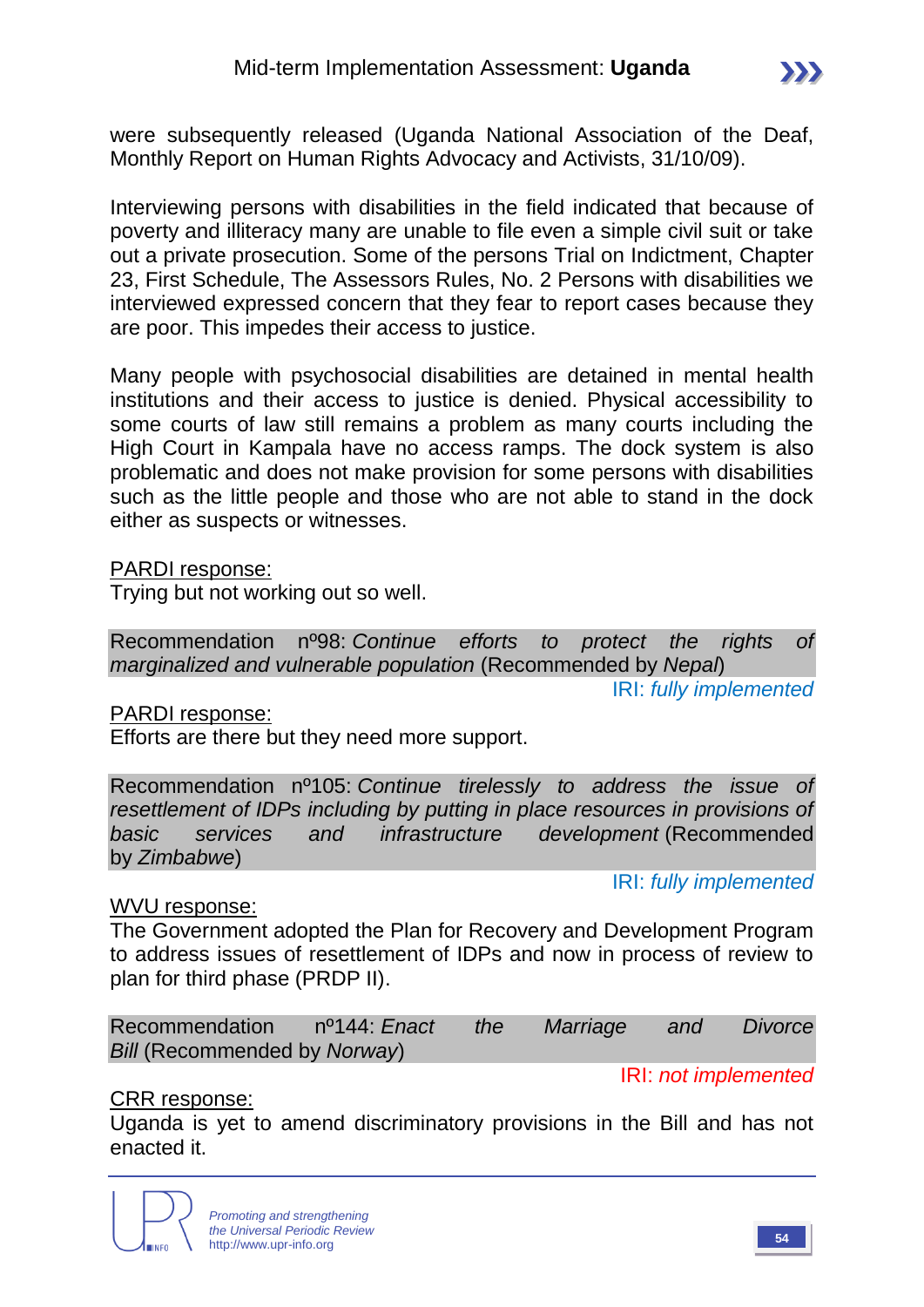#### PARDI response:

The bill was rejected, not implemented.

#### WVU response:

This has not yet been enacted due to some contradictory clauses.

Recommendation nº183: *To develop and implement a national action plan on human rights issues* (Recommended by *Uganda*)

IRI: *partially implemented*

#### PARDI response:

Not yet implemented

#### WVU response:

The consultations have started to develop a national action plan on human rights.

Recommendation nº184: *To carry out an annual review of the human rights situation in the country and report as appropriate* (Recommended by *Uganda*)

IRI: *partially implemented*

PARDI response: Not yet fully in place

#### WVU response:

The Human Rights Commission prepares and disseminates an annual human rights report.

Recommendation nº185: *To establish a Cabinet subcommittee to provide policy oversight and guidance on human rights issues* (Recommended by *Uganda*)

IRI: *not implemented*

PARDI response: Not yet implemented

WVU response:

This has not been effectively implemented.

Recommendation nº186: *To mainstream human rights issues in all aspects of governance* (Recommended by *Uganda*)

IRI: *not implemented*

PARDI response: Not yet implemented

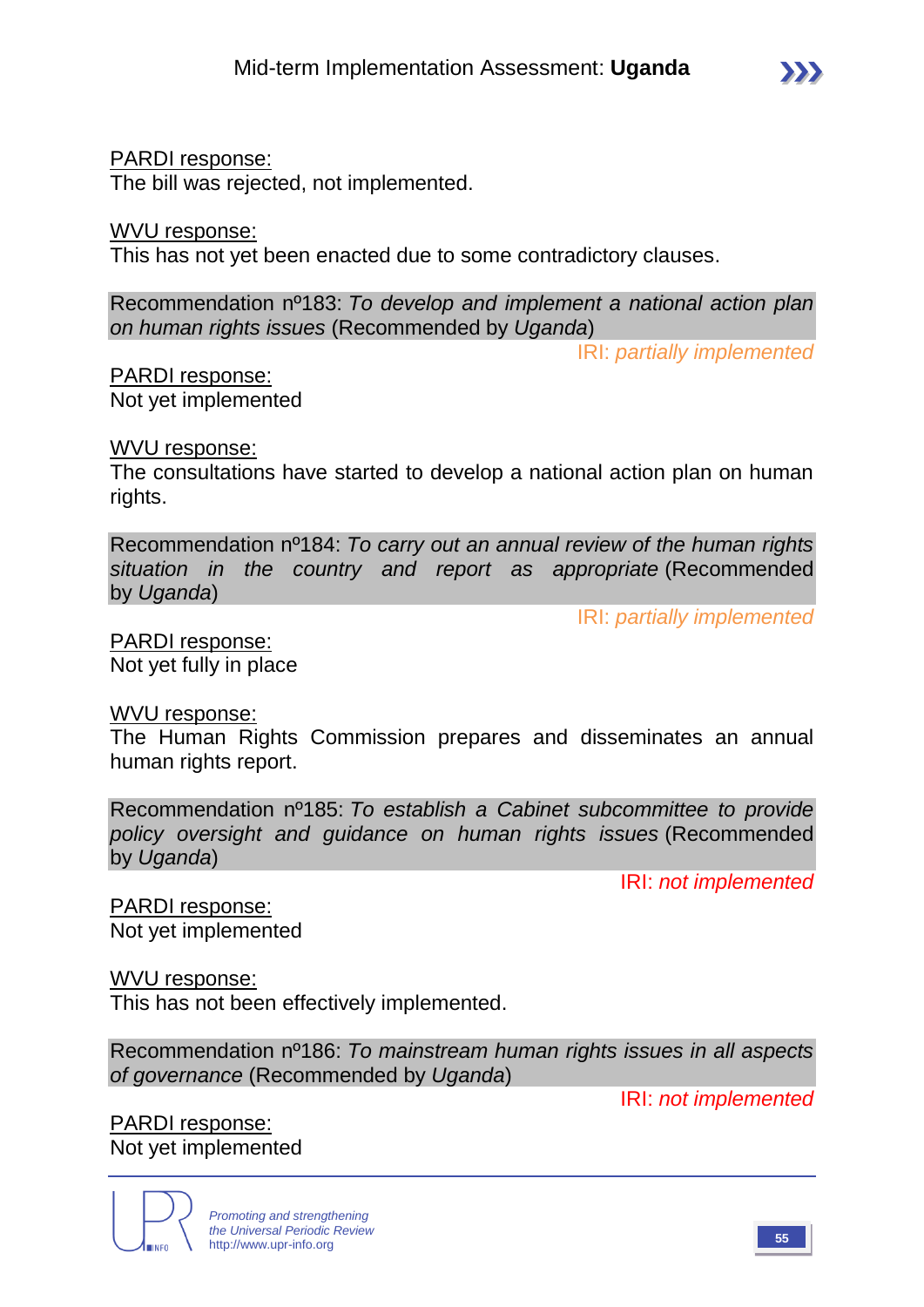#### WVU response:

Still more work has to be done to mainstream human rights in all aspects of governance. The budgeting process for example does not take a human rights based approach.

Recommendation nº187: *To establish an inter-ministerial technical committee to provide technical back-up to the Cabinet subcommittee* (Recommended by *Uganda*)

#### WVU response:

This has not been effectively implemented

Recommendation nº188: *To establish a human rights desk under the Ministry of Justice and Constitutional Affairs to coordinate human rights issues at the national level. The mandate of the desk will be defined in consultation with the Uganda Human Rights Commission* (Recommended by *Uganda*)

IRI: *partially implemented*

IRI: *not implemented*

PARDI response: Plan underway but not functional

#### WVU response:

The impact of the human rights desk is not felt at the national level and possibly it is not well resources

Recommendation nº189: *To establish a focal point within the Ministry of Foreign Affairs to provide coordination with stakeholders and the international community* (Recommended by *Uganda*)

IRI: *fully implemented*

#### WVU response:

The Ministry of Foreign Affairs has put in place a multi-lateral team to ensure coordination with stakeholders and the international community.

Recommendation nº190: *To designate focal points within each relevant Government department and request other stakeholders to designate focal points to follow up and report on the implementation of human rights issues* (Recommended by *Uganda*)

IRI: *partially implemented*

PARDI response: Not implemented

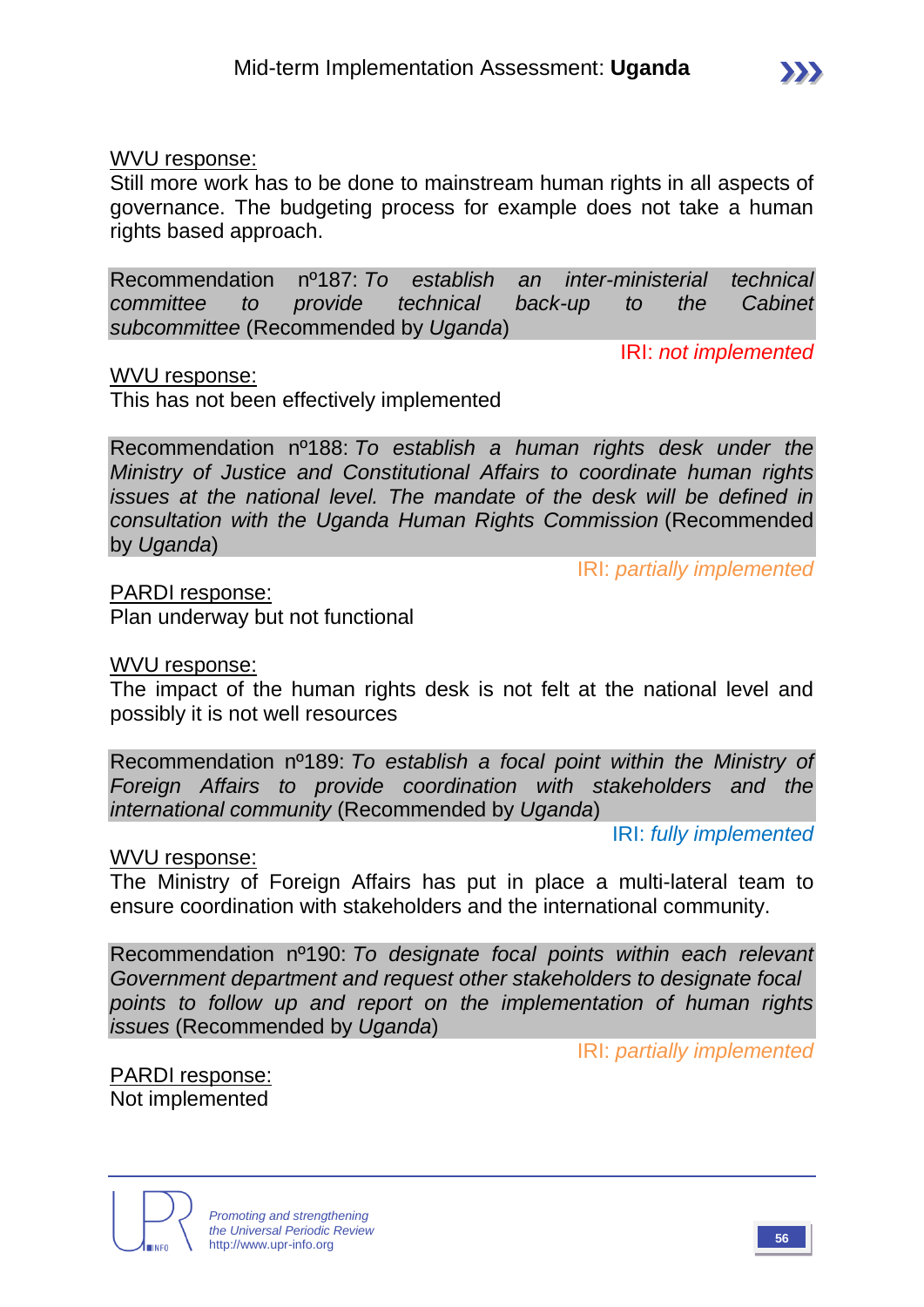### WVU response:

Not all ministries have adopted the recommendation and where focal points exist, they are not functional probably due to limited capacities.



 $\sum$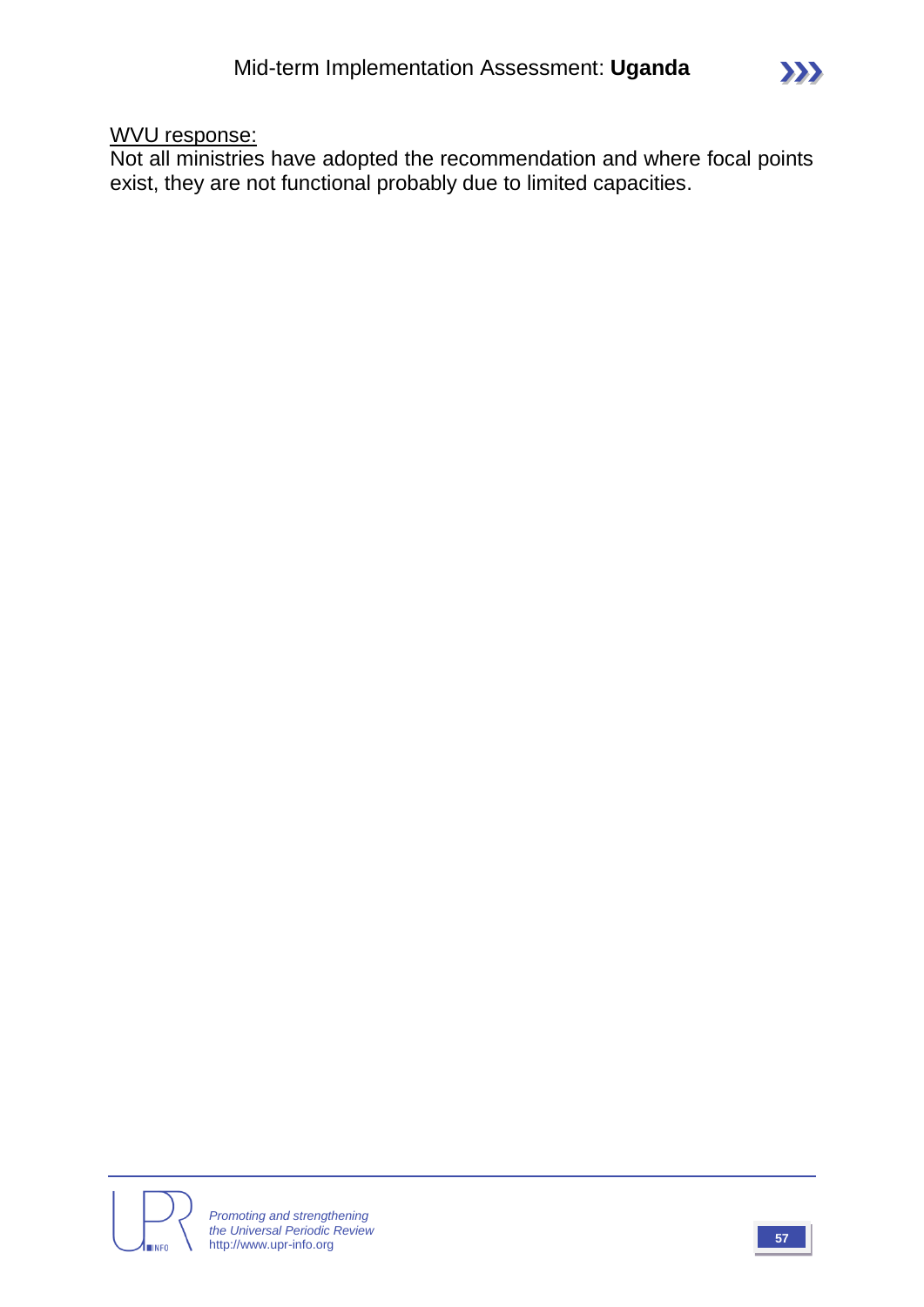## **Methodology**

A. First contact

Although the methodology has to consider the specificities of each country, we apply the same procedure for data collection about all States:

- 1. We contact the Permanent Mission to the UN either in Geneva or New York;
- 2. We contact all NGOs that took part in the process. Whenever NGOs were part of coalitions, each NGO is contacted individually;
- 3. The National Institution for Human Rights is contacted, whenever one exists.
- 4. UN Agencies, which sent information for the UPR, are also contacted.

We post our requests to the States and send e-mails to NHRIs, NGOs and UN Agencies.

The purpose of the UPR is to discuss issues and share concrete suggestions to improve human rights on the ground. Therefore, stakeholders whose objective is not to improve the human rights situation are not contacted and those stakeholders' submissions are not taken into account.

However, since the UPR is meant to be a process that aims to share best practices among States and stakeholders, we take into account positive feedbacks from the latter.

B. Processing recommendations and voluntary pledges

The stakeholders that we contact are encouraged to use an Excel sheet, which we provide, that includes all recommendations received and voluntary pledges taken by the State reviewed.

Each submission is processed, whether the stakeholder has or has not used the Excel sheet. In the latter case, the submission is split among recommendations to which we think it belongs. Since such a task is more prone to misinterpretation, we strongly encourage stakeholders to use the Excel sheet.

If the stakeholder does not clearly mention whether the recommendation was "fully implemented" or "not implemented", *UPR Info* usually considers the recommendation as "partially implemented", unless the implementation level is obvious.

*UPR Info* retains the right to edit comments that are considered to not directly address the recommendation in question, when comments are too lengthy or when comments are defamatory or inappropriate. While we do not mention the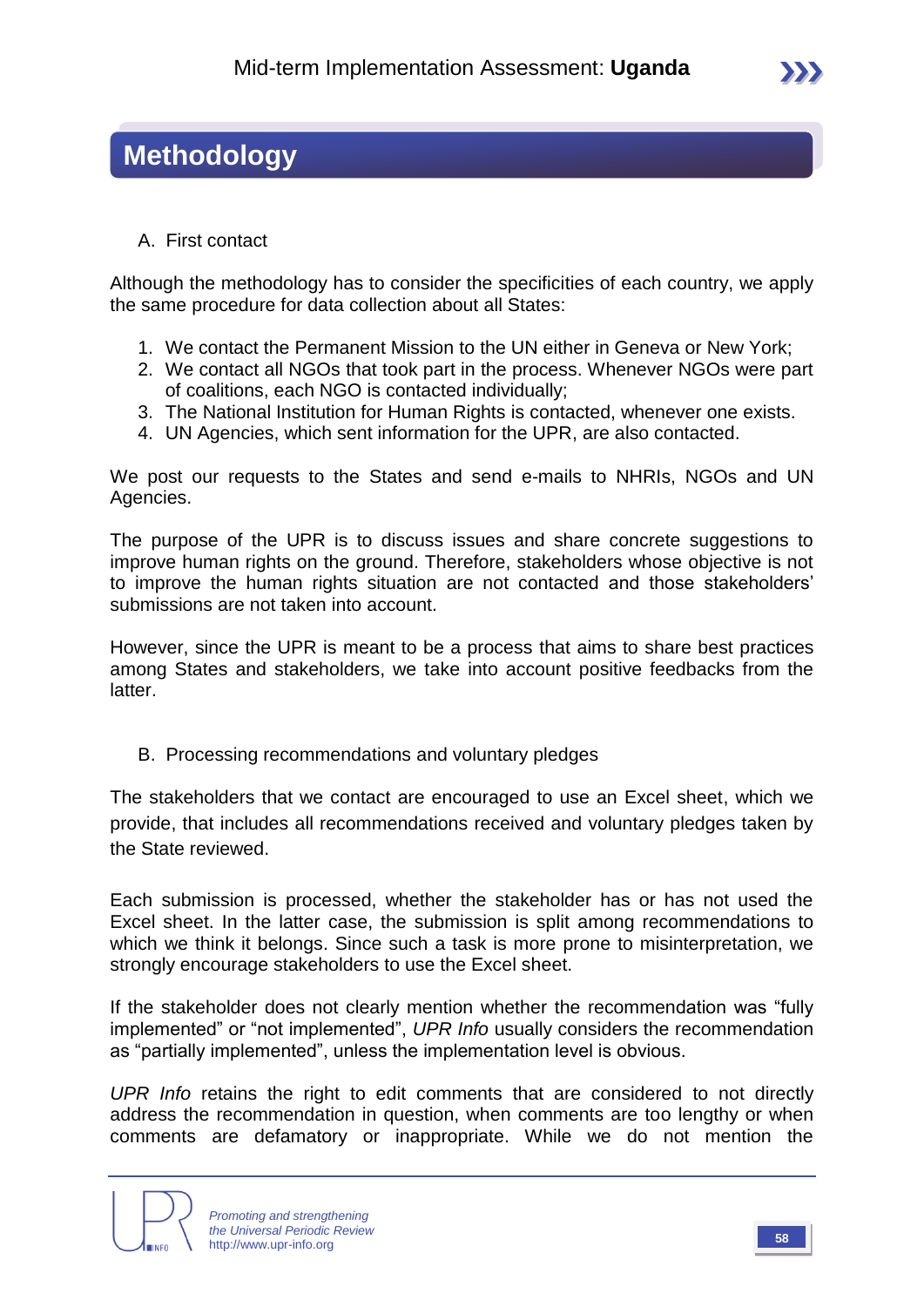

recommendations which were not addressed, they can be accessed unedited on the follow-up webpage.

C. Implementation Recommendation Index (IRI)

*UPR Info* developed an index showing the implementation level achieved by the State for both recommendations received and voluntary pledges taken at the UPR.

The **Implementation Recommendation Index** (IRI) is an individual recommendation index. Its purpose is to show an average of stakeholders' responses.

The *IRI* is meant to take into account stakeholders disputing the implementation of a recommendation. Whenever a stakeholder claims nothing has been implemented at all, the index score is 0. At the opposite, whenever a stakeholder claims a recommendation has been fully implemented, the *IRI* score is 1.

An average is calculated to fully reflect the many sources of information. If the State under Review claims that the recommendation has been fully implemented, and a stakeholder says it has been partially implemented, the score is 0.75.

Then the score is transformed into an implementation level, according to the table below:

| Percentage:   | <b>Implementation level:</b> |
|---------------|------------------------------|
| $0 - 0.32$    | Not implemented              |
| $0.33 - 0.65$ | <b>Partially implemented</b> |
| $0.66 - 1$    | <b>Fully implemented</b>     |

Example: On one side, a stakeholder comments on a recommendation requesting the establishment of a National Human Rights Institute (NHRI). On the other side, the State under review claims having partially set up the NHRI. As a result of this, the recommendation is given an *IRI* score of 0.25, and thus the recommendation is considered as "not implemented".

#### *Disclaimer*

*The comments made by the authors (stakeholders) are theirs alone, and do not necessarily reflect the views and opinions at UPR Info. Every attempt has been made to ensure that information provided on this page is accurate and not abusive. UPR Info cannot be held responsible for information provided in this document.*

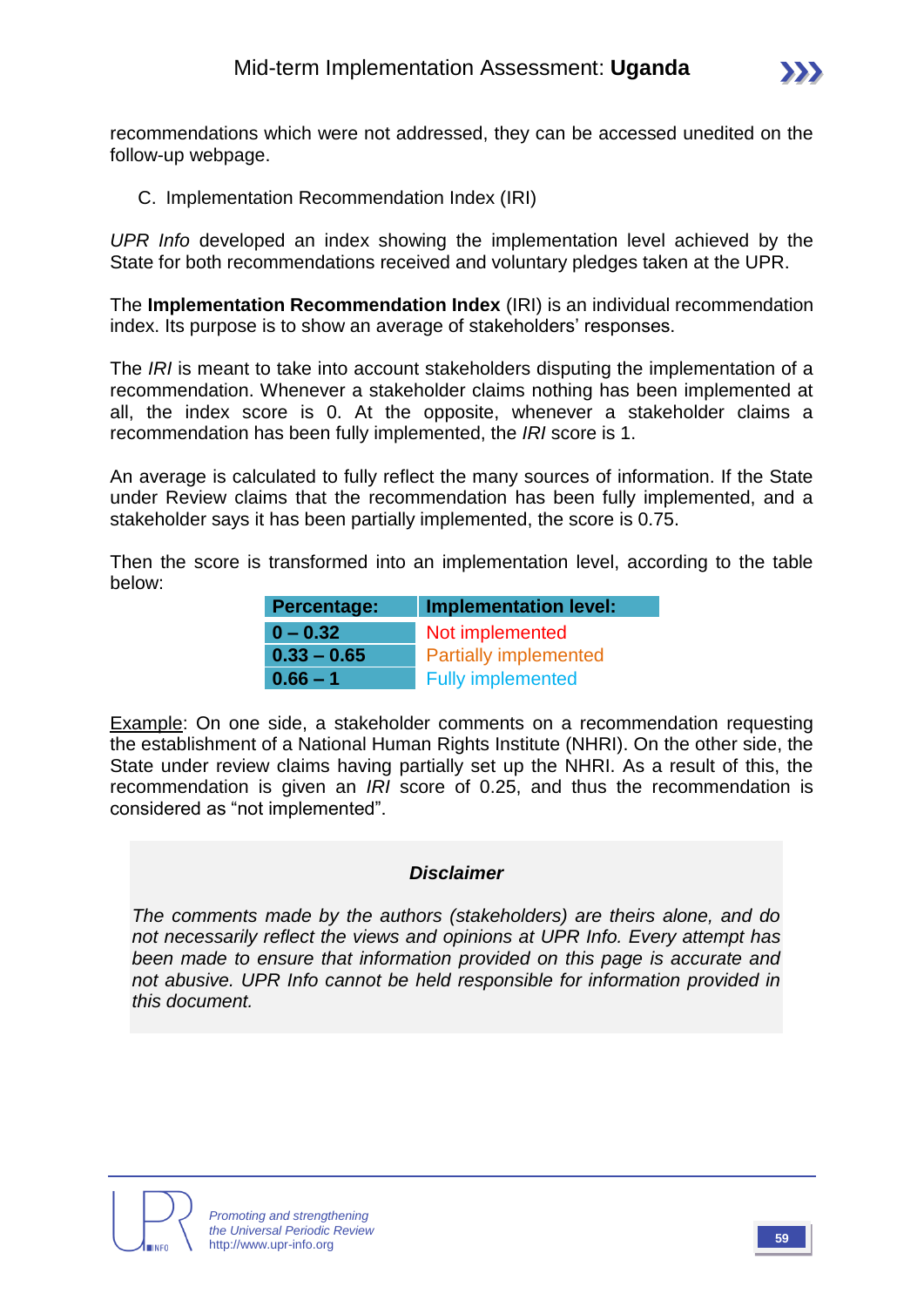# **Uncommented recommendations**

Hereby the recommendations which the MIA does not address:

XXXXXXXXXXXXXX<del>REMOVEIFNOTRELEVANT</del>XXXXXXXXXXXXXX

A= Action Category (see on [our website\)](http://www.upr-info.org/database/files/Database_Action_Category.pdf) SMR = State making recommendation